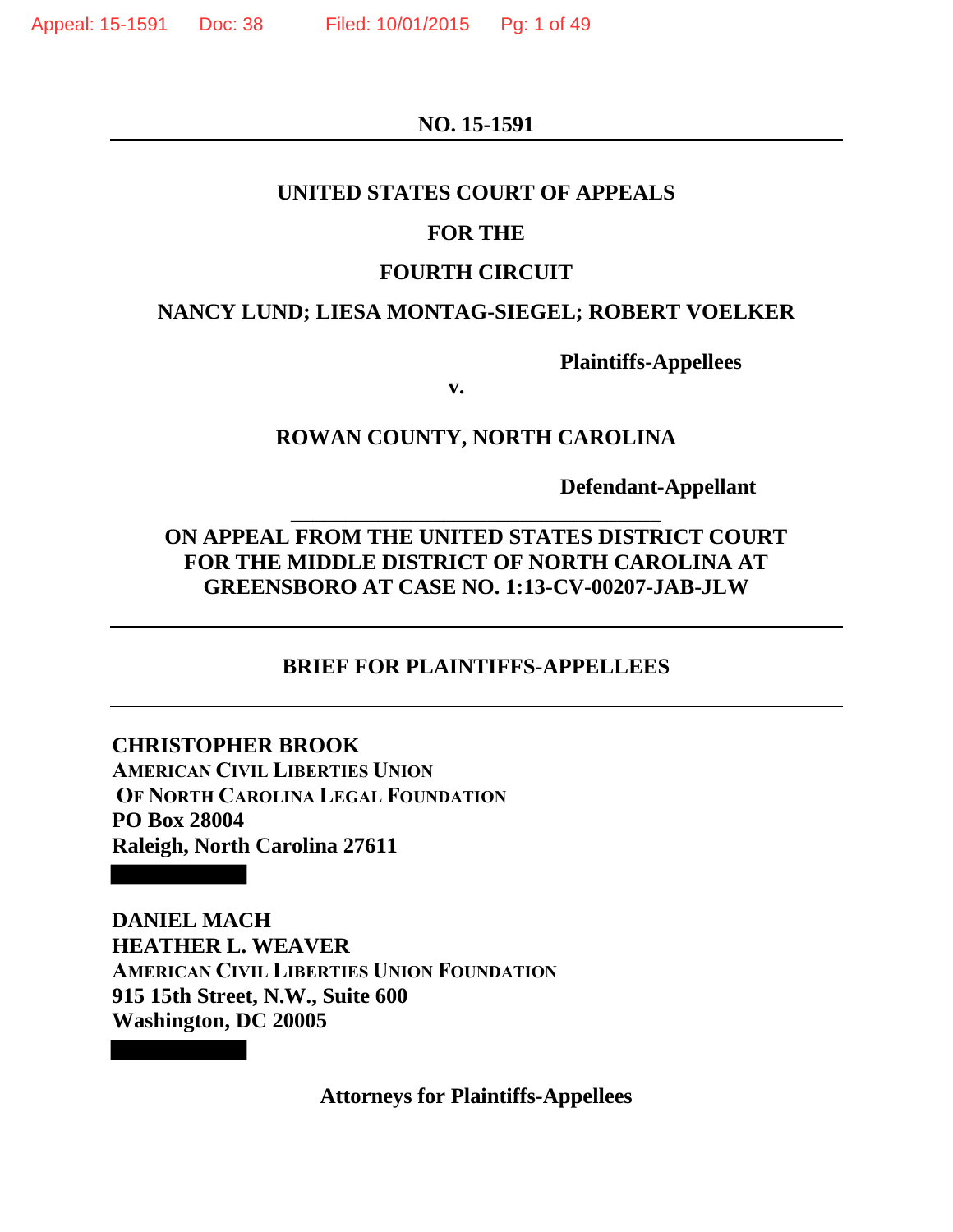# **TABLE OF CONTENTS**

# **Page**

| I. |                                                                                                                                                                                                                                              | Rowan County's Prayer Practice Pressed Religious Observances<br>on Residents in a Fashion Not Found in Town of<br>Greece or Longstanding Legislative Prayer Traditions7                                                   |  |  |
|----|----------------------------------------------------------------------------------------------------------------------------------------------------------------------------------------------------------------------------------------------|---------------------------------------------------------------------------------------------------------------------------------------------------------------------------------------------------------------------------|--|--|
|    | A.                                                                                                                                                                                                                                           | The Prayers Delivered by the Rowan County<br>Commissioners Are an External Act Focused on the                                                                                                                             |  |  |
|    | <b>B.</b>                                                                                                                                                                                                                                    | Rowan Improperly Solicited and Directed Public                                                                                                                                                                            |  |  |
|    | C.                                                                                                                                                                                                                                           | The Commissioners' Practice of Directing the Public<br>to Participate in Prayer and Singling Out Dissidents<br>for Opprobrium Created a Hostile Atmosphere for Prayer<br>Nonparticipants at Rowan County Board Meetings18 |  |  |
|    | D.                                                                                                                                                                                                                                           | There is No Longstanding Historical Tradition of<br><b>Externally Focused Prayers Delivered by Governmental</b><br>23                                                                                                     |  |  |
| П. | By Focusing on the Setting in Which the Prayers Arose and the<br>Audience to Whom the Prayers Were Delivered, the District<br>Court Properly Applied the Fact-Sensitive Inquiry Mandated<br>by Town of Greece and the Establishment Clause26 |                                                                                                                                                                                                                           |  |  |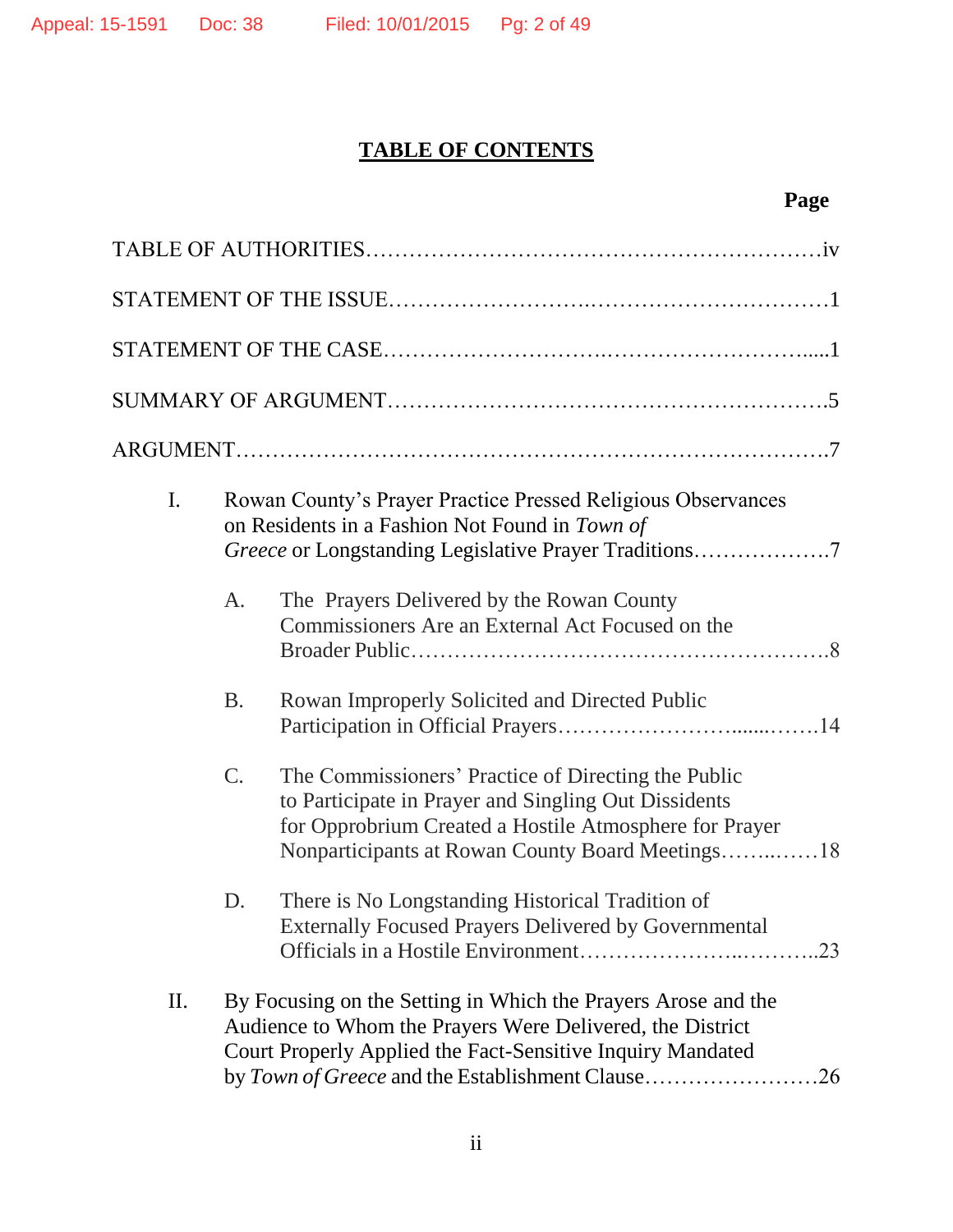| A.        | The District Court Appropriately Focused on the<br>Plurality Opinion in Town of Greece, Particularly in<br>Assessing Whether Rowan County's Prayer Practice<br>The District Court Properly Interpreted Town of Greece<br>in Light of Establishment Clause Case Law Elucidating |    |
|-----------|--------------------------------------------------------------------------------------------------------------------------------------------------------------------------------------------------------------------------------------------------------------------------------|----|
| <b>B.</b> |                                                                                                                                                                                                                                                                                |    |
|           | What Constitutes Impermissible Coercion32                                                                                                                                                                                                                                      |    |
|           |                                                                                                                                                                                                                                                                                |    |
|           |                                                                                                                                                                                                                                                                                |    |
|           |                                                                                                                                                                                                                                                                                |    |
|           |                                                                                                                                                                                                                                                                                | 38 |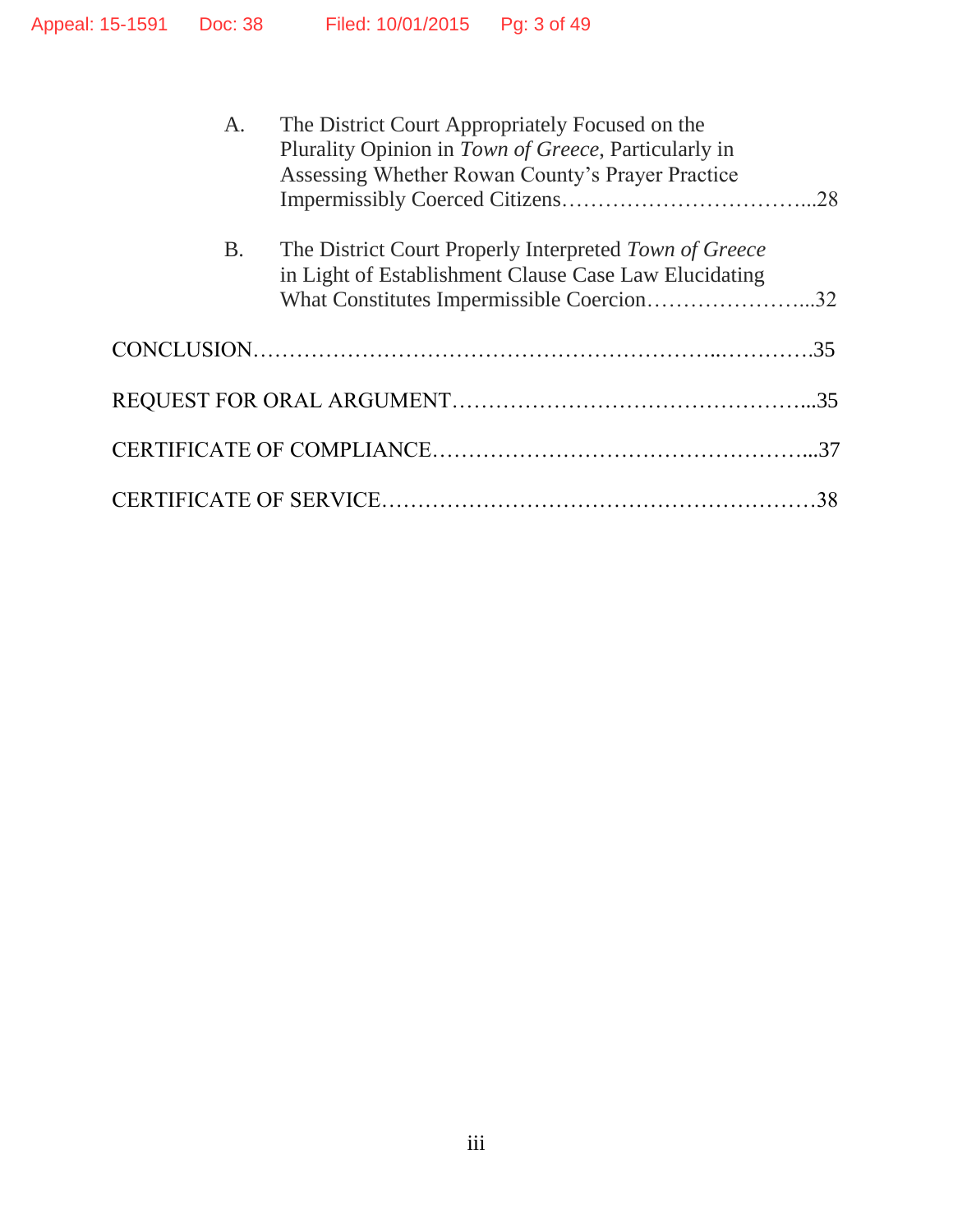# **TABLE OF AUTHORITIES**

# **Page(s)**

# **Cases**

| Child Evangelism Fellowship of Md., Inc. v.<br>Montgomery Cty. Pub. Schs., 373 F.3d 589 (4th Cir. 2004)34 |
|-----------------------------------------------------------------------------------------------------------|
| Exxon Corp. v. Amoco Oil Co., 875 F.2d 1085 (4th Cir. 1989)13                                             |
| Green v. Haskell Cty. Bd. of Comm'rs, 568 F.3d 784 (10th Cir. 2009)13                                     |
| Coleman v. Hamilton County,<br>No. 1:12cv190, 2015 WL 1815617 (E.D. Tenn. April 22, 2015)19, 33           |
|                                                                                                           |
| Hudson v. Pittsylvania County,                                                                            |
| Ind. Civil Liberties Union v. O'Bannon, 259 F.3d 766 (7th Cir. 2001)13                                    |
|                                                                                                           |
|                                                                                                           |
|                                                                                                           |
|                                                                                                           |
|                                                                                                           |
|                                                                                                           |
| Marrero-Méndez v. Pesquera,<br>Civil No. 13-1203 (JAG), 2014 WL 4109518 (D.P.R. Aug. 19, 2014)34, 35      |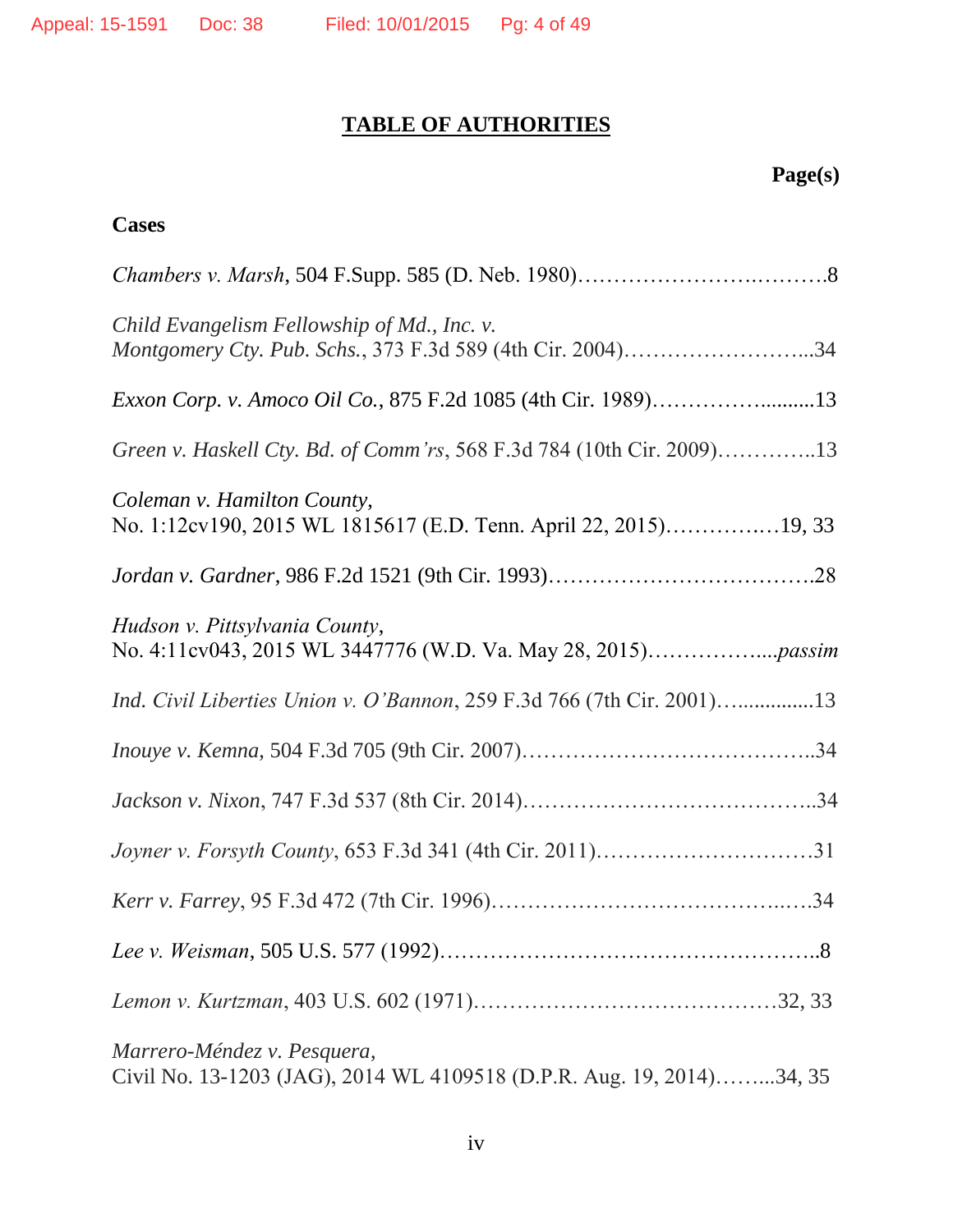| McCreary County v. Amer. Civil Liberties Union of Ky.,                                                   |
|----------------------------------------------------------------------------------------------------------|
|                                                                                                          |
| N.C. Civil Liberties Union Legal Found. v. Constangy,                                                    |
|                                                                                                          |
|                                                                                                          |
| Simpson v. Chesterfield Cty. Bd. of Sup'rs, 404 F.3d 276 (4th Cir. 2005)passim                           |
|                                                                                                          |
| Turner v. City Council of Fredericksburg,                                                                |
| United States v. Garrett, No. 94-5510,<br>1995 WL 255942 (4th Cir. May 3, 1995) (unpublished decision)13 |
|                                                                                                          |
|                                                                                                          |
|                                                                                                          |

# **Other Authorities**

| The Supreme Court, 2013 Term -- Leading Cases, |  |
|------------------------------------------------|--|
|                                                |  |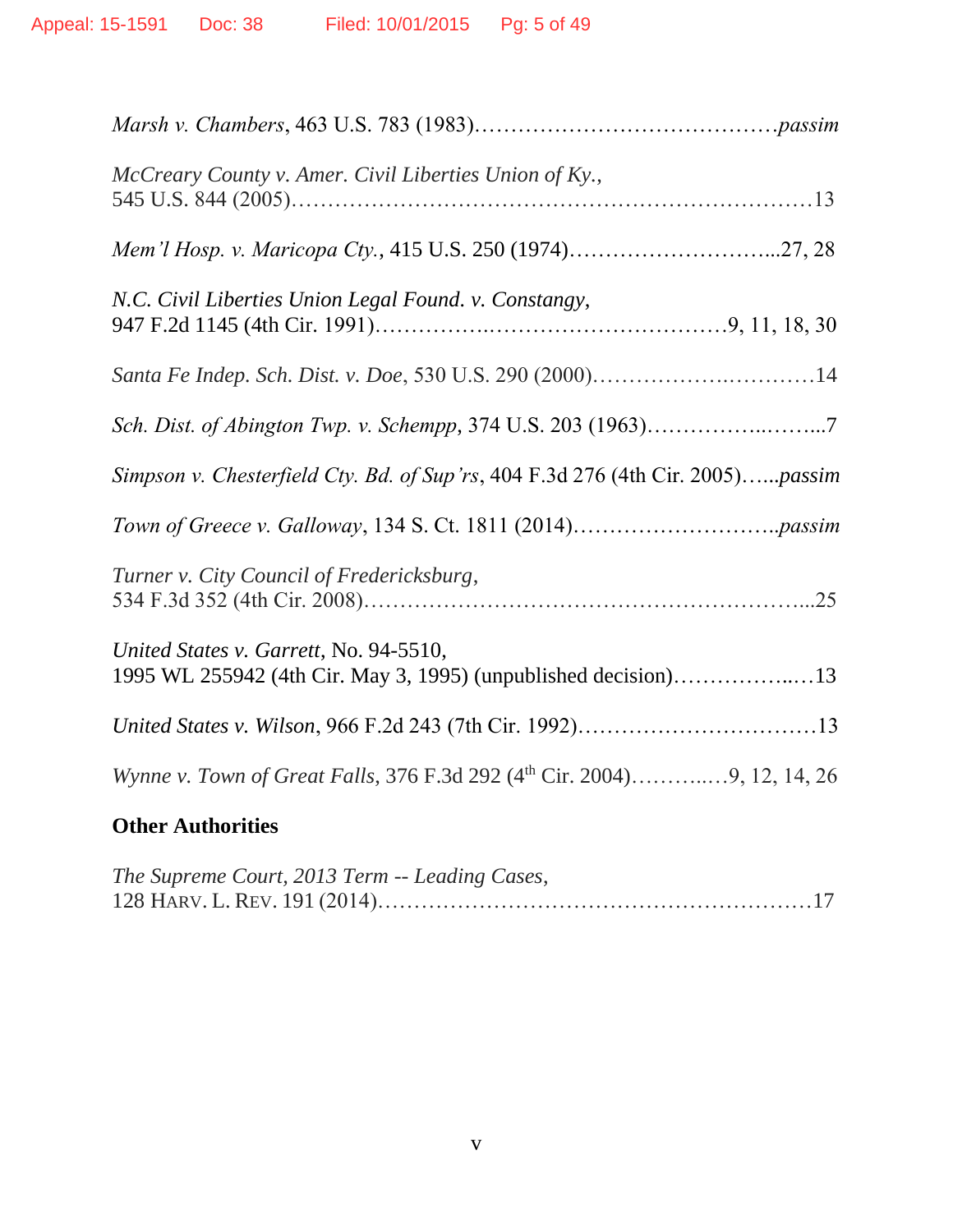$\overline{\phantom{a}}$ 

#### **STATEMENT OF THE ISSUE**

Did the District Court properly conclude, after conducting a fact-sensitive analysis under the Establishment Clause of the First Amendment, that Rowan County engaged in impermissible religious coercion where County Commissioners directed residents and citizens attending Board meetings to participate in prayers exclusively led by the Commissioners themselves and singled out dissenters for opprobrium?

#### **STATEMENT OF THE CASE**

The Rowan County Board of Commissioners ("the Board") generally meets twice a month. JA 323. The Board Chairman or another Board member "regularly open[s] its meetings with a Call to Order, an Invocation, and the Pledge of Allegiance, in that order." *Id.* at 323-24. The Board Chairman directs the public to stand for the Invocation and the Pledge of Allegiance after the meeting is called to order, "at which point either the Chairman or another member of the Board . . . deliver[s] the invocation or prayer." *Id.* at 324. The vast majority (97%) of invocations are explicitly Christian prayers. *Id.*<sup>1</sup> In fact, "no invocation delivered

<sup>&</sup>lt;sup>1</sup> Below are four representative prayers delivered by Rowan County Commissioners: a. May 18, 2009: Our Heavenly Father, we will never, ever forget that we are not alive unless your life is in us. We are the recipients of your immeasurable grace. We can't be defeated, we can't be destroyed,

and we won't be denied, because of our salvation through the Lord Jesus Christ. I ask you to be with us as we conduct the business of Rowan County this evening, and continue to bless everyone in this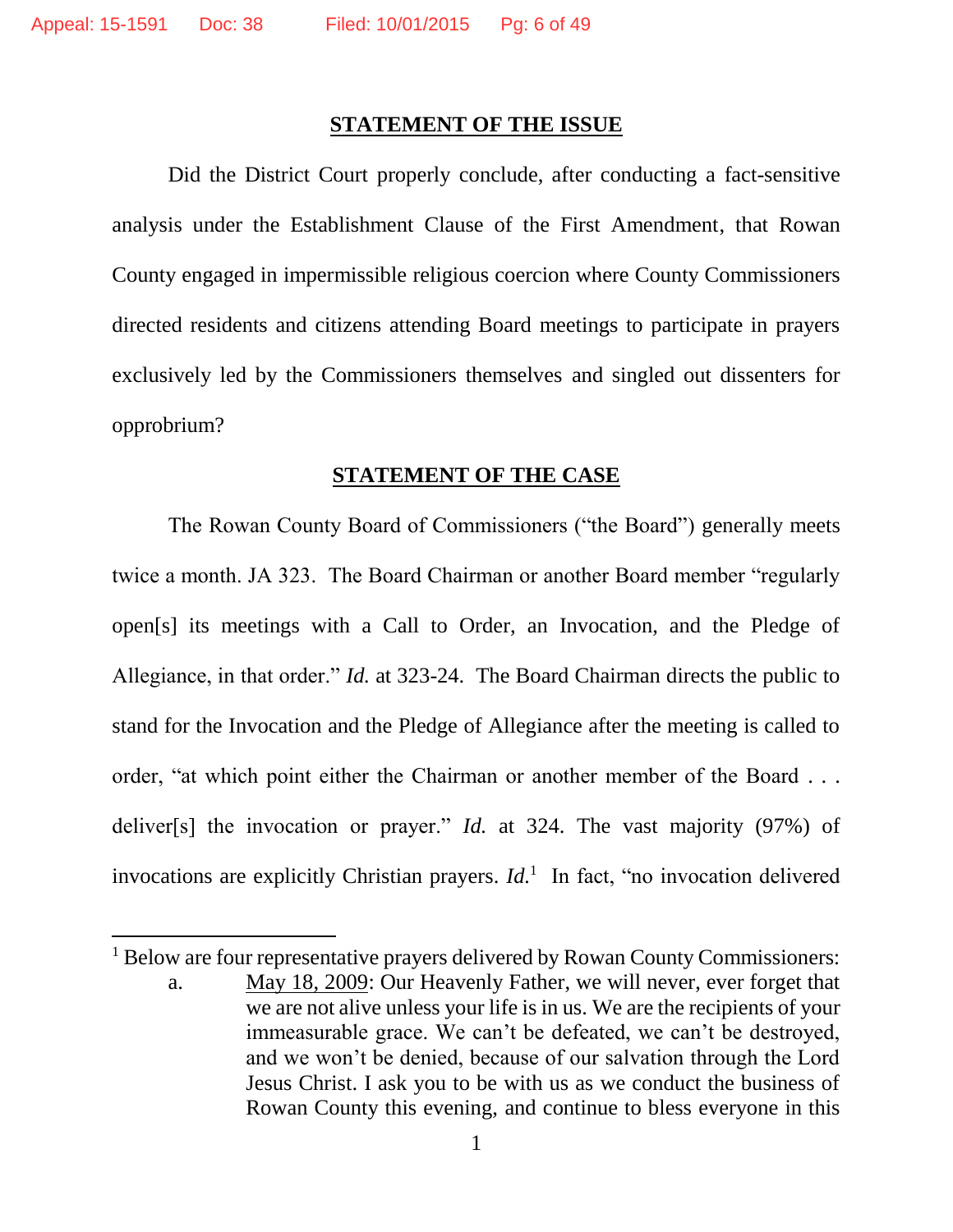$\overline{\phantom{a}}$ 

since November 5, 2007, referenced a deity specific to a faith other than Christianity." *Id.* at 325.

Commissioners make clear that they intend for the audience to participate in and benefit from the prayers. In addition to directing the audience to stand for the prayers, "[f]requently, the prayer-giver . . . begin[s] the prayer with a phrase such as 'let us pray' or 'please pray with me.'" *Id.* at 324. The Board members, as well as most of the public in attendance, then stand and bow their heads during the prayer. *Id.* Furthermore, Rowan County Commissioners have embraced – in even more

> room, our families, our friends, and our homes. I ask all these things in the name of Jesus, Amen. JA 16.

- b. March 7, 2011: Let us pray. Holy Spirit, open our hearts to Christ's teachings, and enable us to spread His message amongst the people we know and love through the applying of the sacred words in everyday lives. In Jesus' name I pray. Amen. *Id.* at 17.
- c. October 3, 2011: Let us pray. Merciful God, although you made all people in your image, we confess that we live with deep division. Although you sent Jesus to be Savior of the world, we confess that we treat Him as our own personal God. Although you are one, and the body of Christ is one, we fail to display that unity in our worship, our mission, and our fellowship. Forgive our pride and arrogance, heal our souls, and renew our vision. For the sake of your Son, our Savior, the Lord Jesus Christ, Amen. *Id.* at 17.
- d. December 3, 2012: Let us pray. Father God, we thank you for this day. Thank you for grace and mercy and love. I thank you so much, Lord, for sending your Son; this is the reason for the season, Jesus Christ. We thank you for all you've done for us these last four year[s]. We pray that you will bless these men and women. God, I pray to you today, that these new commissioners will seek your guidance. I pray that the citizens of Rowan County will love you Lord, and that they will put you first. In Jesus' name, Amen. *Id.* at 18.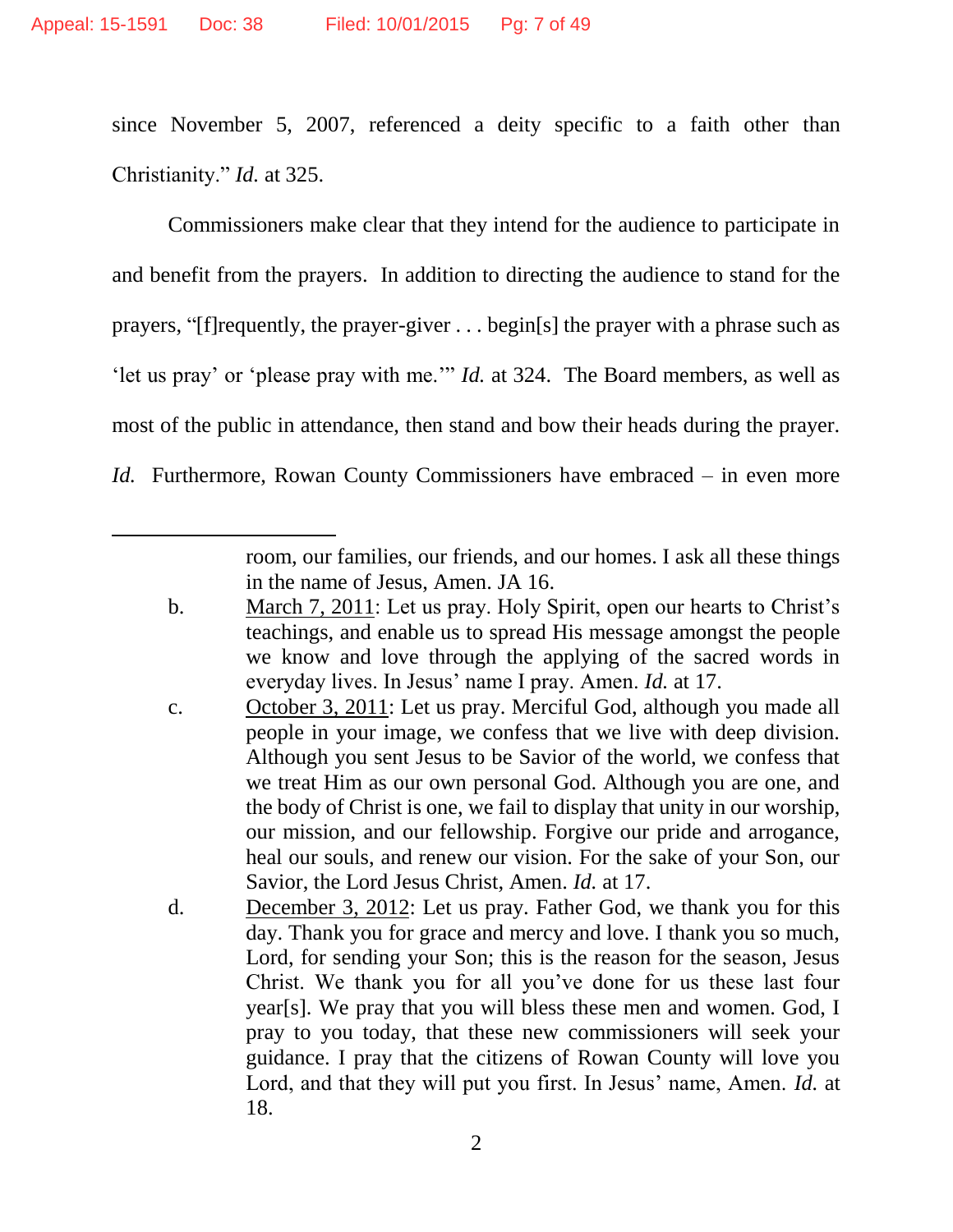explicit terms – the audience-focused, proselytizing nature of their prayers. *See, e.g., id.* at JA 18 (Commissioner Carl Ford: "I pray that the citizens of Rowan County will love you Lord, and that they will put you first. In Jesus' name, Amen.")*, id.* at 352 (Commissioner Jon Barber: prayer practice "has been a tradition for the board, *for our citizens* and for our country.") (emphasis added), *id.* at 325 (Commissioner Ford: "I will continue to pray in Jesus' name. I am not perfect so I need all the help I can get, and *asking for guidance for my decisions from Jesus is the best I, and Rowan County, can ever hope for*.") (emphasis added).

The Plaintiffs-Appellees are long-time residents of Rowan County and frequently attend its Board meetings. *Id.* at 323. Plaintiffs-Appellees, who are not Christian, feel coerced to participate in the Board's prayers at its official meetings. *Id.* at 326. Plaintiff-Appellee Lund feels "compelled to stand [for prayers] so that [she] would not stand out" at Board meetings. *Id.* Plaintiff-Appellee Montag-Siegel feels "coerced into participating in the prayers which [are] not in adherence with her Jewish faith." *Id.* And Plaintiff-Appellee Voelker feels pressured to stand and participate in the prayers because all Commissioners and most audience members stand during the Invocation, which "goes directly into the Pledge of Allegiance, for which [he] feel[s] strongly [he] need[s] to stand." SA 8 at  $\P$  7. The Board has amplified the coercive pressure brought to bear on Plaintiffs-Appellees by signaling disfavor for religious minorities such as them. *See, e.g.,* JA 325 (then-Board Chair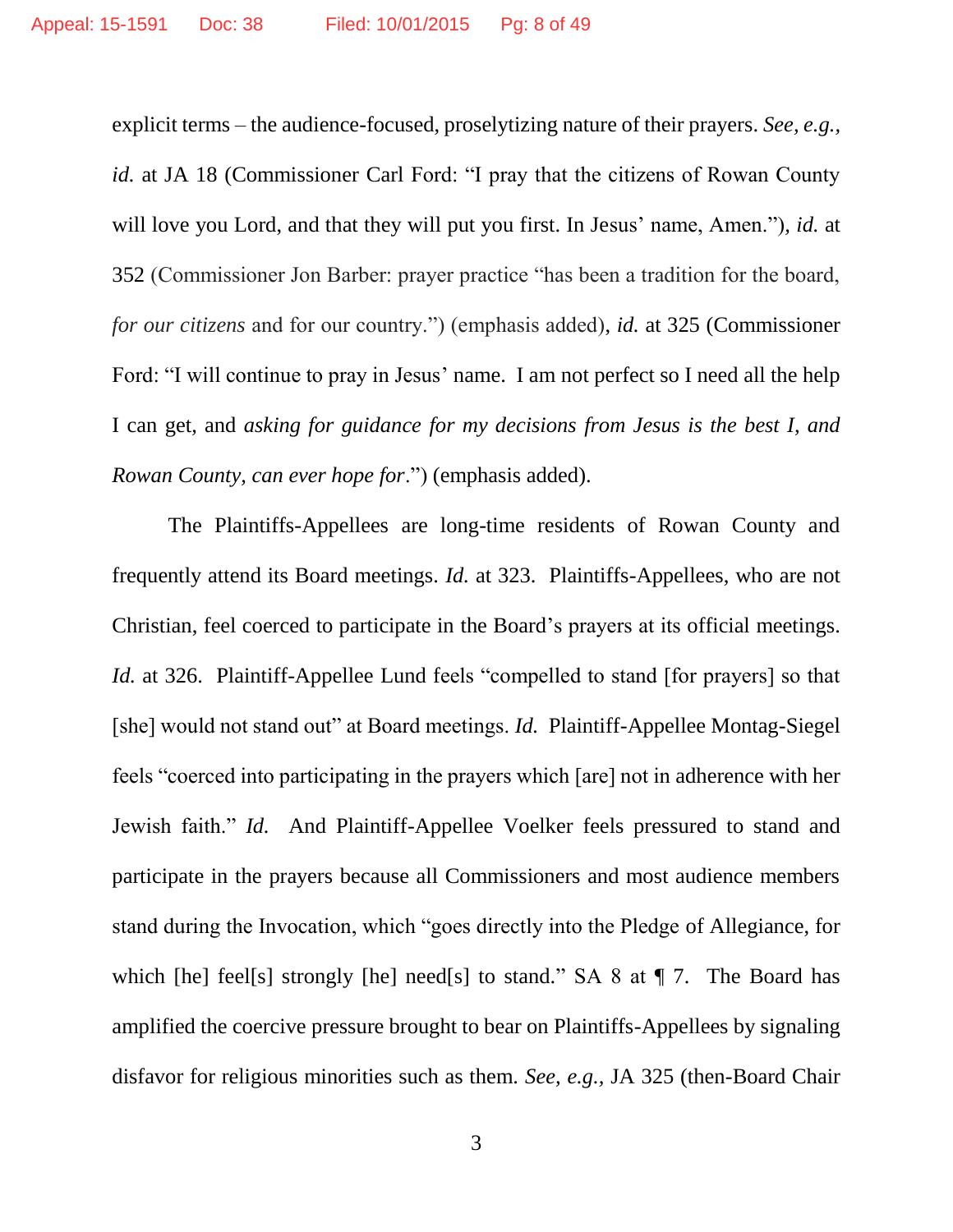Jim Sides addressing the issue of Bible instruction in Rowan County schools: "I am sick and tired of being told by the minority what's best for the majority. My friends, we've come a long way – the wrong way. We call evil good and good evil."); Pls.' Mem. Supp. Mot. Summ. J. [Doc. #53], at 9 (Commissioner Barber on Plaintiffs' lawsuit: "God will lead me through this persecution and I will be His instrument."). Commissioners' statements of disfavor have included prayers suggesting that the County views non-Christian religious beliefs are inferior or wrong, effectively deriding the faith of many religious minorities in Rowan County. JA 16 (Commissioner Barber: "Because we do believe that there is only one way to salvation and that is Jesus Christ."). Rowan County's actions, in turn, have created an atmosphere that has led to the harassment of religious minorities at Board meetings. JA 19 at ¶ 32 ("Rowan County resident, Shakeisha Gray, was jeered by audience members for expressing opposition to" the Board's prayer practice).

Based on the above facts, the District Court granted summary judgment in favor of Plaintiffs-Appellees on May 4, 2015, enjoining Rowan County's prayer practice. *Id.* at 363. Undertaking a fact-sensitive analysis, the District Court reviewed the case law on point and concluded

> Defendant's practice does not fit with the long history and tradition of legislative prayer condoned in *Marsh* [*v. Chambers*, 463 U.S. 783 (1983)] and *Town of Greece* [*v. Galloway*, 134 S. Ct. 1811 (2014)]. . . . [K]ey distinctions, including that Commissioners themselves are the sole prayer-writers and prayer-givers, distinguish Defendant's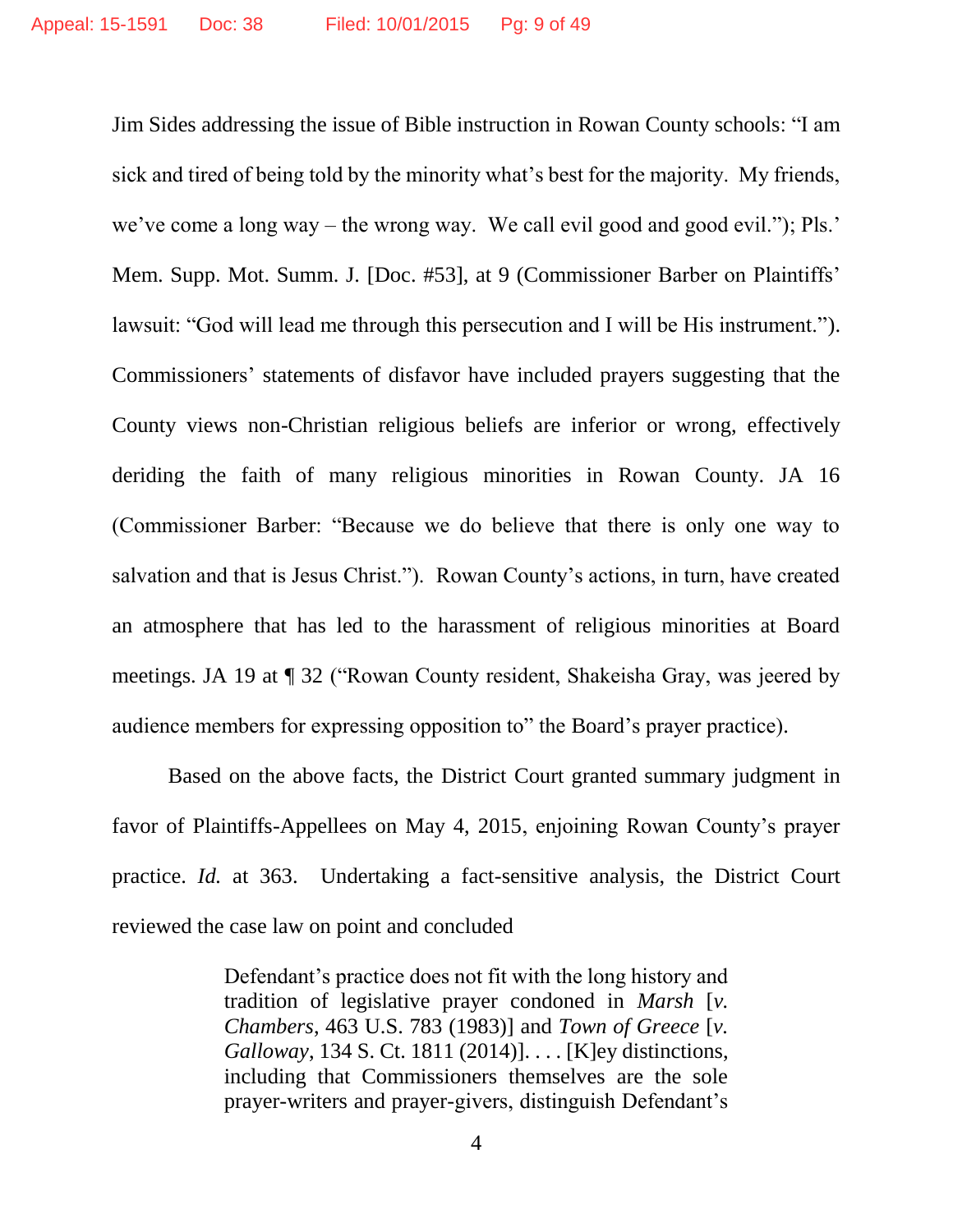practice from that at issue in *Town of Greece*. In turn, considering the persuasive weight of the *Town of Greece*'s plurality opinion and the general principles of past coercion cases, Defendant's practice is unconstitutionally coercive in violation of the Establishment Clause of the United States Constitution.

*Id.* at 362. Rowan County appealed this decision on June 2, 2015. JA 365.

#### **SUMMARY OF ARGUMENT**

The District Court correctly held that Rowan County coerces its citizens to participate in prayer in violation of the First Amendment's Establishment Clause. Although Appellants rely heavily on the Supreme Court's decision in *Town of Greece*, the legislative prayer practice upheld there differs starkly from Rowan County's practice. In Rowan County, the prayer-givers are Board members themselves; in *Town of Greece*, the prayer-givers were not government officials elected to represent all residents and were comprised of volunteers of a variety of faiths. Rowan County Commissioners focus their prayers on the broader public, and Commissioners routinely direct Rowan County citizens such as Ms. Lund, Mrs. Montag-Siegel, and Mr. Voelker, to participate in prayers these government officials compose and deliver. Officials in *Town of Greece* never did so, and the prayers there were, as a result, internally focused and for the benefit of the board, not town residents. And Rowan County Commissioners have turned their Board meetings into a hostile environment for prayer nonparticipants by deriding those who question their prayer practice and suggesting that non-Christian beliefs are inferior; nothing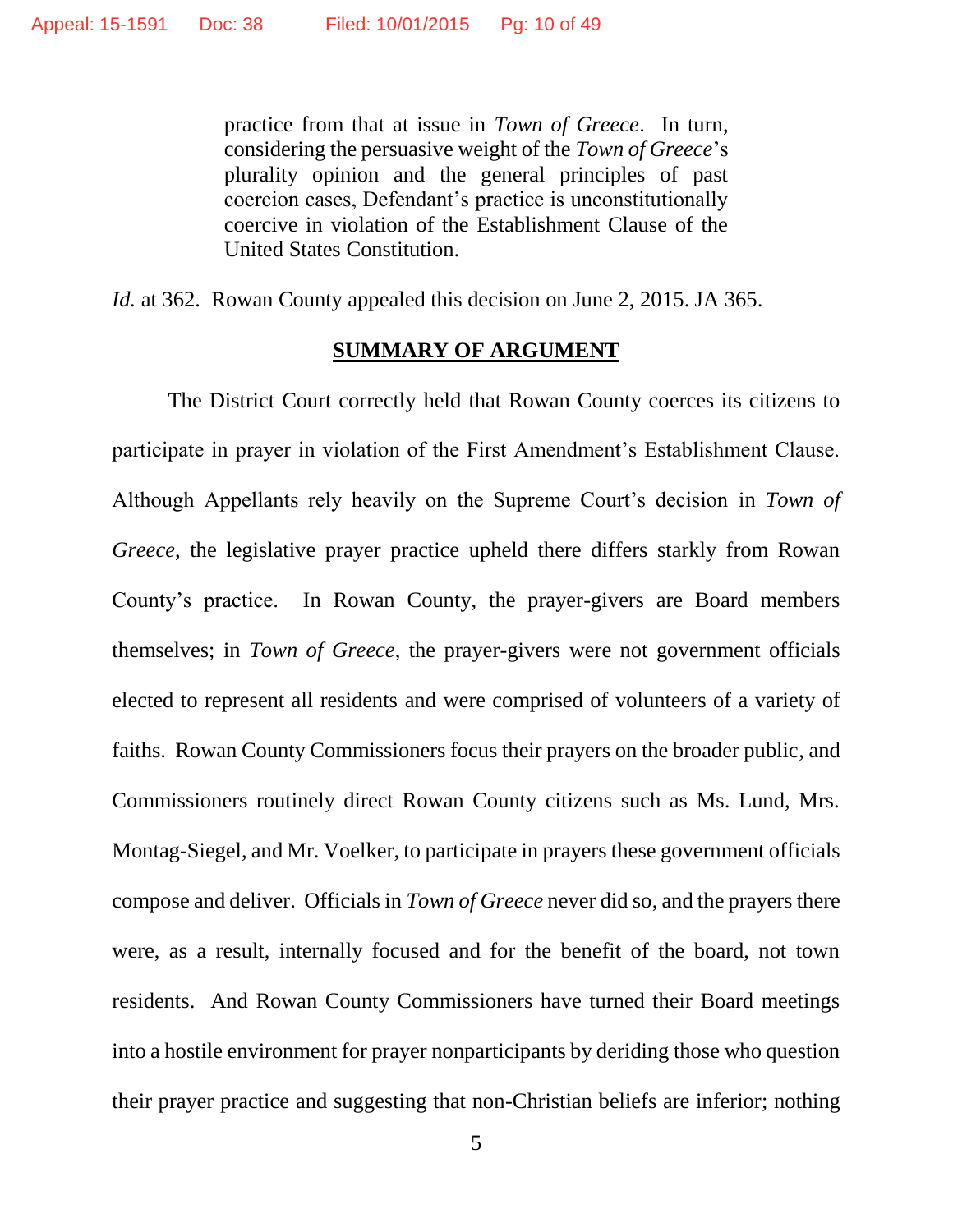of the sort took place in Greece. These features are a far cry from historically accepted prayer practices; Rowan County, unlike the defendants in *Town of Greece* and *Marsh*, cannot support its practice by pointing to deep-rooted traditions.

While Rowan County and its *amici* argue for a coercion standard identical to the one articulated by Justice Thomas in *Town of Greece*, that standard would place even egregious prayer practices beyond judicial review and, understandably, has never commanded a majority of the Supreme Court. Instead, in arriving at its conclusion that the County's prayer practice is unconstitutionally coercive, the District Court applied the appropriate fact-sensitive inquiry mandated by Establishment Clause jurisprudence. First, and foremost, the District Court focused its review on the plurality opinion in *Town of Greece*. The District Court's analysis was further informed by case law turning on whether the government had engaged in impermissible coercion; the consideration of this additional precedent elucidated the key principles courts must apply in assessing whether a practice transgresses the bounds of the Establishment Clause. Reflecting both *Town of Greece* and the broader prayer jurisprudence, the District Court eschewed grand pronouncements in favor of fact-driven assessments.

Accordingly, the Court neither adopted a categorical rule against legislatorled prayer, as Rowan County and its *amici* argue, nor adopted their position that no constraints remain on prayer practices. Recognizing that the Supreme Court's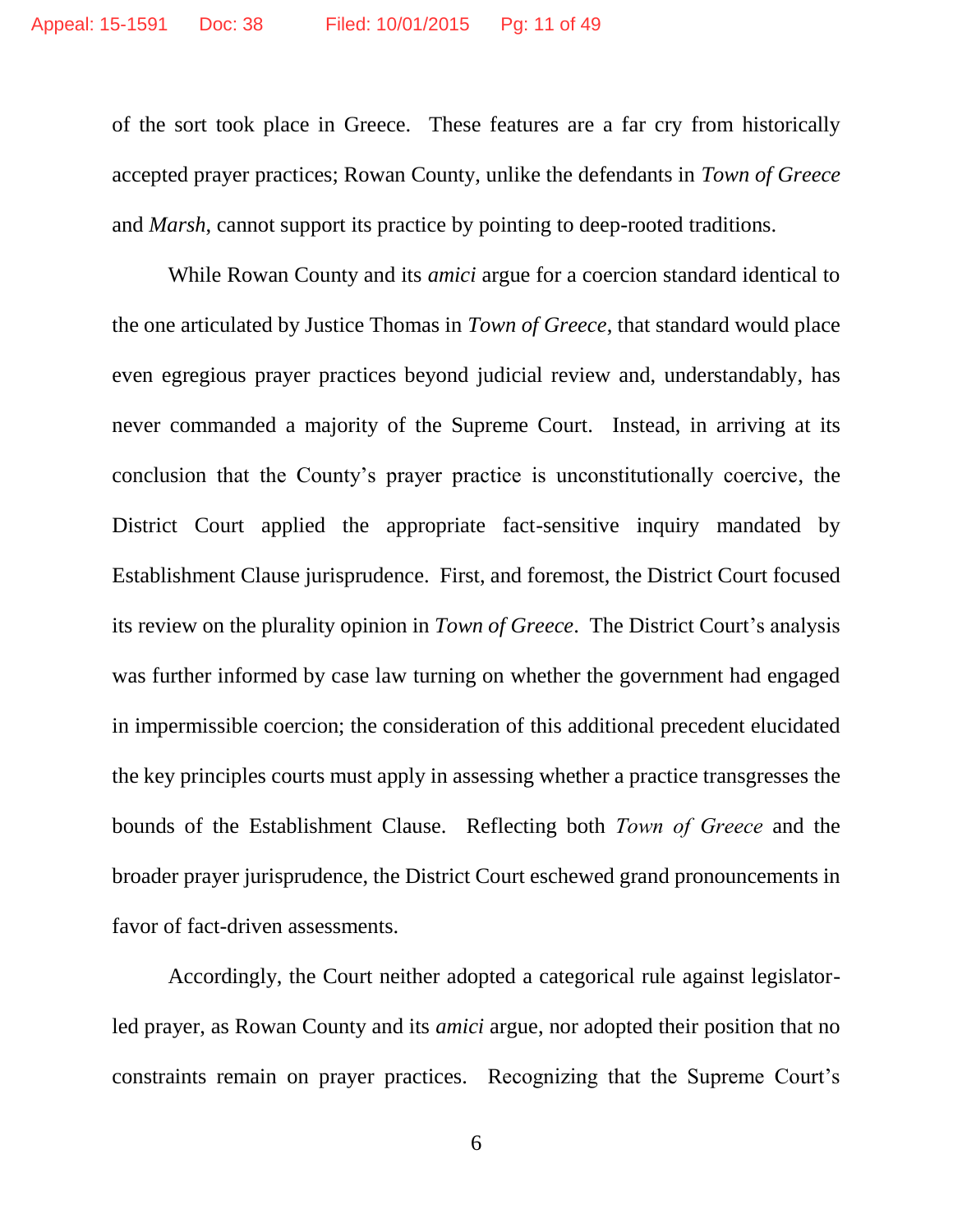opinion in *Town of Greece* is not a blank check giving constitutional approval to any and all legislative prayer practices, the District Court merely concluded that Rowan County's invocation practice differed markedly from the prayers in *Town of Greece*  and that, in light of that case and the broader jurisprudence, the governmental prayers violated the Establishment Clause.

#### **ARGUMENT**

# **I. Rowan County's Prayer Practice Pressed Religious Observances on Residents in a Fashion Not Found in** *Town of Greece* **or Longstanding Legislative Prayer Traditions.**

The District Court's decision below simply reaffirms the "elemental First Amendment principle that government may not coerce its citizens 'to support or participate in any religion or its exercise." *Town of Greece*, 134 S. Ct. at 1825 (plurality opinion) (citation omitted). "[C]ontext is key in [assessing alleged] Establishment Clause violations involving coercive practices." JA 360. The Supreme Court found no impermissible coercion in *Town of Greece* because the prayers were delivered by volunteers for the benefit of town board members, who, in turn, never directed the public to participate in the prayers or signaled disfavor toward nonparticipants. 134 S. Ct. at 1825-26 (plurality opinion). The Town of Greece's prayer practice thus "'accord[ed] with history and faithfully reflect[ed] the understanding of the Founding Fathers.'" *Id.* at 1819 (quoting *Sch. Dist. of Abington Twp. v. Schempp*, 374 U.S. 203, 294 (1963) (Brennan, J., concurring)). The prayers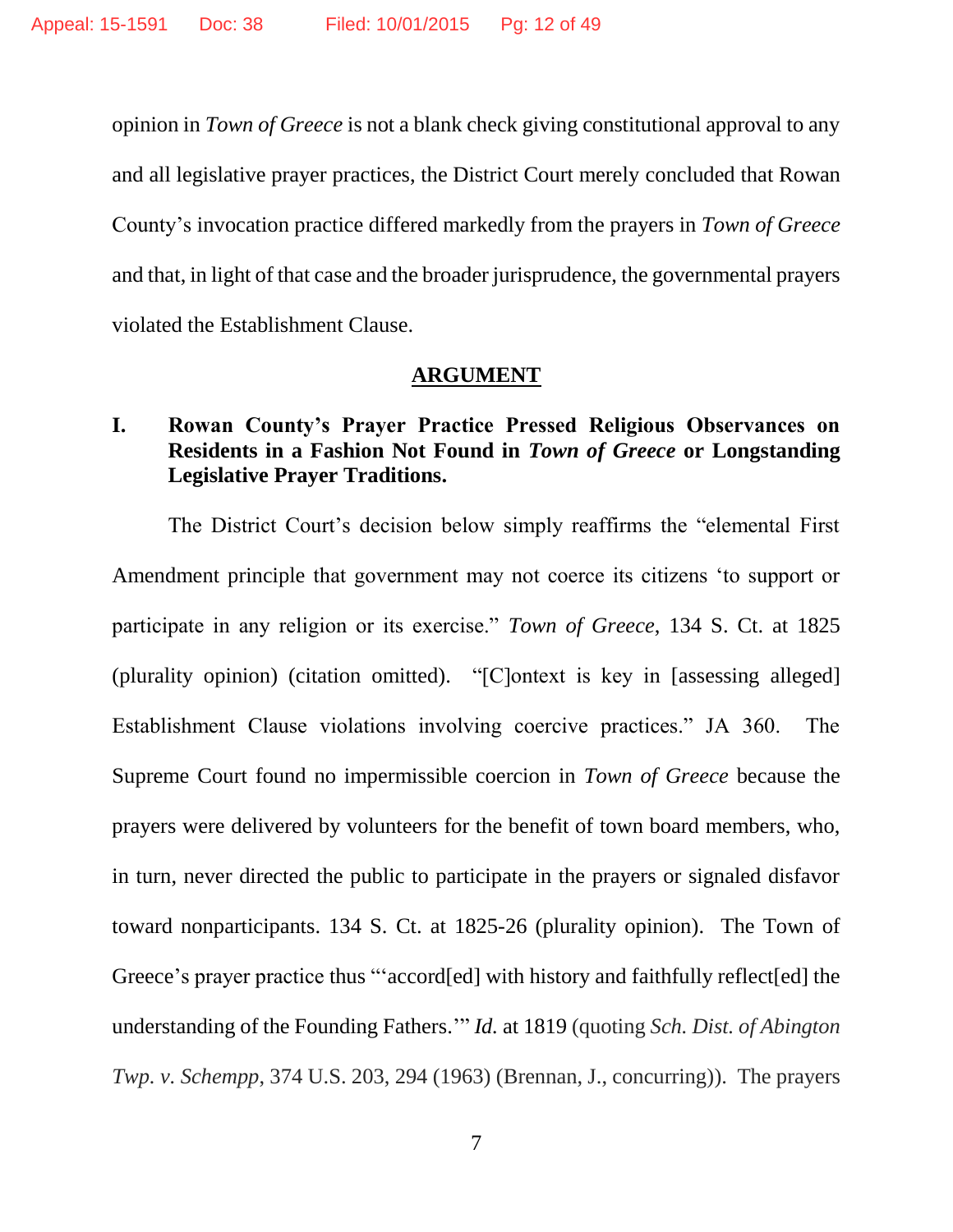in the current controversy, by contrast, were externally focused, with Board members directing public participation and labeling as persecutors those who dared question their practice. While the Supreme Court has recognized that certain legislative prayer practices dating back to our nation's founding are constitutionally permissible, the Court has remained steadfast in enforcing the Establishment Clause prohibition on religious coercion, and, as the District Court correctly recognized, Rowan County's prayer practice violates that cardinal rule.

# **A. The Prayers Delivered by the Rowan County Commissioners Are an External Act Focused on the Broader Public.**

Central to the finding that the prayers in *Town of Greece* were constitutional was the fact that they were "an internal act" for the benefit of the town board. *Id.* at 1825 (quoting *Chambers v. Marsh*, 504 F. Supp. 585, 588 (D. Neb. 1980)); *see also Lee v. Weisman*, 505 U.S. 577, 630 n.8 (1992) (Souter, J., concurring) (describing *Marsh* as a case "in which government officials invoke<sup>[d]</sup> spiritual inspiration *entirely* for their own benefit") (emphasis added); *Hudson v. Pittsylvania County*, No. 4:11cv043, 2015 WL 3447776 at \*13 (W.D. Va. May 28, 2015) (denying defendant's motion to dissolve injunction against legislative prayer practice post-*Town of Greece* decision, explaining that, "[w]hile the majority and principal dissenting opinions in *Town of Greece* disagreed on the proper interpretation of the facts of that case, both Justices Kennedy and Kagan deemed the intended audience of the prayers to be significant . . . In each of their minds, there is a more significant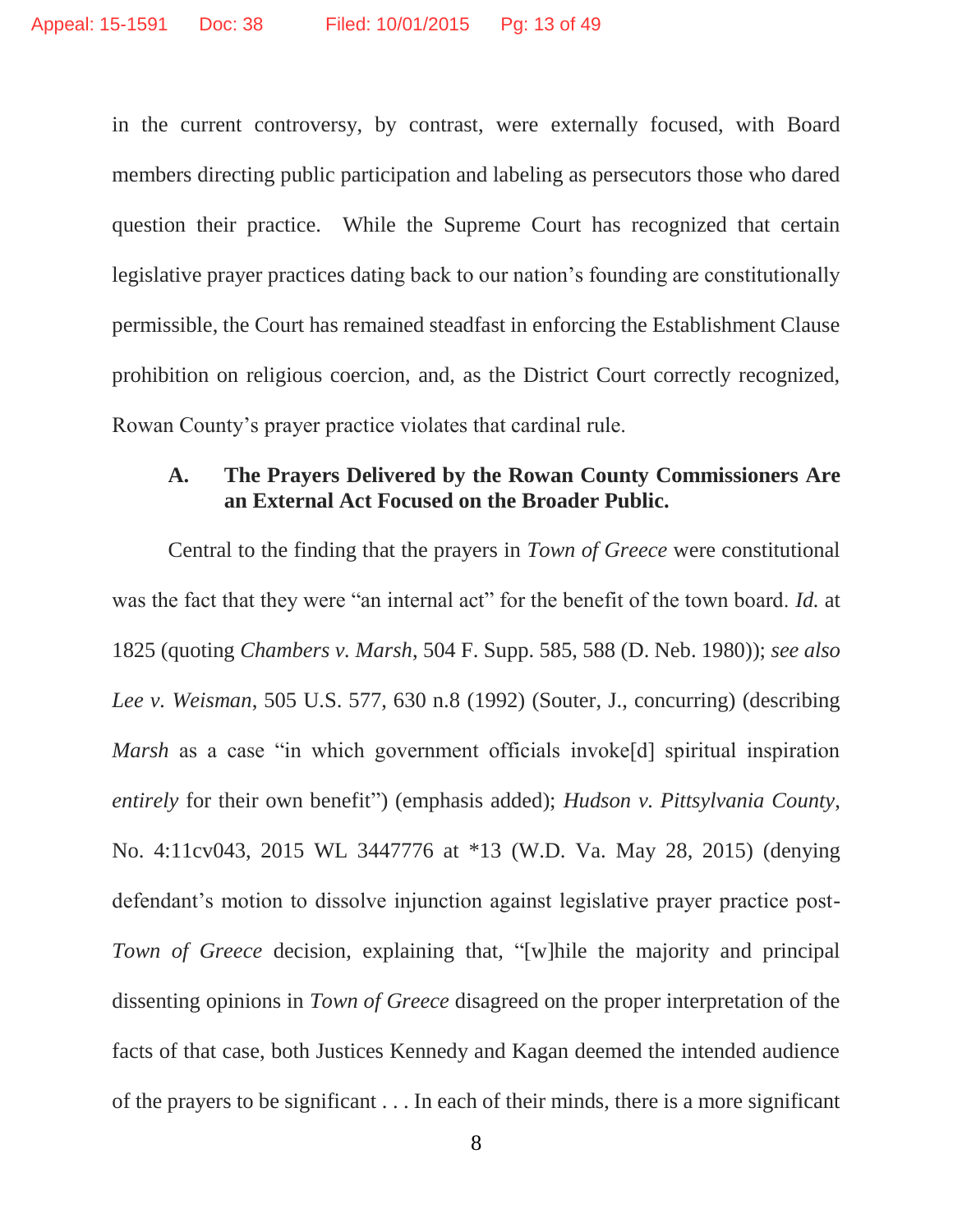Establishment Clause concern where, as here, the prayers are delivered to the public by the governing body, as opposed to prayers directed to the governing body." (internal citations omitted)). Any concerns that Greece pressed religious observances upon its citizens were allayed, in large part, by this internal, solemnizing focus: "The principal audience for these invocations is not, indeed, the public but lawmakers themselves, who may find that a moment of prayer or quiet reflection sets the mind to a higher purpose[.]" *Town of Greece*, 134 S. Ct. at 1825 (plurality opinion); *see also Simpson v. Chesterfield Cty. Bd. of Sup'rs*, 404 F.3d 276, 284 (4th Cir. 2005) ("Board members made clear . . . that the invocation 'is a blessing . . . for the benefit of the board,' rather than . . . for those who might also be present."); *Wynne v. Town of Great Falls*, 376 F.3d 292, 301 n.7 (4th Cir. 2004) (dismissing Town Council contention that prayers were "'only . . . for the benefit of Council members'" based on evidence the prayers were directed at "the citizens in attendance at its meetings and the citizenry at large") (internal citation omitted); *N.C. Civil Liberties Union Legal Found. v. Constangy*, 947 F.2d 1145, 1149 (4th Cir. 1991) (deeming judicial prayer impermissible, in part, because "judge's prayer in the courtroom is not to fellow consenting judges but to the litigants and their attorneys"); *Hudson*, 2015 WL 3447776, at \*14 ("[W]hen a governmental body engages in prayer for itself and does not impose that prayer on the people*,* the governmental body is given greater latitude than when the government imposes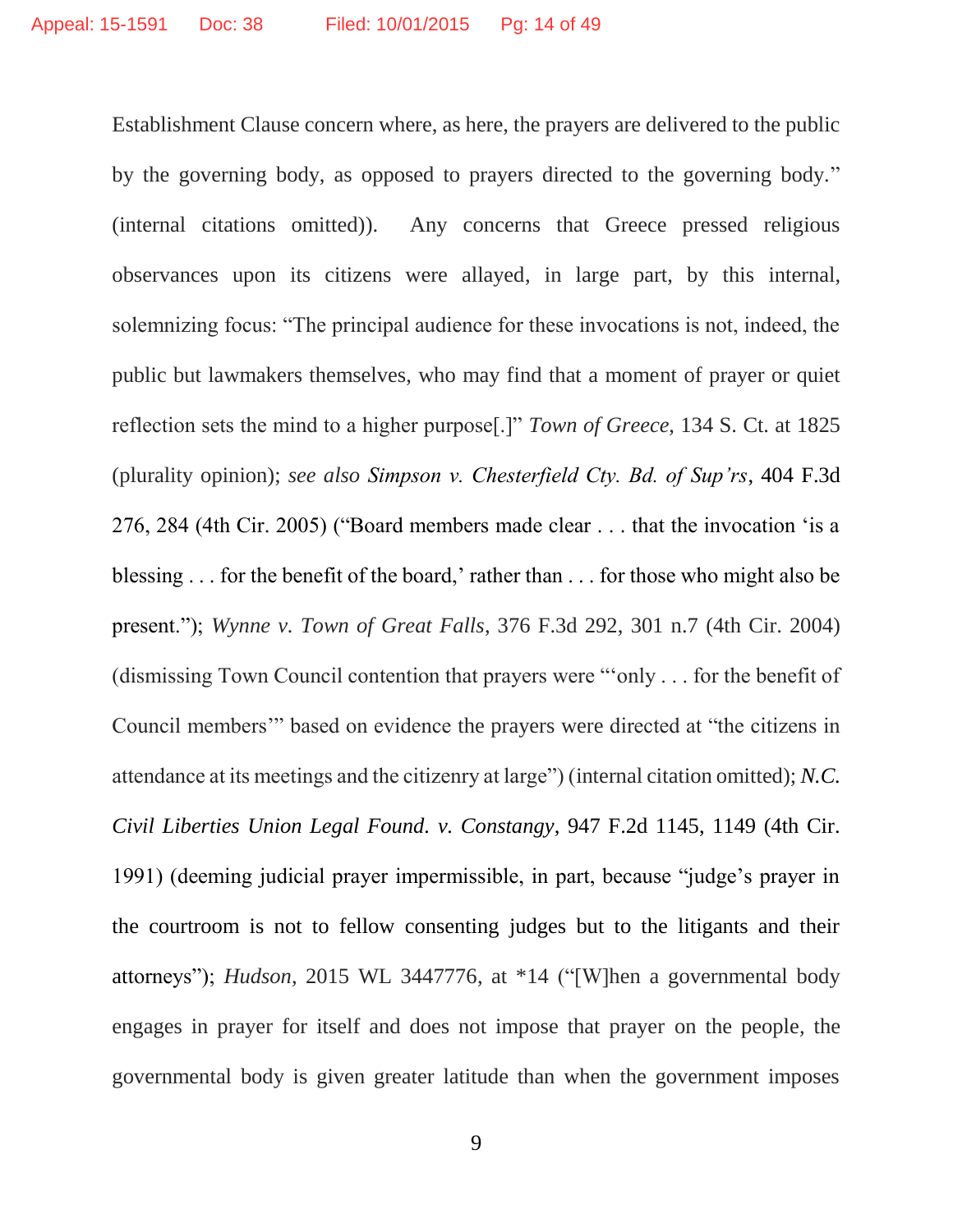prayer on the people*.*") (quoting *Simpson*, 404 F.3d at 289 (Niemeyer, J., concurring)).

The District Court duly noted that this is not the case here. In place of "guest ministers" praying for the town board in *Town of Greece*, 134 S. Ct. at 1826 (plurality opinion), "the Commissioners themselves—and only the Commissioners—delivered the prayers at the Board's meetings." JA 339; *see also Town of Greece*, 134 S. Ct. at 1822 (criticizing practices that "would involve government in religious matters" by "editing or approving the prayers in advance"); *Hudson*, 2015 WL 3447776, at \*12 ("In Pittsylvania County, the Supervisors led the prayers and asked the audience to stand while doing so, rendering the prayer practice far less of 'an internal act' directed at the Board than was the case in both *Marsh* and *Town of Greece*.") (citation omitted). And the Rowan County Commissioners have pointedly and repeatedly disavowed the notion that these prayers are solely for their benefit. *See, e.g.,* JA 18 ¶ 27(m) (Commissioner Ford: "I pray that the citizens of Rowan County will love you Lord, and that they will put you first. In Jesus' name, Amen."); *id.* at 352 (then-Board Chair Chad Mitchell: expressing willingness to spend public funds on litigation "because *it's not just fighting for these five* [County Commissioners'] rights but for all the citizens of Rowan County.") (emphasis added). The structure of the prayer practice as well as the Commissioners' statements in support of it "demonstrate that Commissioners do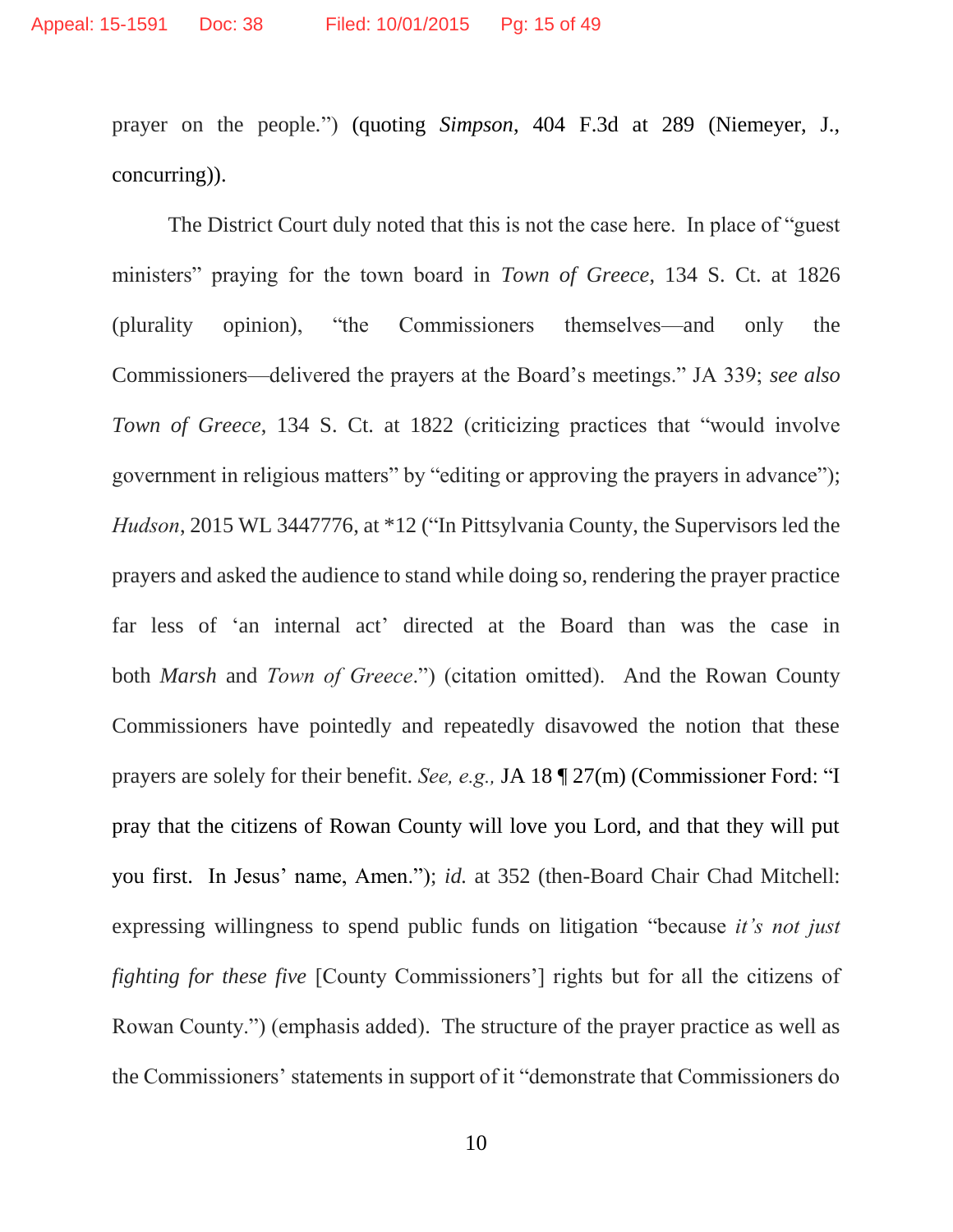not consider the prayer practice an internal act directed at one another, but rather, that it is also directed toward citizens and for the benefit of all Rowan County." JA 352. The external focus of Rowan County's prayer practice has a type of coercive power that the internally directed practice in *Town of Greece* could not have. *See Town of Greece*, 134 S. Ct. at 1825-26 (plurality opinion).

Even though the internal or external nature of a prayer practice is a key consideration in determining whether impermissible coercion has occurred, Rowan County essentially ignores this factor, merely declaring – contrary to the evidence – that "the county commission includes an invocation in its opening ceremony 'largely to accommodate the spiritual needs of [the] lawmakers and connect them to a tradition dating to the time of the Framers.'" Br. of Def.-Appellant at 19 (internal citation omitted). But this conclusory assertion does not square with the County's frank acknowledgement that "[i]ndividual commissioners 'frequently' began their prayers with some variant of 'let us pray' or 'please pray with me'" — plain evidence of the prayer's external focus. Br. of Def.-Appellant at 3 (citation omitted); *see also*  JA 350 ("Although Defendant argues that the prayers are offered solely for the benefit of the Board, that the Board signaled for the public to join in the prayers undercuts such an argument."); *Constangy*, 947 F.2d at 1147, 1149 (holding that judge engaged in externally focused prayer by opening court each morning with "[l]et us pause for a moment of prayer"); *accord infra* pp. 14-18. Nor does it square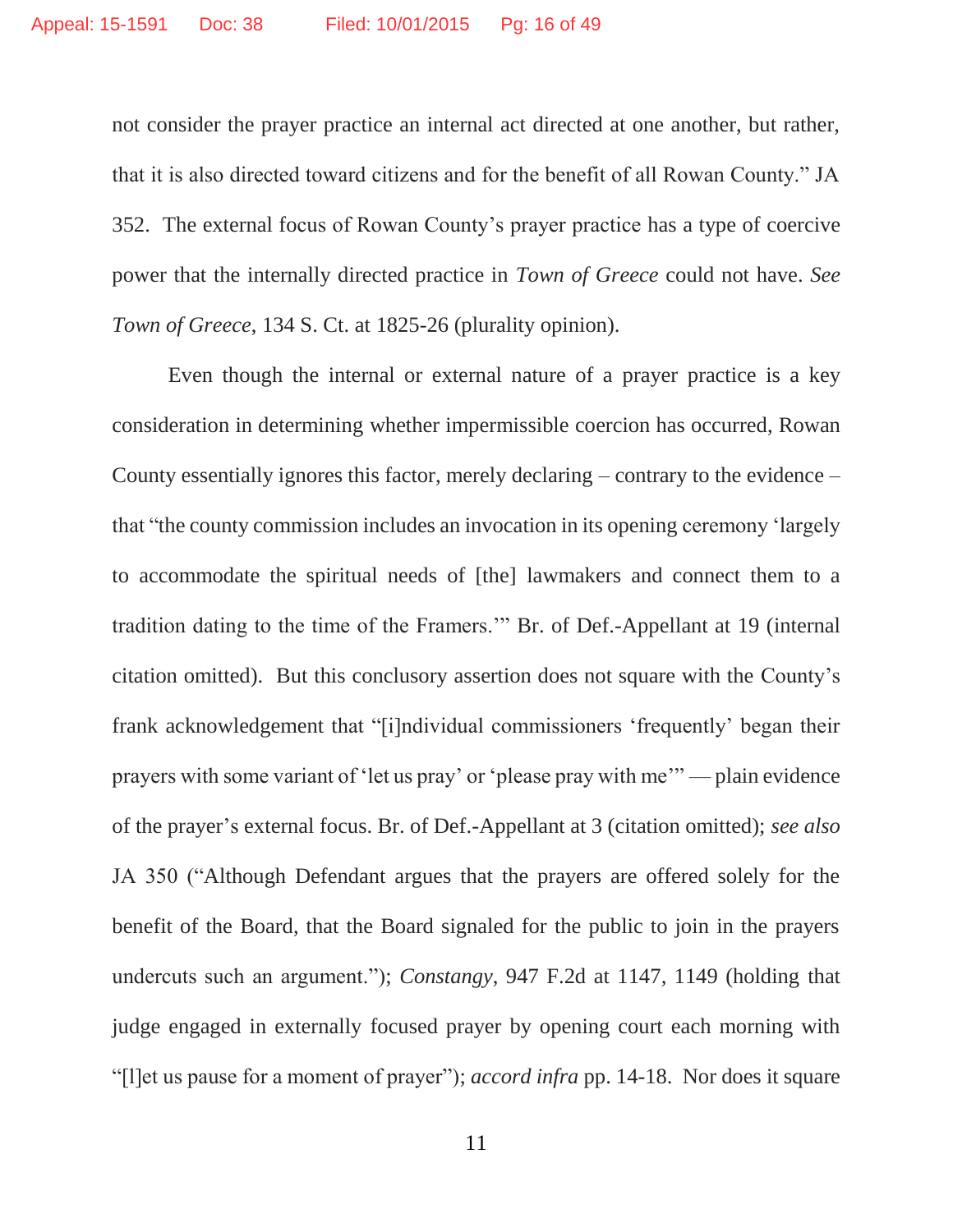with the Commissioners pre-litigation admissions that their prayers were for public consumption, *see, e.g.,* JA 352 (Commissioner Barber: prayer practice "has been a tradition for the board, *for our citizens* and for our country.") (emphasis added), to say nothing of the externally focused content of the invocations themselves. *See, e.g.,* JA 17 (Commissioner Barber: "Holy Spirit, open our hearts to Christ's teachings, and enable us to spread His message amongst the people we know and love through the applying of the sacred words in everyday lives."); *compare id.* at 325 (Commissioner Ford: "I will continue to pray in Jesus' name. I am not perfect so I need all the help I can get, and *asking for guidance for my decisions from Jesus is the best I, and Rowan County, can ever hope for*.") (emphasis added) *with Wynne*, 376 F.3d at 301 n.7 (finding prayer practice was externally focused and violated the Establishment Clause, in part, based on Town Council statement that "invocation may request *divine guidance* for Town of Great Falls and its . . . citizens") (emphasis added).

Defendant-Appellant argues that such evidence is "irrelevant to the coercion analysis under Justice Kennedy's plurality opinion," but does not explain why. Br. of Def.-Appellant at 35.<sup>2</sup> In fact, the Commissioners' statements bear directly on

 $\overline{\phantom{a}}$ 

<sup>&</sup>lt;sup>2</sup> Rowan County alleges that public statements made by Commissioners and reported by the media constitute hearsay, Br. of Def.-Appellant at 34, but failed to raise a hearsay objection to the introduction of these statements in the District Court. *See, e.g.* JA 18-19 ¶ 31 (Complaint); Answer [Doc. #37] at ¶ 31; Def.'s Resp. to Pls.' Cross Mot. Summ. J. [Doc. #53], at 4 (asserting only that news reports "are irrelevant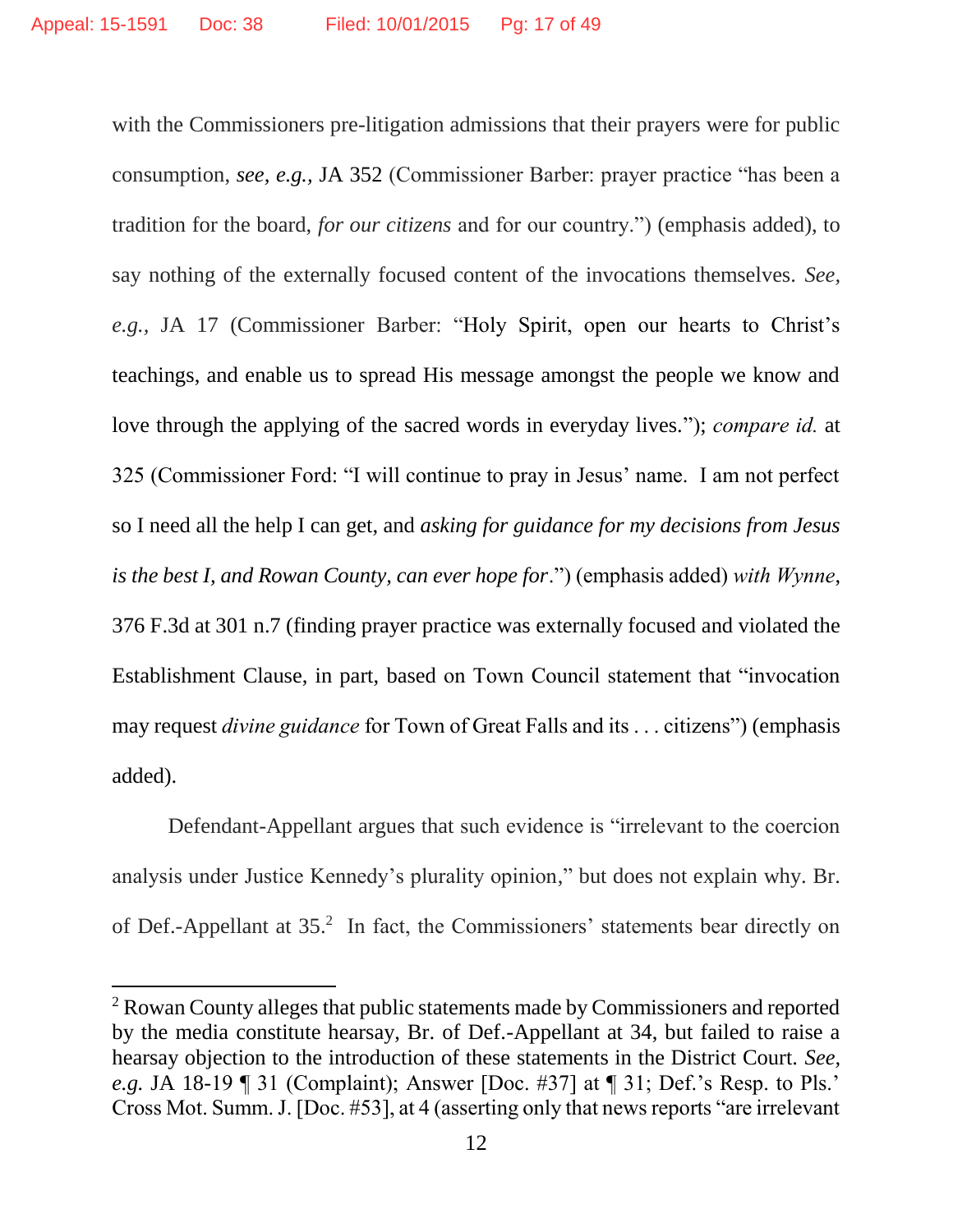$\overline{\phantom{a}}$ 

the coercion analysis because they are part of the context in which the Plaintiffs-Appellees and other residents perceive the prayers and are compelled to participate in them. *See Town of Greece*, 134 S.Ct. at 1825-26 (plurality opinion) (considering "the setting in which the prayer arises" and, in turn, whether this setting featured town leaders signaling disfavor towards prayer nonparticipants). 3 This Court cannot "turn a blind eye to the context in which [the prayer practice] arose." *McCreary County v. Amer. Civil Liberties Union of Ky.*, 545 U.S. 844, 866 (2005) (quoting

to the question of whether the content and setting of the Board's legislative invocations is constitutional"). The objection, therefore, has been waived. *See, e.g., United States v. Garrett*, No. 94-5510, 1995 WL 255942, at \*1 (4th Cir. May 3, 1995) (holding issue not preserved for appeal when defendant's counsel raised no hearsay objection at district court level); *Exxon Corp. v. Amoco Oil Co.*, 875 F.2d 1085, 1090 (4th Cir. 1989) ("[A] party may not state one ground for objection and attempt to rely on a different ground on appeal."); *United States v. Wilson*, 966 F.2d 243, 246 (7th Cir. 1992) (holding that an objection on relevance grounds did not preserve objection that evidence is unduly prejudicial under Rule 403). In any event, the District Court's consideration of these comments was appropriate under the contextual analysis required by the Establishment Clause. *See infra* note 3.

<sup>&</sup>lt;sup>3</sup> Courts have repeatedly considered lawmakers' and other media statements as evidence in Establishment Clause cases, especially when assessing how a challenged act may be perceived. *See, e.g.,* JA 352 ("To the extent that '[i]t is presumed that the reasonable observer is acquainted with this tradition' of legislative prayer, a reasonable observer would likewise be aware of such public statements made by Commissioners outside of meetings.") (quoting *Town of Greece*, 134 S. Ct. at 1825 (plurality opinion)); *Green v. Haskell Cty. Bd. of Comm'rs*, 568 F.3d 784, 801-802 (10th Cir. 2009) ("Numerous quotes from these commissioners appear in news reports, ranging from statements reflecting their determination to keep the Monument . . . to statements of religious belief [testified to the religious purpose of their action]."); *Ind. Civil Liberties Union v. O'Bannon*, 259 F.3d 766, 771 (7th Cir. 2001) (considering press release from defendant, Governor Frank O'Bannon, in weighing governmental purpose of religious display).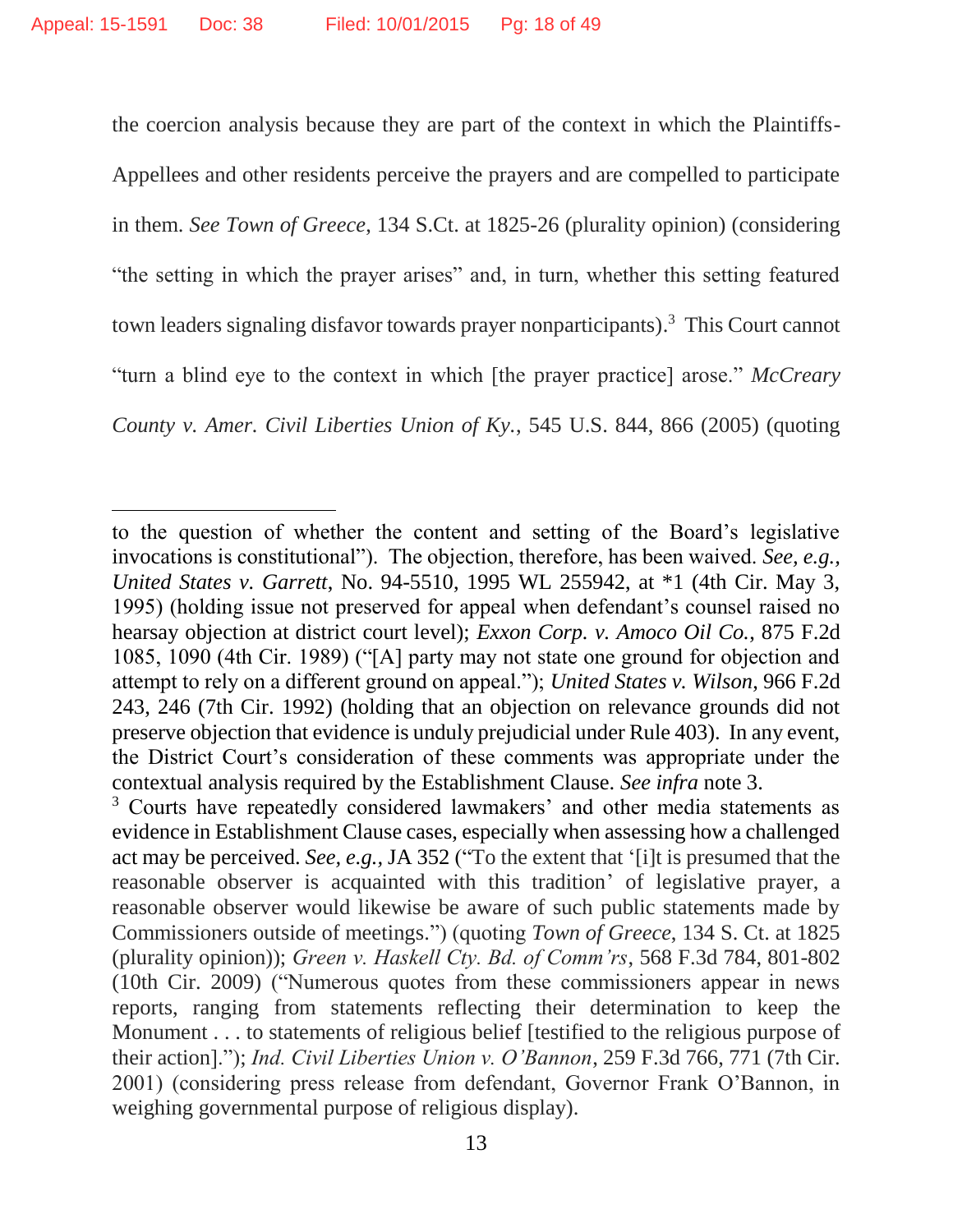*Santa Fe Indep. Sch. Dist. v. Doe*, 530 U.S. 290, 315 (2000)); *see also Town of Greece*, 134 S. Ct. at 1825 (plurality opinion) ("The [coercion] inquiry remains a fact-sensitive one[.]"). As the Supreme Court made clear in *Town of Greece*, where the facts indicate that a prayer practice is externally focused, the analysis is different. 134 S. Ct. at 1825-26 (plurality opinion).

# **B. Rowan County Commissioners Improperly Solicited and Directed Public Participation in Official Prayers.**

Consistent with its internal focus, the prayer practice in *Town of Greece* did not involve town board members directing and soliciting public participation in the prayers. "[B]oard members themselves stood, bowed their heads, or made the sign of the cross during the prayer[.]" *Town of Greece*, 134 S. Ct. at 1826 (plurality opinion). But, crucially, these elected officials "*at no point* solicited similar gestures by the public." *Id.* (emphasis added). "The [coercion] analysis would [have] be[en] different if town board members directed the public to participate in the prayers[.]" *Id.*; *see also Simpson*, 404 F.3d at 284 ("Moreover, Chesterfield, unlike Great Falls, did not invite the citizenry at large to participate during its invocations. . . . In other words, Chesterfield's invocations are 'directed only at the legislators themselves,' as the court in *Wynne* explained that they should be.") (quoting *Wynne*, 376 F.3d at 302); *Hudson*, 2015 WL 3447776, at \*14 (quoting *Simpson* and *Wynne* for proposition that elected officials directing audience prayer participation impacts Establishment Clause analysis); Br. of Def.-Appellant at 30 (admitting that, when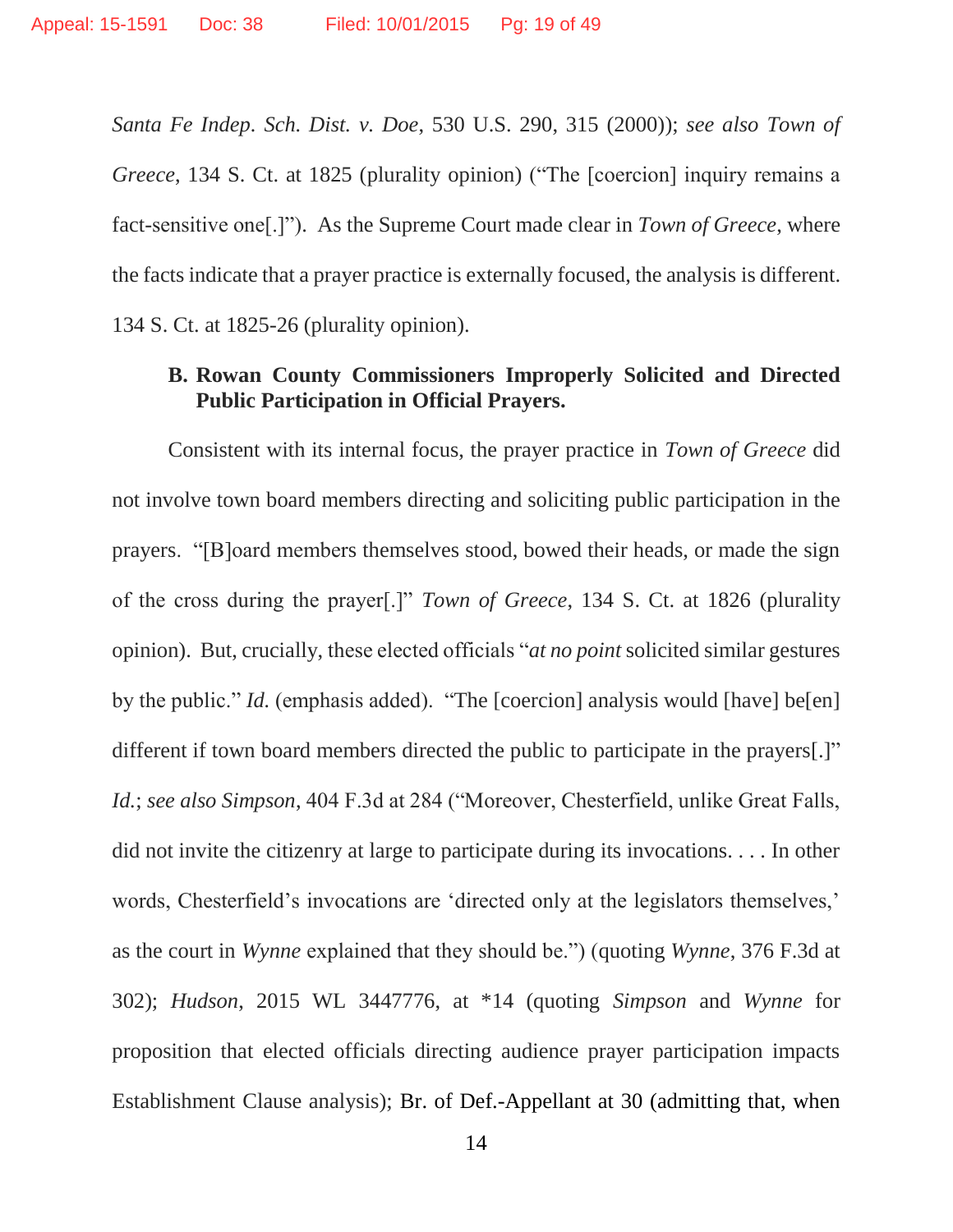elected officials direct the public to participate in prayers, it is a "red flag[]" signaling that the "practice is coercive").

The District Court noted that the Rowan County Commissioners, on the other hand, time and again directed public participation in the prayers they delivered. "The Board Chair here would regularly ask that everyone stand for the prayer and the Pledge of Allegiance." JA 350. This often came in the form of a call to action at the outset of Board meetings along the lines of, "If you will stand for the invocation and pledge, I will lead us tonight[,]" and "[a]t this time, if you would, please stand. We'll ask [Board member] Mike Caskey to give us the invocation and the pledge." JA 14 ¶ 21. Thereafter, "the designated prayer-giving Commissioners . . . often open[ed] the prayer by saying such phrases as 'let us pray,' or 'please pray with me'" JA 350; Rowan County does not deny this. *See id*. at 351, n.9 ("Defendant does not contend or provide evidence that the Board did not actually solicit the public to stand and join in prayer on those occasions discussed by Plaintiffs in their Verified Complaint and Affidavits. To the extent the online, public videos of the Board meetings . . . are considered . . . such videos would foreclose any such refutation by Defendant."), *id*. at 361 ("[T]he Commissioners ask everyone—including the audience—to stand and join in what almost always is a Christian prayer."). 4 The Board's impermissible

 $\overline{\phantom{a}}$ 

<sup>4</sup> Rowan County argues that the commissioners merely "requested attendees to stand for the opening ceremony generally—including for the Pledge of Allegiance—not for the invocation specifically." Br. of Def.-Appellant at 31. This assertion elides the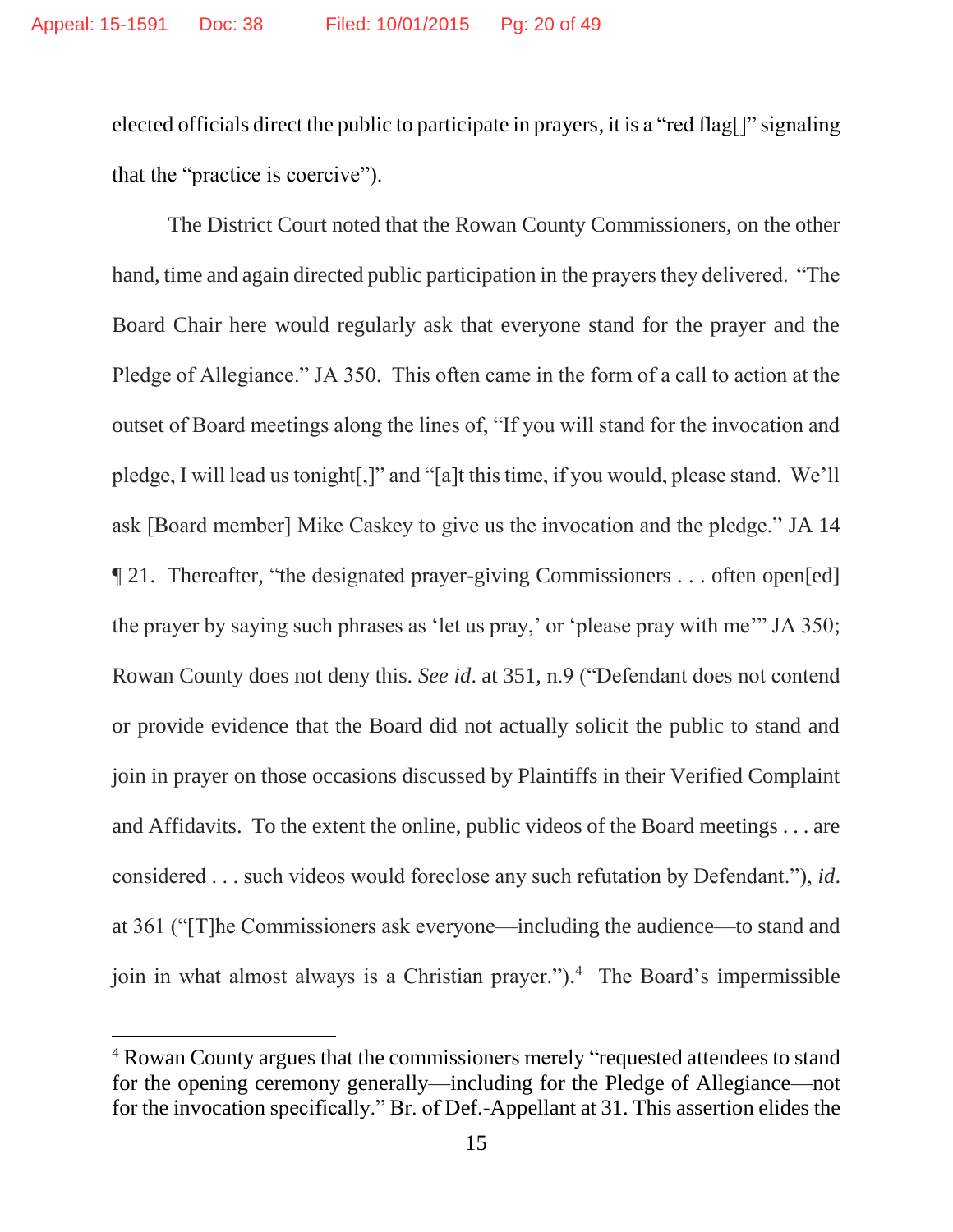$\overline{a}$ 

"solicit[ation of] similar gestures [of religious expression] by the public," *Greece*, 134 S.Ct. at 1826 (plurality opinion), has predictably coerced Rowan citizens to participate in its prayers. JA 326 ("Plaintiffs, none of whom are Christian, each attested to feeling coercion by Defendant's prayer practice.").

Rowan County argues that the Court should, as Justice Thomas contends in his *Town of Greece* concurrence, require proof that the Commissioners visited "adverse consequences" upon religious minorities to find a violation of the Establishment Clause. Br. of Def.-Appellant at 33. But the plurality opinion mandates no such showing to prove coercion. *Compare Town of Greece*, 134 S. Ct. at 1837 (Thomas, J., concurring in part and concurring in the judgment) ("The coercion that was a hallmark of historical establishments of religion was coercion of religious orthodoxy and of financial support *by force of law and threat of penalty*.") (citations omitted) *with id.* at 1825 (plurality opinion) ("The [coercion] inquiry

District Court's finding that there are generally two requests to participate, one of which is specific to the Commissioner-composed and delivered prayer. JA 350; *see also* Br. of Def.-Appellant at 3 ("Individual commissioners 'frequently' began their prayers with some variant of 'let us pray' or 'please pray with me.'") (citation omitted). Rowan County further asserts that "[a]ny citizen is free to step outside during the Invocation or to arrive after the Invocation is given, and such decision has no impact on his or her right to fully participate in the public meeting[.]" *Id.* at 33. But this argument conveniently ignores that this is simply not possible as a practical matter under the Board's current practice. *See* JA 327 ("Plaintiff Voelker further stated that he felt pressured to stand and participate in the prayers because at each meeting he had attended, Commissioners and most audience members stood during the invocation, and he 'stood because *the Invocation goes directly into the Pledge* for which I feel strongly I need to stand.'") (emphasis added) (citation omitted).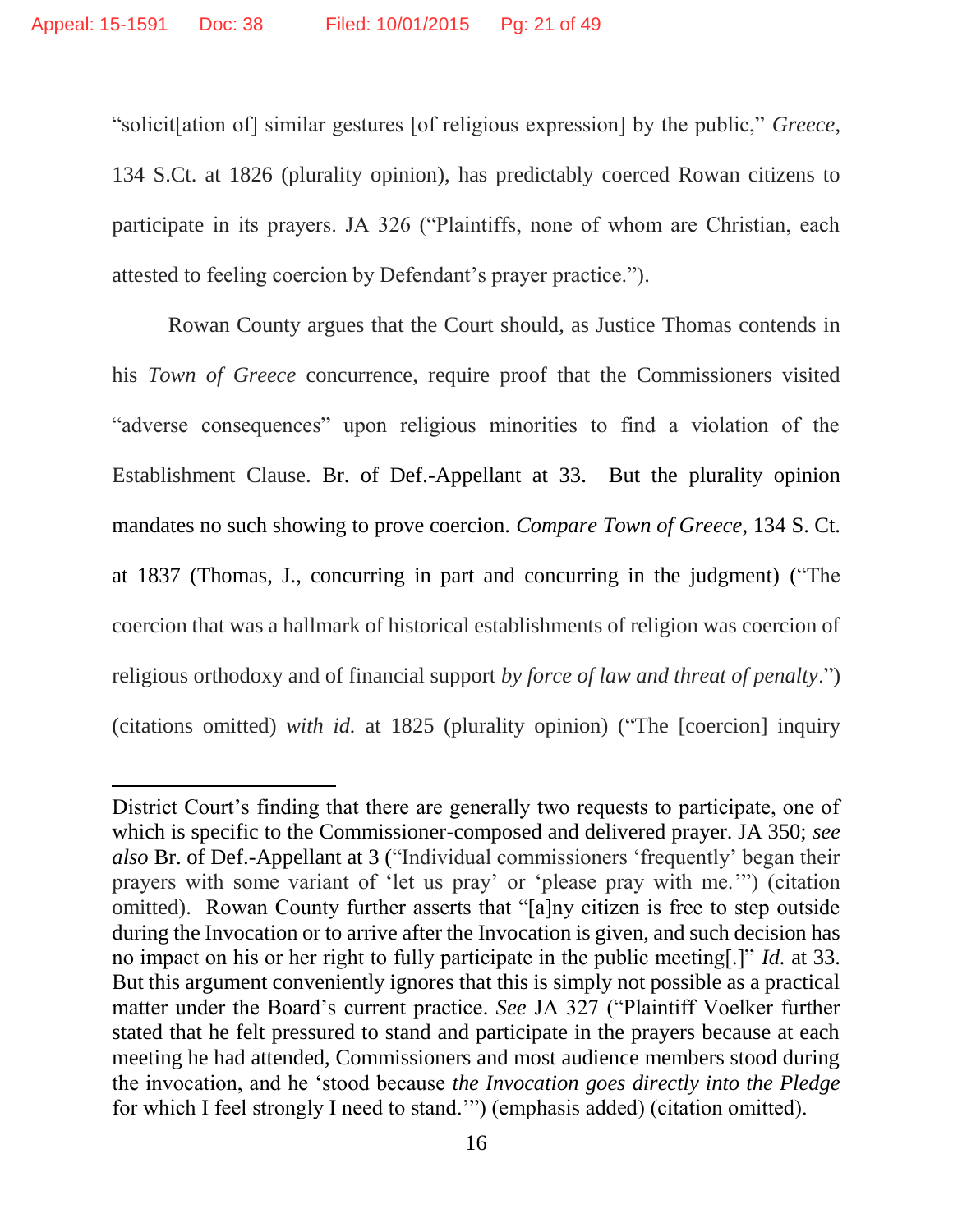remains a fact-sensitive one that considers both the setting in which the prayer arises and the audience to whom it is directed."); *see also The Supreme Court, 2013 Term -- Leading Cases*, 128 HARV. L. REV. 191, 195 (2014) ("[W]riting for himself and Justice Scalia, [Justice Thomas] recited a narrower understanding of the coercion test that prohibits only 'actual legal coercion', not merely psychological coercion.") (citation omitted).

At the same time that it urges this Court to adopt Justice Thomas's coercion standard, Rowan County seeks to recast its Commissioners' prayer solicitations as nothing more than benign, "polite invitation, intended to smooth the transition into the [meeting] opening[.]" Br. of Def.-Appellant at 31. However, the plurality opinion paid far more attention to who asked the audience to participate in the prayer than tonal vagaries such as the force or cordiality of the request. *Greece*, 134 S. Ct. at 1826 (plurality opinion) ("Respondents point to several occasions where audience members were *asked* to rise for the prayers. *These requests, however, came not from town leaders but from the guest ministers*[.]") (emphasis added); *see also Hudson*, 2015 WL 3447776, at \*16 ("[B]y delivering the prayers to the assembled public and asking them to stand for the prayers, the Board members 'directed the public to participate in the prayers.'") (citation omitted); *cf. Simpson*, 404 F.3d at 284 (finding no Establishment Clause violation, in part, due to fact that "Chesterfield, unlike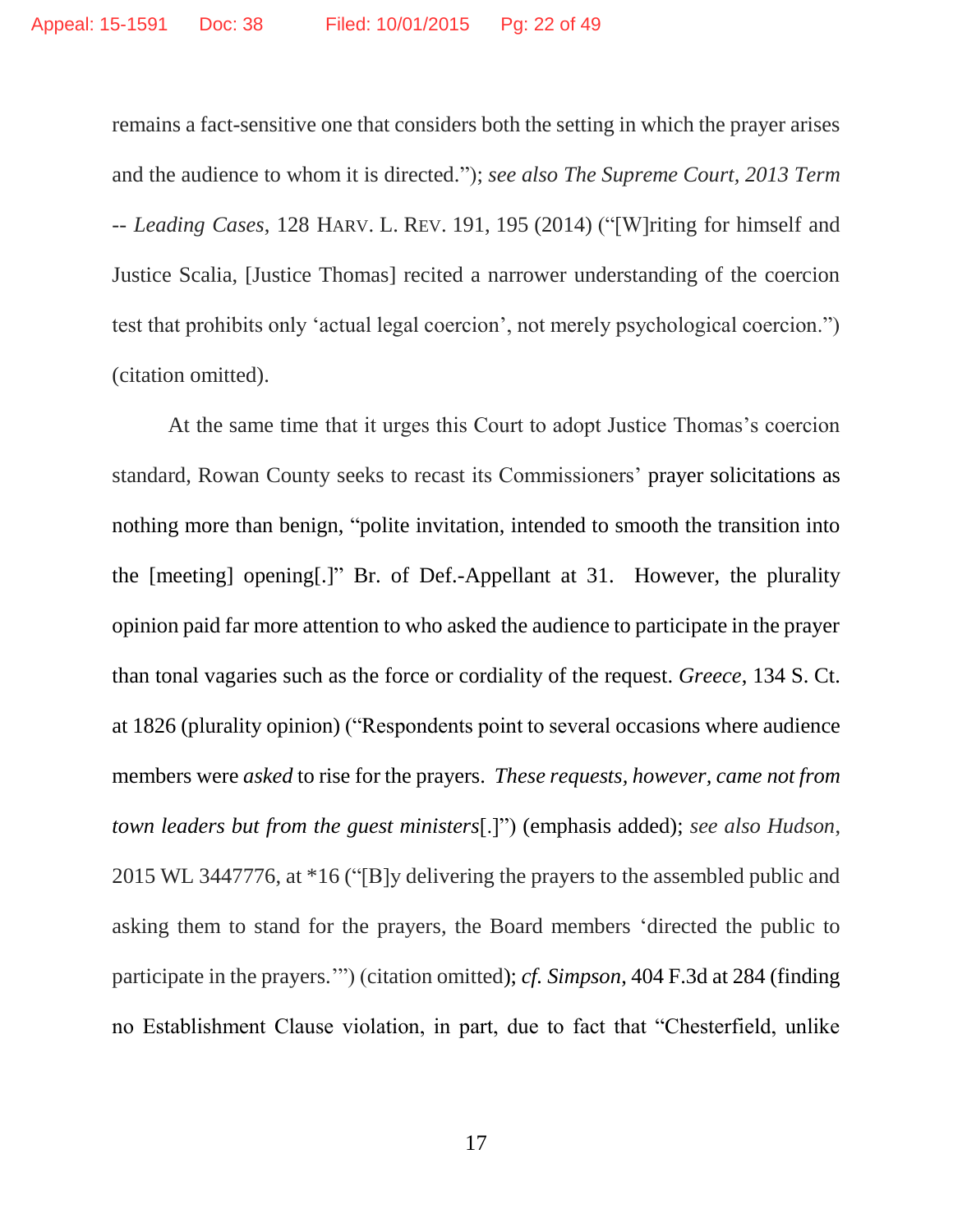Great Falls, did not *invite* the citizenry at large to participate during its invocations.") (emphasis added).

Defendant-Appellant also seeks to minimize the coercive nature of its prayer practice — which involves government officials writing, delivering, and directing the public to participate in overwhelmingly sectarian prayers — by comparing it to a bailiff opening a session of court with "God save the United States and this honorable court." Br. of Def.-Appellant at 39.This Court, however, has firmly rejected this comparison as inapt, highlighting the marked distinction between, on one hand, prayers delivered by government officials that involve the audience or are intended for the audience's benefit, and, on the other hand, purely ceremonial, "brief references to God." *See Constangy*, 947 F.2d at 1151 (observing that "God save the United States and this Honorable Court" and similar phrases used to open court sessions "have been repeated so often that their religious meaning has diminished so that they are merely examples of 'ceremonial deism[]'" and concluding that they are, therefore, distinguishable from judicial prayer) (internal citation omitted). Rowan County's attempted re-imagining of the controlling law and relevant facts cannot change the reality that its Commissioners coercively directed the public to participate in religious practices again and again.

**C. The Commissioners' Practice of Directing the Public to Participate in Prayer and Singling Out Dissidents for Opprobrium Created a Hostile Atmosphere for Prayer Nonparticipants at Rowan County Board Meetings.**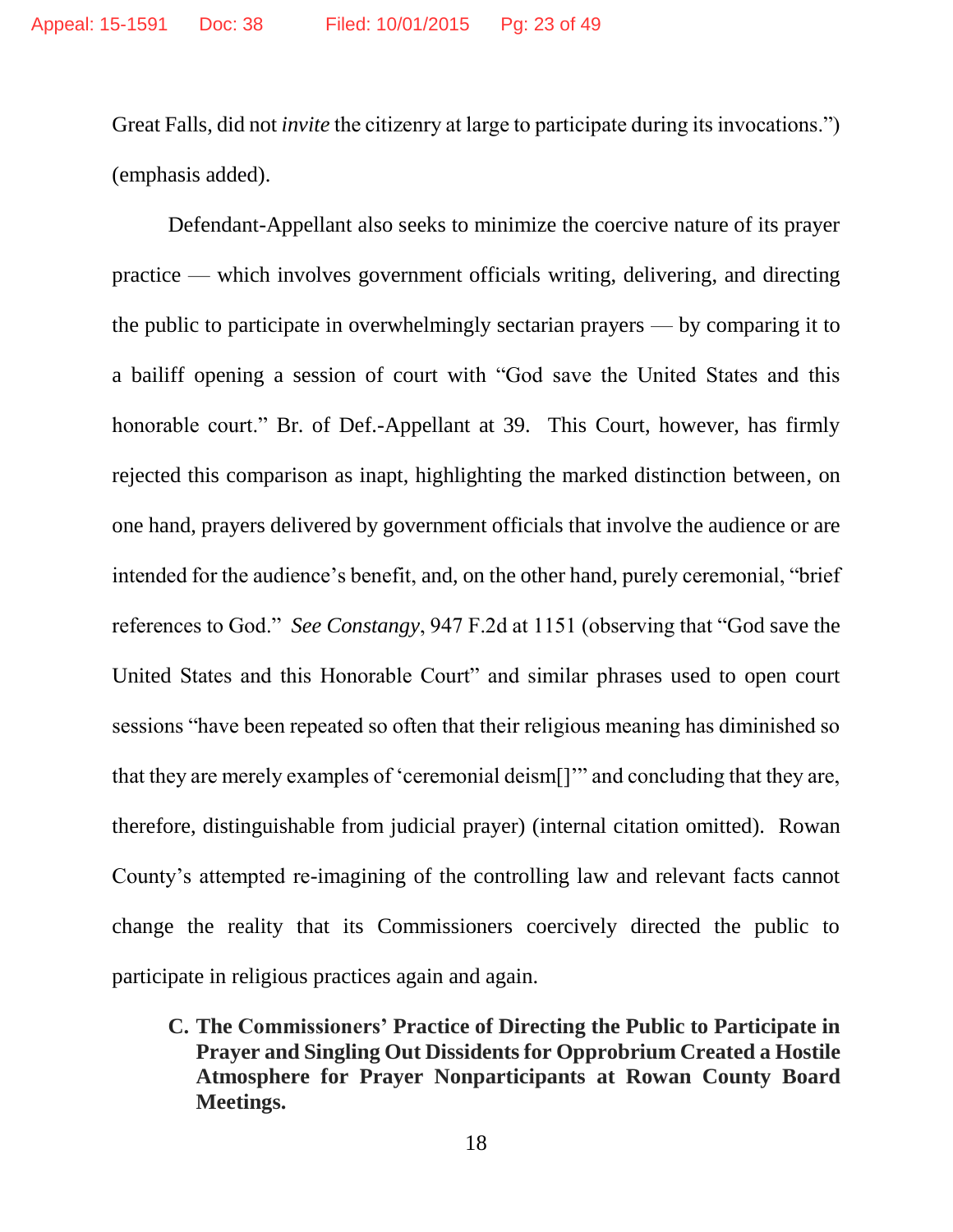l

The internal nature of the prayer practice, coupled with the fact that town board members did not invite or direct the public to participate, ameliorated any coercion in *Town of Greece*. The external focus predicted the atmosphere: There was a limited opportunity to "signal disfavor toward nonparticipants or suggest that their stature in the community was in any way diminished"<sup>5</sup> because there was limited interaction between town leaders and board meeting attendees during the legislative prayers. *Town of Greece*, 134 S. Ct. at 1826 (plurality opinion); *see also id* at 1829 (Alito, J., concurring) ("town had 'no religious animus'") (citation omitted).

In contrast, the District Court rightly observed that the Rowan Commissioners' actions "enhance[d] the coercive setting" of its Board meetings. JA 352. As noted above, the fact that the Board directed public participation in the

<sup>&</sup>lt;sup>5</sup> Instead of diminishing religious minorities, Greece "maintained that a minister or layperson of any persuasion, including an atheist, could give the invocation" and, subsequently, made good on this assertion when it "invited a Jewish layman and the chairman of the local Baha'i temple to deliver prayers." *Town of Greece*, 134 S. Ct. at 1816-17 (noting also that a "Wiccan priestess *who had read press reports about the prayer controversy* requested, and was granted, an opportunity to give the invocation.") (emphasis added); *see also Simpson*, 404 F.3d at 279 (noting, among others, imams, rabbis, Jehovah's Witnesses, and Mormons were on congregation prayer list); *Coleman v. Hamilton Cty., Tenn.*, No. 1:12cv190, 2015 WL 1815617, at \*9 (E.D. Tenn. April 22, 2015) (noting county "has allowed speakers from assemblies representing a variety of faith traditions" in upholding prayer practice). "Because no one other than the [Rowan] Commissioners provided the prayers, the prayers repeatedly and exclusively advanced only the faiths of the five Commissioners," JA 350, Christianity. *Id.* at 325.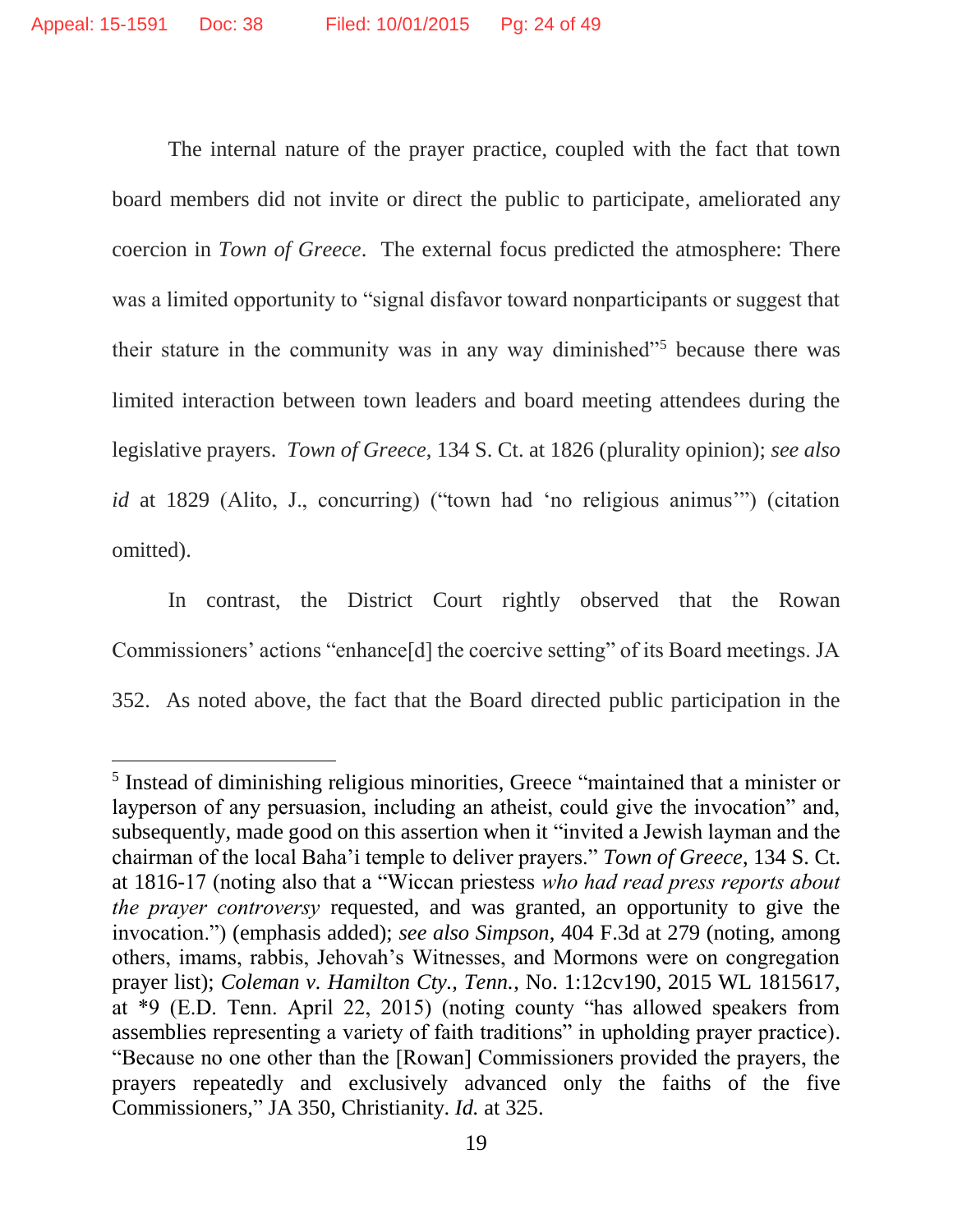prayers "in addition to dictating their content" not only set this case apart from *Town of Greece* but also "tend[ed] to create a coercive atmosphere." *Hudson*, 2015 WL 3447776 at \*10; *see also* JA 351-53 (same). Rowan County's external focus and direction resulted in interactions between the Commissioners delivering the prayers and those coerced into participating in the prayers. These interactions, in turn, problematically led to Board members signaling their disfavor of those who did not fall in line, a "red flag[]" indicating an impermissibly coercive practice. Br. of Def.-Appellant at 30; *see also Town of Greece*, 134 S. Ct. at 1826 (plurality opinion). Specifically, County Commissioners have labeled religious minorities in Rowan County "evil," JA 325 (then-Board Chair Jim Sides: "I am sick and tired of being told by the minority what's best for the majority. My friends, we've come a long way – the wrong way. We call evil good and good evil."), and charged those who object to the prayer practice with the "persecution" of Board members. Pls.' Mem. Supp. Mot. Summ. J. [Doc. #53], at 9 (Commissioner Barber on Plaintiffs' lawsuit: "God will lead me through this persecution and I will be His instrument."); *see also*  Br. of Members of Congress at 25 (demeaning Plaintiffs as "litigious adults" seeking to "eradicate religious expressions they disagree with" as well as repress the Commissioners' speech). At least one Commissioner has suggested in the prayer he delivered that the County views the religious beliefs of non-Christians as inferior or wrong. *See* JA 16 ¶ 27(a) (Commissioner Barber: "Because we do believe that there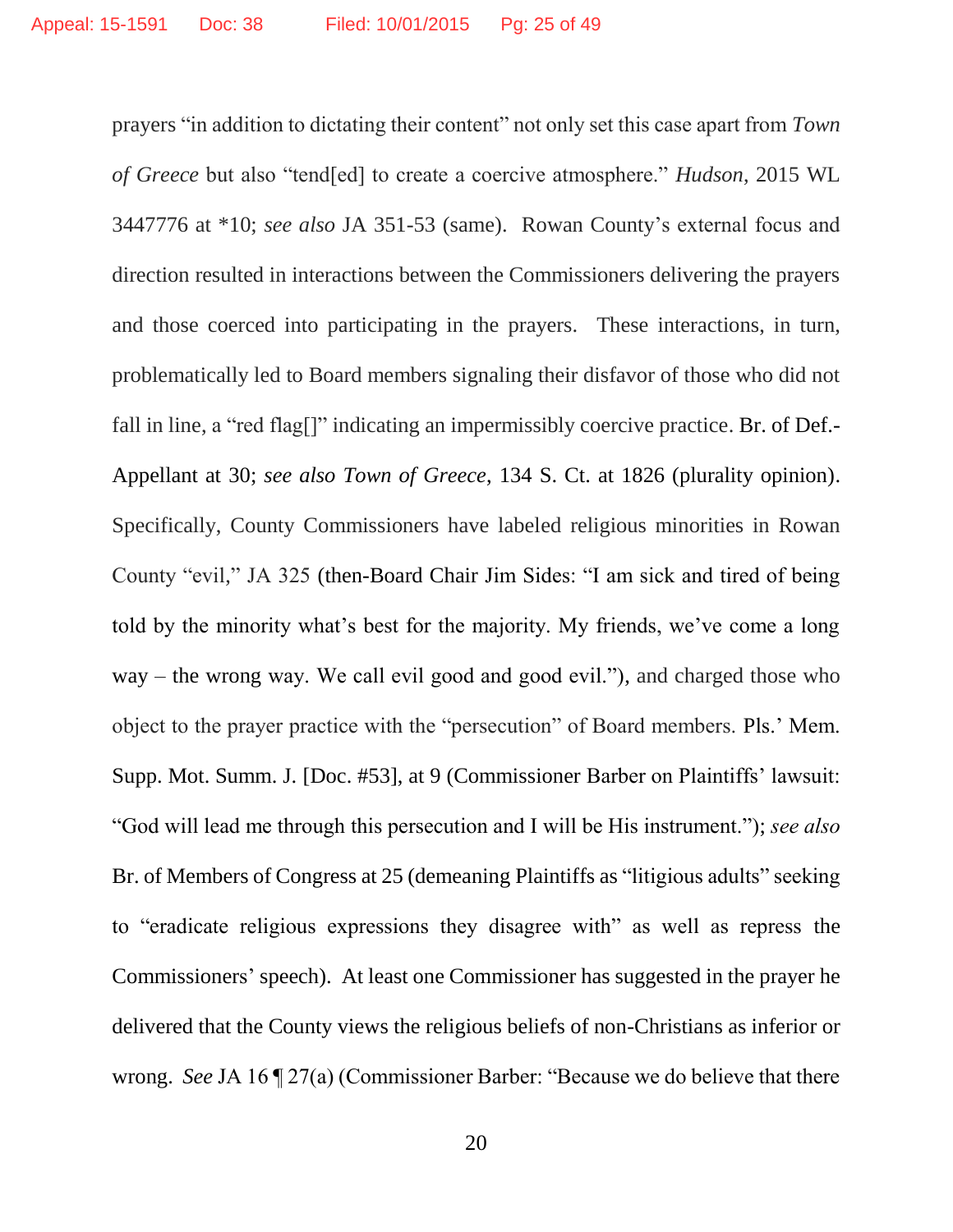is only one way to salvation and that is Jesus Christ."). These comments fostered the environment in which the audience at a Board meeting "boo[ed] and jeer[ed]" a Rowan County resident "who expressed opposition to the Board's prayer practice," further deepening the coercive atmosphere. JA 353; *see also id.* at 19 ¶ 32 ("Rowan County resident, Shakeisha Gray, was jeered by audience members for expressing opposition to" the Board's prayer practice). In short, the Board's leadership engendered and then inflamed "the very divisions along religious lines that the Establishment Clause seeks to prevent." *Town of Greece*, 134 S. Ct. at 1819.

Rowan County fails to seriously grapple with the toxic and coercive atmosphere created by its Board members. Indeed, for the most part, the County does not attempt to justify the numerous divisive, proselytizing prayers by Commissioners or other remarks, such as Commissioner Barber's assertion that he has suffered "persecution" at the hands of Plaintiffs. The County does defend Chair Sides's "sick and tired" rant "as an expression of frustration with a small number of people who were overreading the Establishment Clause" rather than a reflection of animus towards religious minorities. *See* Br. of Def.-Appellant at 34 n.10. But whatever the motivation behind the comment, the result is the same and one that Rowan County cannot deny: Sides, the Board Chair, "singled out dissidents for opprobrium." *Town of Greece*, 134 S. Ct. at 1826 (plurality opinion). This plainly runs afoul of the Supreme Court's caution in *Town of Greece*, where "[i]n no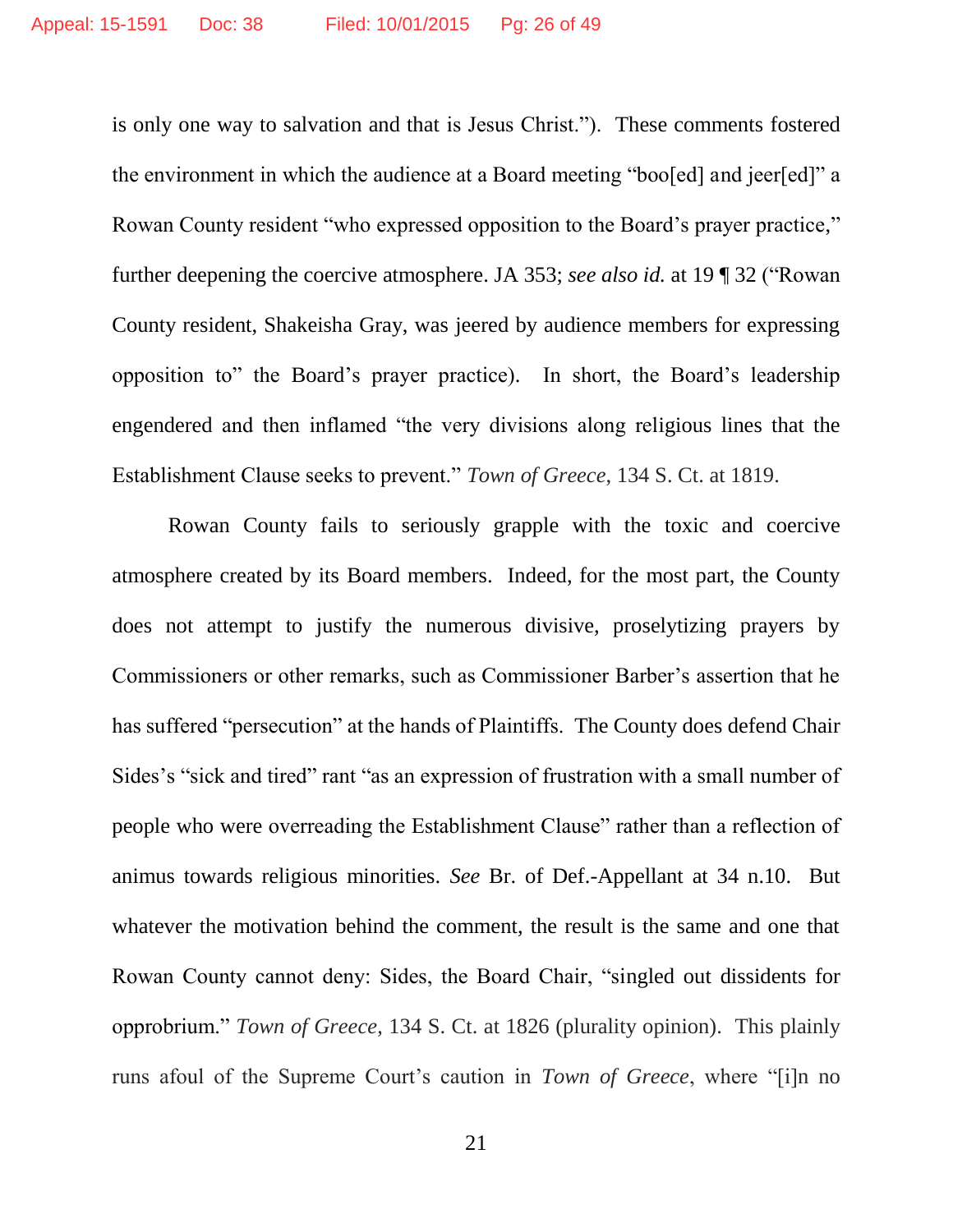$\overline{a}$ 

instance did town leaders signal disfavor toward nonparticipants or suggest that their stature in the community was in any way diminished." *Id.*

As the District Court noted, the "reasonable observer" referred to in *Town of Greece* would be "aware of such [disfavoring] public statements made by Commissioners outside of meetings," and prior to litigation, as well as the broader hostile environment.<sup>6</sup> *See* JA 352 (citing *Town of Greece*, 134 S. Ct. at 1826 (plurality opinion)); *see also* SA 2-3 ¶¶ 9-13, SA 5-6 ¶¶ 9-12, SA 8-9 ¶¶ 9-11, 13 (Plaintiffs' affidavits testifying to divisive Board meeting atmosphere). And while the "reasonable observer" invoked by the plurality would also be "acquainted with . . . [our legislative prayer] tradition," *Town of Greece*, 134 S. Ct. at 1825, she would also know that the *accepted* historical practice of legislative prayer has never looked like it does here: It has never countenanced the type of opprobrium expressed by the Rowan County Commissioners toward religious minorities or required religious minorities to submit to official prayer in such a hostile and coercive setting. *See id.*

<sup>6</sup> Defendant-Appellant and *amici* suggest that considering Commissioners' comments disparaging prayer nonparticipants and religious minorities would undermine the Commissioners' free-speech rights. *See, e.g.*, Br. of Def.-Appellant at 35; Br. for Members of Congress at 4 (accusing District Court of "impermissibly trampl[ing] the First Amendment rights of the Rowan County Commissioners"); Br. of State *Amici* at 15 (arguing that legislators delivering invocations are exercising an "individual First Amendment right of freedom of speech") (citation omitted). As the District court held, however, Defendant-Appellant's prayers are not private speech. JA 331-32. And, as discussed above, *supra* note 3, courts have considered lawmakers' statements as evidence in Establishment Clause cases.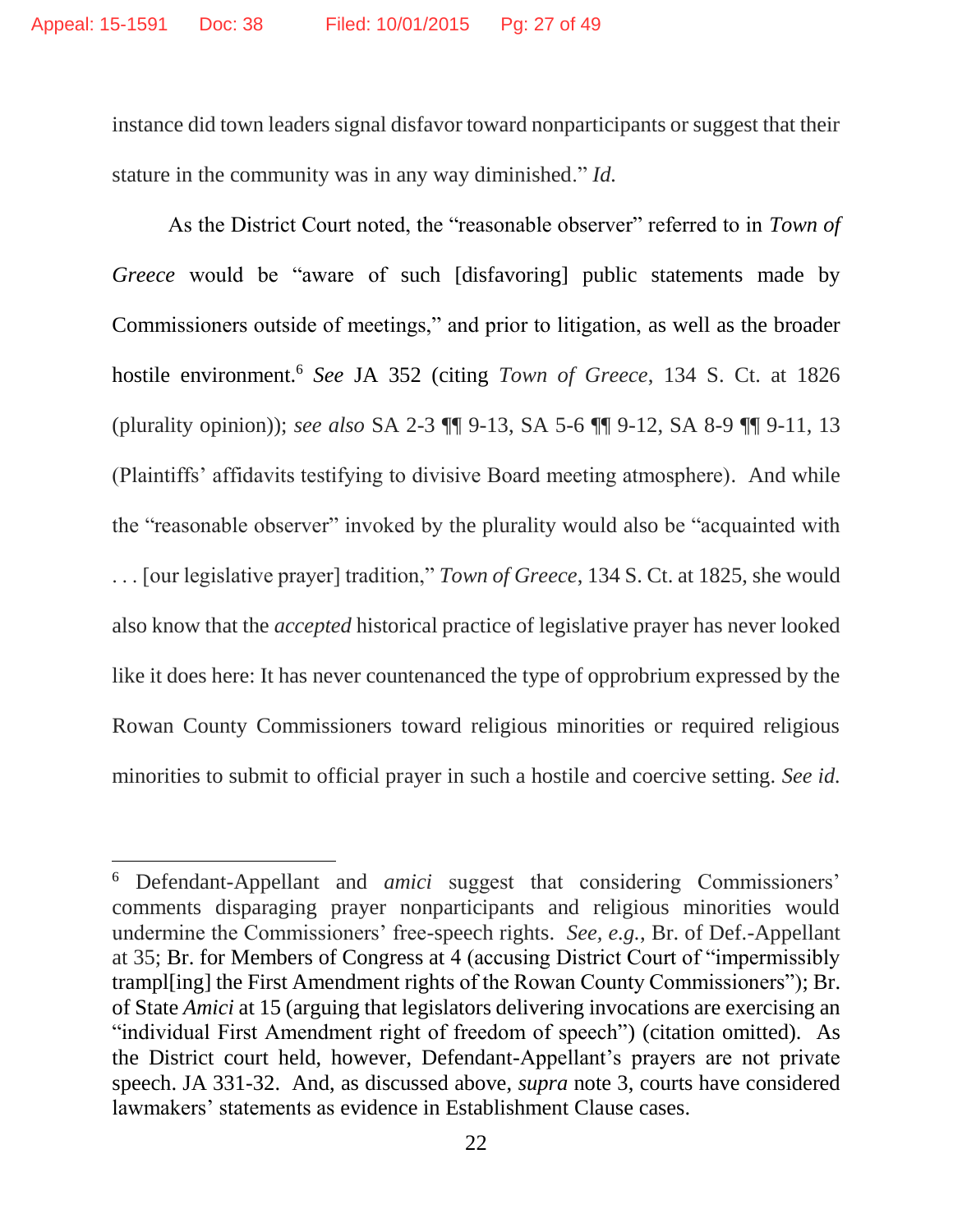at 1826 (plurality opinion) ("The analysis would be different if [the Greece] town board members . . . singled out dissidents for opprobrium.").

# **D. There is No Longstanding Historical Tradition of Externally Focused Prayers Delivered by Governmental Officials in a Hostile Environment.**

The opinion in *Town of Greece* documented the historical pedigree of congressional and legislative prayer delivered by religious figures for the benefit of elected officials. Rev. Jacob Duché first delivered a prayer to the Continental Congress on September 7, 1774. *Town of Greece*, 134 S. Ct. at 1823. And "[t]he First Congress made it an early item of business to appoint and pay official chaplains, and both the House and Senate have maintained the office virtually uninterrupted since that time." *Id.* at 1818. Similarly, Nebraska could point to more than a century of precedent when its practice of paying a chaplain to open legislative session was challenged in *Marsh*. 463 U.S. at 789-90. The tradition of religious figures delivering legislative prayers continues through to the present day; Congress in recent years has welcomed "ministers of many creeds" including Judaism, Islam, Hinduism, and Buddhism. *Town of Greece*, 134 S. Ct. at 1821.

The Court in *Town of Greece* was quick to note, however, that — while instructive — the history of legislative prayers in general does not speak to the constitutionality of all legislative prayer practices. Judicial review must focus on whether "the specific [prayer] practice is permitted." *Id.* at 1819; *see also* JA 340

23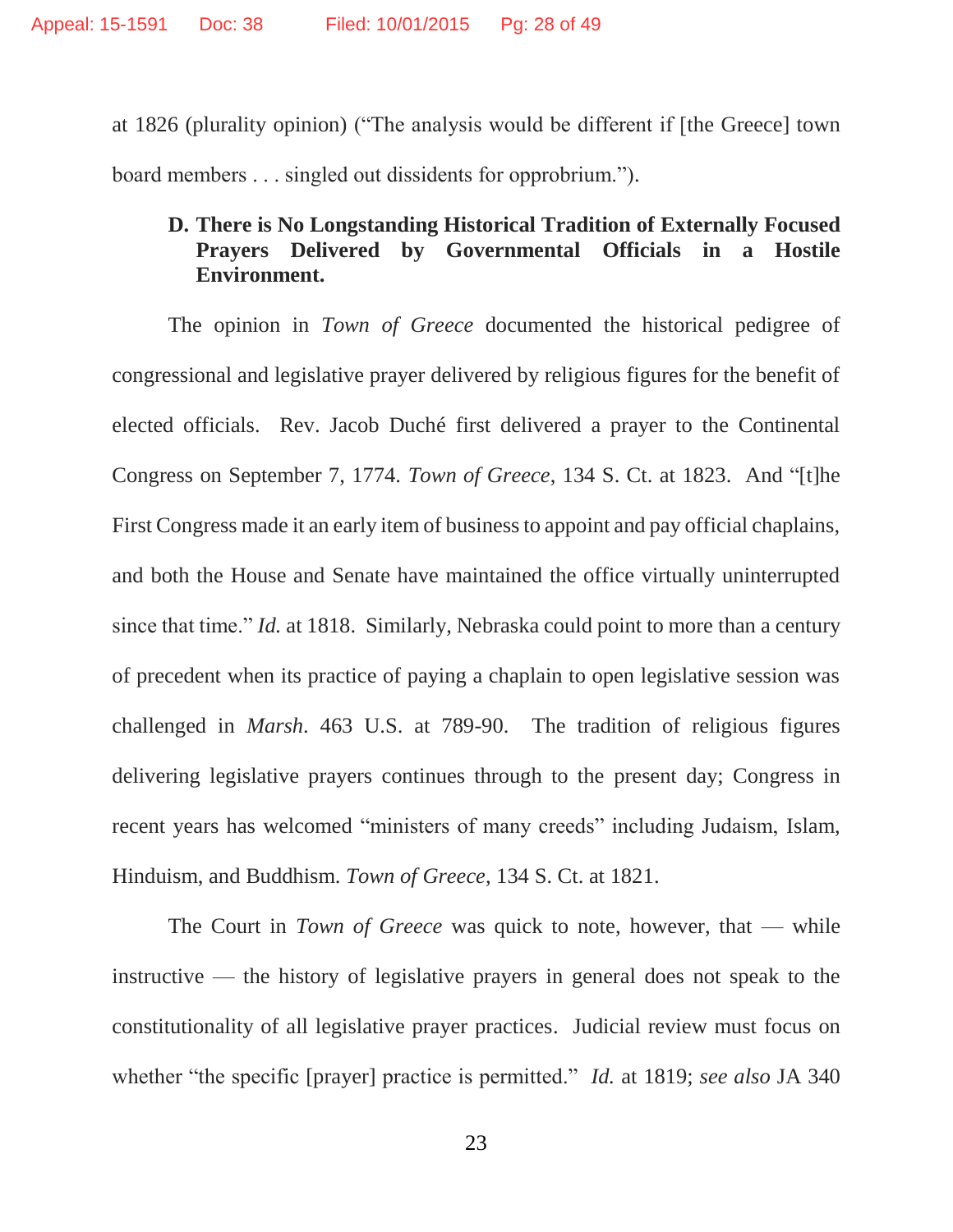("[T]hroughout its *Town of Greece* opinion and the opinion in *Marsh*, the Supreme Court consistently discussed legislative prayer practices in terms of invited ministers, clergy, or volunteers providing the prayer, and not once described a situation in which the legislators themselves gave the invocation."). Yet, Rowan County essentially argues that, after *Town of Greece*, no further inquiry into the details of a legislative prayer practice is necessary, no matter how markedly distinct the challenged practices are from those in *Town of Greece* and others that have stood the test of time. This is not so.

As the District Court noted, Defendant-Appellant cannot highlight a legislative prayer tradition along the lines of its practice. JA 343 ("The prayer practice of Defendant likewise fails to comport with the tradition and purposes embodied in the *Town of Greece* decision. Several significant differences distinguish the constitutional, historically-rooted legislative prayer of *Town of Greece* and *Marsh*."). Although Rowan County argues that its externally focused, directed, and divisive prayers are analogous to Presidents invoking "the protection and help of God," *see* Br. of Def.-Appellant at 21 n.6, the presidential letter, proclamation, and two speeches cited lend no guidance as to whether "the specific practice [at issue here] is permitted," *see Town of Greece*, 134 S. Ct. at 1819, as "[n]one of these contexts are remotely analogous to a county commissioners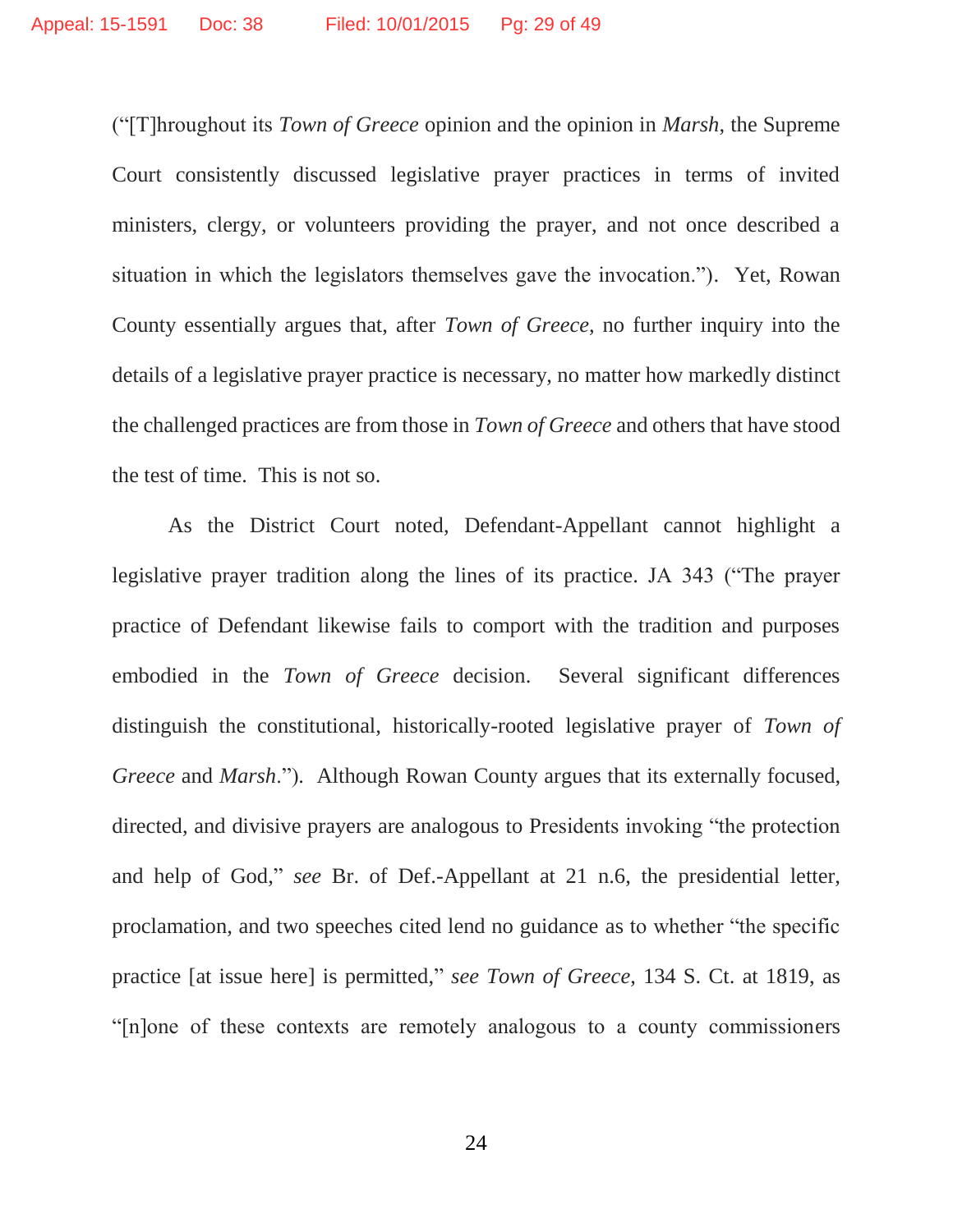$\overline{\phantom{a}}$ 

meeting." Br. of Def.-Appellant at  $36$ .<sup>7</sup> The factors contributing to the coercive atmosphere here are not repeated in these examples.

Rowan County also claims that its practice fits with the tradition of prayers sanctioned by this Court's jurisprudence. It must admit, however, that each of the cases it cites in support of this proposition were decided with the understanding that elected officials could not engage in sectarian legislative prayer. *Id.* at 25; *see also*  JA 339 n.4. Even more importantly, none of the cases Defendant-Appellant cites endorse elected officials directing the public to participate in its prayers and singling out for reproach those who object. *See Turner v. City Council of Fredericksburg*, 534 F.3d 352, 355-56 (4th Cir. 2008) (holding that prayers delivered by members of

<sup>7</sup> Arguing in support of Rowan County, some *amici* contend that the County's prayer practice is enmeshed in our nation's history. Like Defendant-Appellant, however, they fail to produce evidence bearing out this contention. Reviewing more than two centuries of history, congressional *amici* identify only four instances of Members of Congress opening a legislative session with prayer. Br. for Members of Congress at 7; *see also* Br. of Def.-Appellant at 21 n.6 (noting the First Congress considered and *rejected* having a delegate lead a prayer). Three of those four occurred in the last six years. *Compare* Br. for Members of Congress at 7 with *Town of Greece*, 134 S. Ct. at 1818 (noting Congress has provided for chaplains for well over 200 years). State *amici* similarly claim that "lawmakers lead the invocation *on at least some occasions* in 29 of 53 senate chambers and 26 of 51 house chambers" across the nation. Br. of West Virginia and 12 Other States at 13 (hereinafter "State *Amici*") (emphasis added). They further contend that "[o]f 319 counties in the Fourth Circuit . . . lawmaker-led prayer *is permitted on at least some occasions* in 166." *Id.* at 15 (emphasis added). However, State *amici* offer only "a rough estimate at best" regarding the prevalence of exclusively lawmaker-led prayer practices, *id.* at 23, *see also* Br. of Def.-Appellant 27 (noting "precise statistics are unavailable" on point), and do not cite even one county invocation policy featuring the lawmaker-led, externally focused, directed, and divisive prayer practice adopted by Rowan County.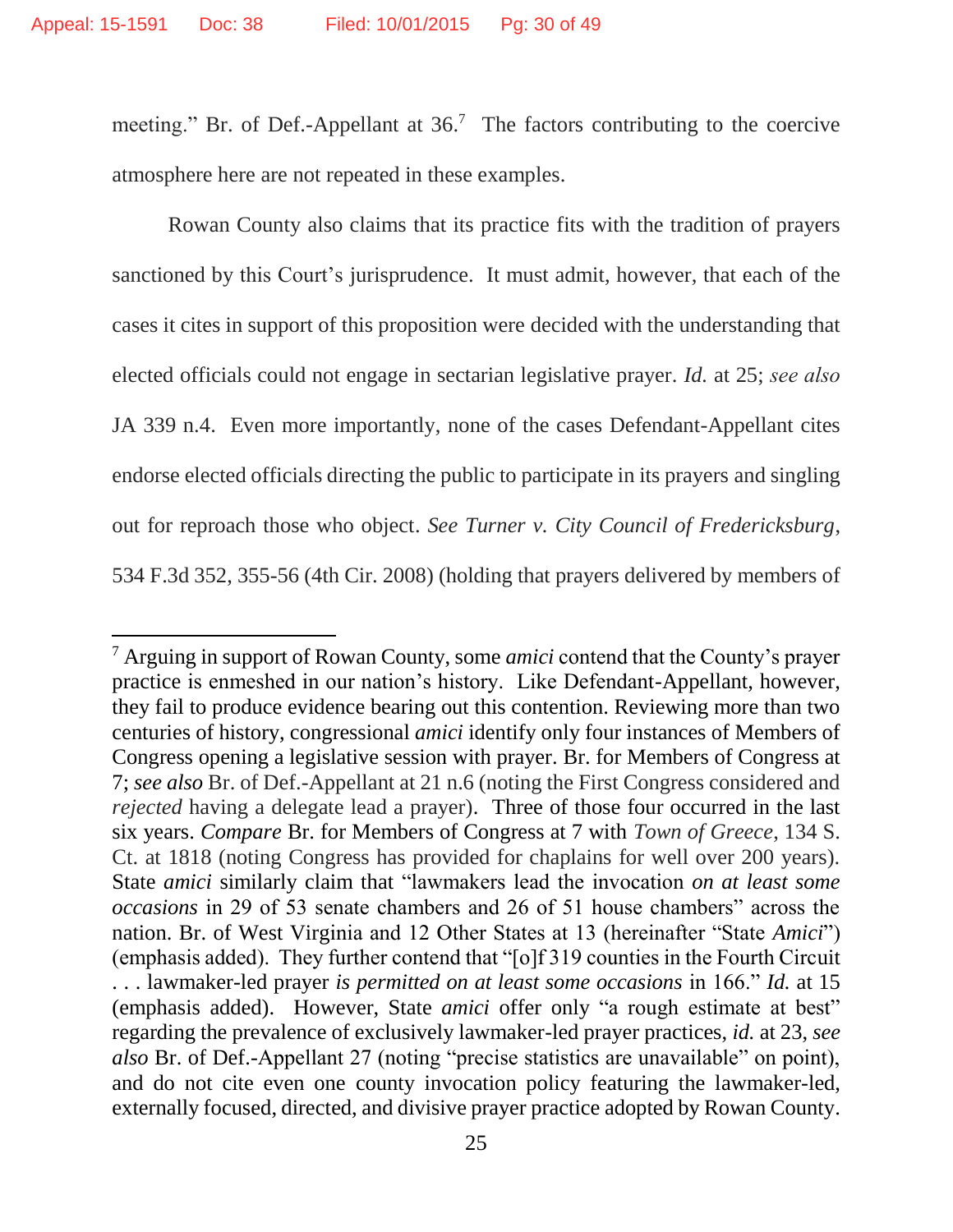City Council were government speech and that Establishment Clause permitted City to require prayers be non-sectarian); *Simpson*, 404 F.3d at 284 (finding no Establishment Clause violation, in part, due to fact that "Chesterfield, unlike Great Falls, did not *invite* the citizenry at large to participate during its invocations"); *Wynne*, 376 F.3d at 301 n.7 (finding Establishment Clause violation, in part, based on evidence Council members prayers were directed at "the citizens in attendance at its meetings and the citizenry at large"); *cf. Hudson*, 2015 WL 3447776 at \*12 ("The Court, therefore, finds that Defendant's prayer practice, in directing the public to stand and pray violates the bedrock principle of the Establishment Clause in that it serves as an unconstitutionally coercive practice.") Again, Rowan County's proposed comparators only serve to highlight that its practice does not "fit[] within the tradition long followed in Congress and the state legislatures" and carried forward in *Town of Greece.* JA 338 (quoting *Town of Greece*, 134 S. Ct. at 1820).

# **II. By Focusing on the Setting in Which the Prayers Arose and the Audience to Whom the Prayers Were Delivered, the District Court Properly Applied the Fact-Sensitive Inquiry Mandated by** *Town of Greece* **and the Establishment Clause.**

In concluding that Rowan County has impermissibly coerced participation in its prayer practice, the District Court thoroughly canvassed and objectively applied the governing case law. The jurisprudential lodestar of the District Court's analysis was the Supreme Court's opinion in *Town of Greece*. The District Court focused, in particular, on the Supreme Court's guidance regarding what did and did not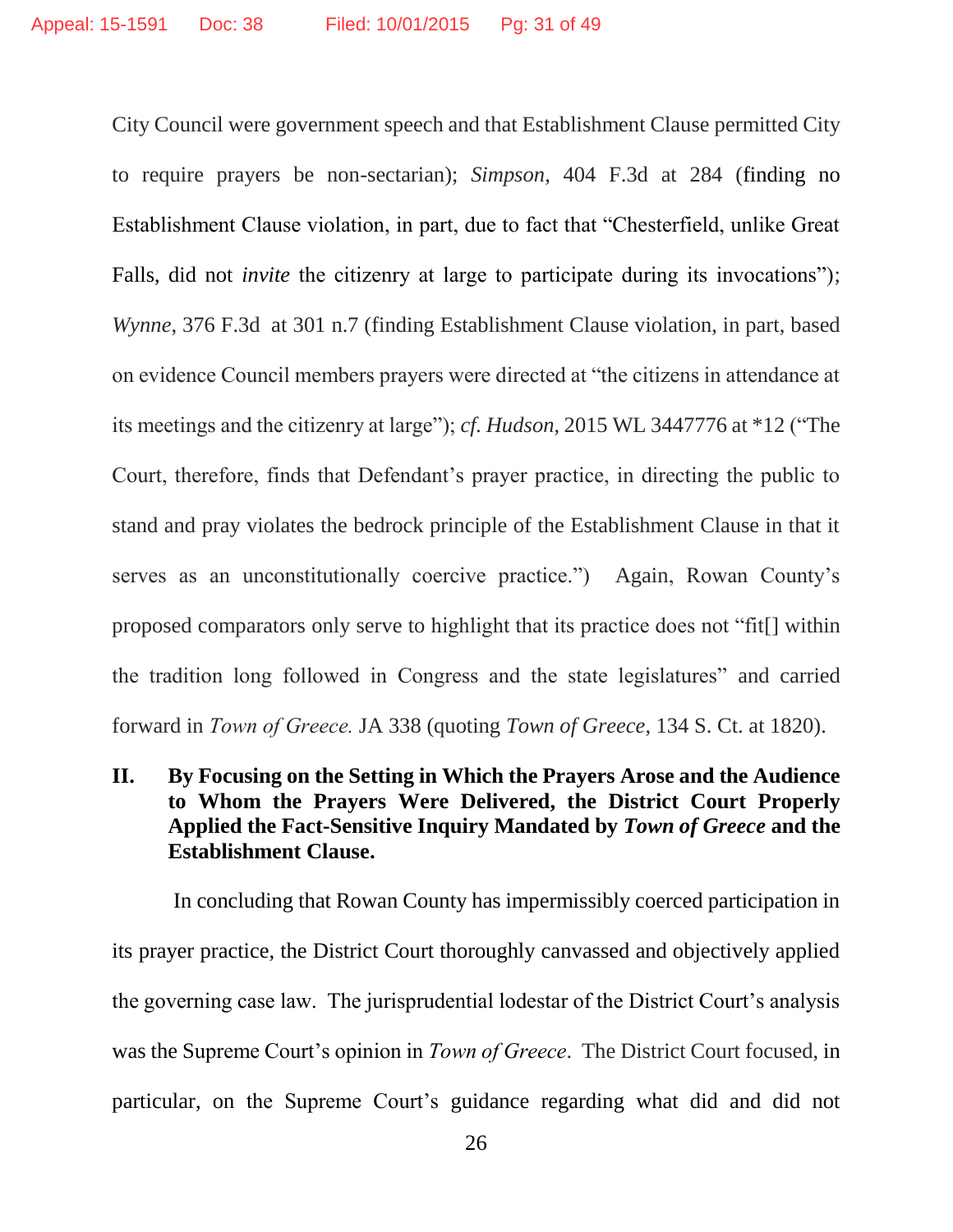constitute impermissible coercion. JA 334-44, 346-53. Recognizing, however, that "*Town of Greece* simply gives one situation that does not constitute coercion, but does not conclusively declare when legislative prayer might constitute coercion," JA 348-49 (internal citation omitted), the District Court appropriately turned to other religious coercion cases to further inform its analysis and elucidate the coercion standard applicable here. JA 353-62.

Rowan County protests that the District Court's ruling would bring about sweeping changes in the law by, for example, endangering presidential prayer proclamations. *See, e.g.,* Br. of Def.-Appellants at 21 n.6. But Defendant-Appellant's comparison to presidential prayer proclamations is as inapt as was its analogy to a bailiff's opening of a court session with "God save this honorable court." *See supra* pp. 18. Both examples involve contexts and facts that are far different than the ones before this Court here, and the District Court's decision jeopardizes neither.

Rowan County's critique makes plain its real objection: The District Court did not construe *Town of Greece* as conveying blanket approval for all legislative prayer policies, regardless of context.<sup>8</sup> Defendant-Appellant's preferred

 $\overline{\phantom{a}}$ 

<sup>8</sup> For the first time on appeal, Rowan County also argues that the Court's decision raises the administrative burden and cost of complying with the Establishment Clause. Br. of Def.-Appellant at 28; *see also* Br. of State *Amici* at 1-2, 10. Even were that so, administrative inconvenience cannot justify allowing the County to continue violating the constitutional rights of Plaintiffs-Appellees. *See, e.g., Mem'l*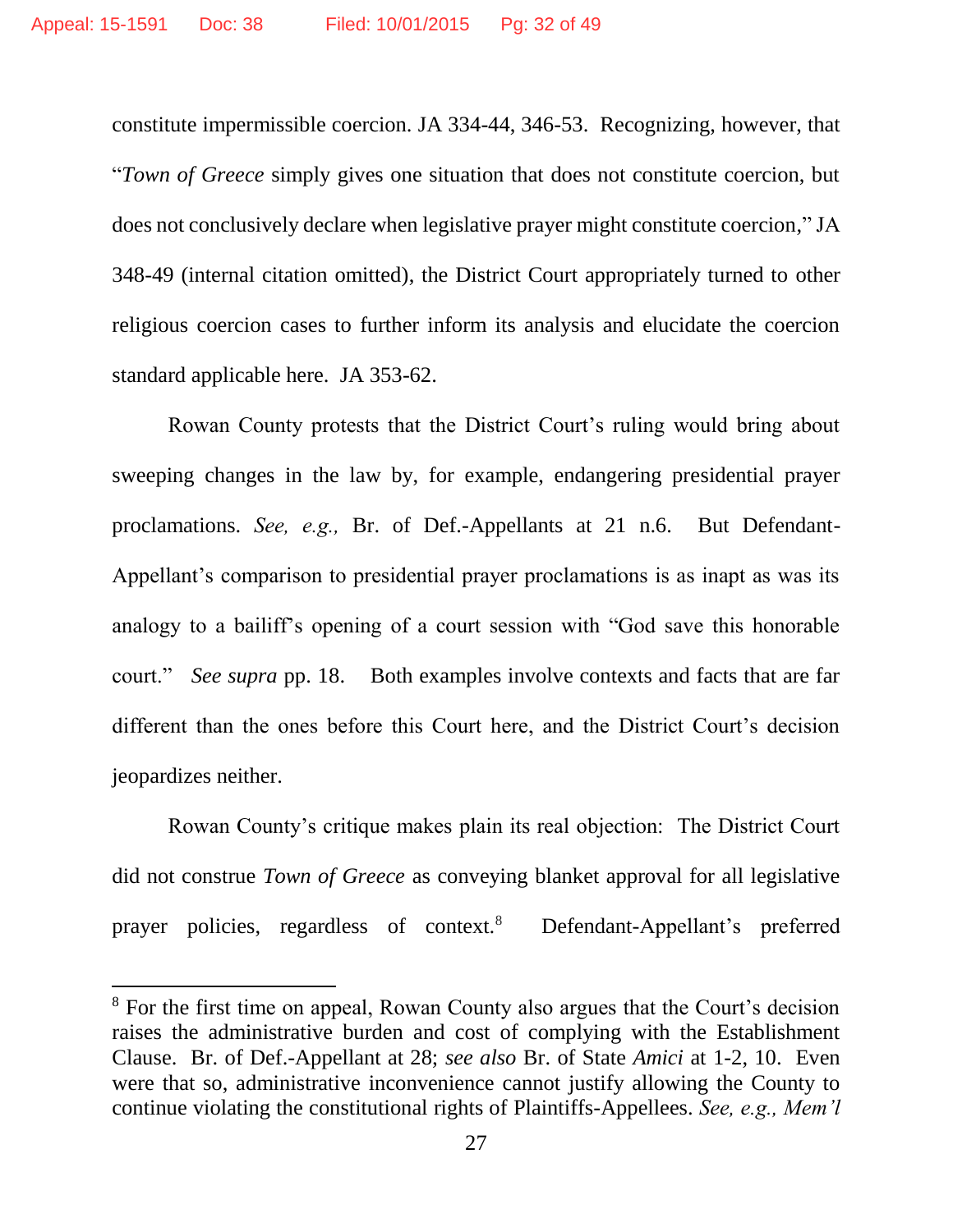$\overline{\phantom{a}}$ 

interpretation of the law, however, is not only directly at odds with the Supreme Court's reasoning in *Town of Greece*, it is also incompatible with the Establishment Clause's fundamental protection against religious coercion. The District Court's opinion reflects the contextual inquiry compelled by *Town of Greece* and the broader principles at work in Establishment Clause case law, and it should be upheld by this Court.

# **A. The District Court Appropriately Focused on the Plurality Opinion in**  *Town of Greece***, Particularly in Assessing Whether Rowan County's Prayer Practice Impermissibly Coerced Citizens.**

The District Court's opinion was rightly animated first and foremost by the plurality opinion in *Town of Greece*. Noting that "the facts before the Supreme Court in *Town of Greece* are particularly relevant to this Court's analysis," JA 335, the District Court's Establishment Clause analysis began with a summary of the case and its facts as well as how they compared with the current controversy. *Id.* at 334- 44. This assessment forthrightly noted that *Town of Greece* "dismantl[ed] the Fourth

*Hosp. v. Maricopa Cty.*, 415 U.S. 250, 263 (1974) (holding that the "conservation of the taxpayer's purse is simply not a sufficient state interest" to override constitutional rights); *see also, e.g., Jordan v. Gardner*, 986 F.2d 1521, 1537 (9th Cir. 1993) ("Almost any accommodation of constitutional rights will result in some 'administrative burden'; most accommodations are not 'cost-free.' The minor adjustments in the practices of the . . . [Defendant] that would [be] require[d] are relatively insignificant, both in themselves and when weighed against the constitutional interests at stake.") (internal citation omitted). In any event, local governments across the country are in the same position as Rowan County and have managed, without great difficulty, to comply with Supreme Court decisions on point. There is no evidence that Rowan County would be incapable of doing so as well.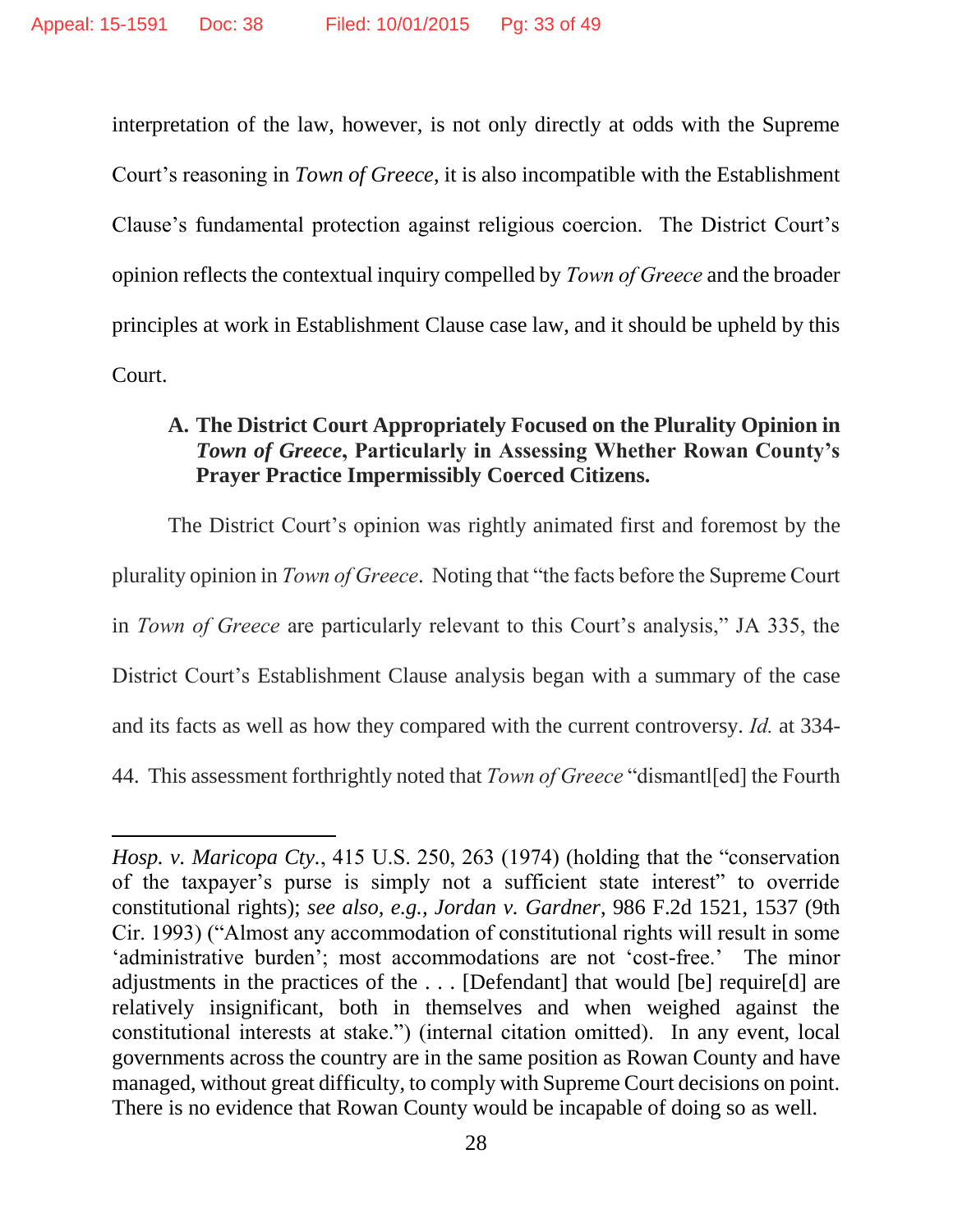Circuit's legislative prayer doctrine which developed around the core understanding that the sectarian nature of legislative prayers was largely dispositive of the question of whether there was a constitutional violation." *Id.* at 334. Accordingly, the District Court predicated its analysis on "Justice Kennedy's general rules for evaluating potential coercion in the legislative prayer context[.]" *Id.* at 353. The District Court first acknowledged that, standing alone, offense or a sense of affront due to exposure to 'contrary religious views in a legislative forum' does not constitute coercion." *Id.*  at 348 (quoting *Town of Greece*, 134 S. Ct. at 1826 (plurality opinion)) (citation omitted); *see also* JA 360 (noting Rowan County's dismissive argument that Plaintiffs' "hurt feelings" did not constitute undue coercion). But the District Court was also appropriately mindful that *Town of Greece* mandated "a fact-sensitive inquiry that 'considers both the setting in which the prayer arises and the audience to whom it is directed.'" JA 347 (quoting *Town of Greece*, 134 S. Ct. at 1825 (plurality opinion)). Ultimately, the District Court's assessment of the prayer setting and audience in Rowan County compelled a different result than in *Town of Greece*. JA 362 ("The practice of the Board is much more similar to the prohibited activity [articulated by the *Town of Greece* plurality] than it is to the inclusive, non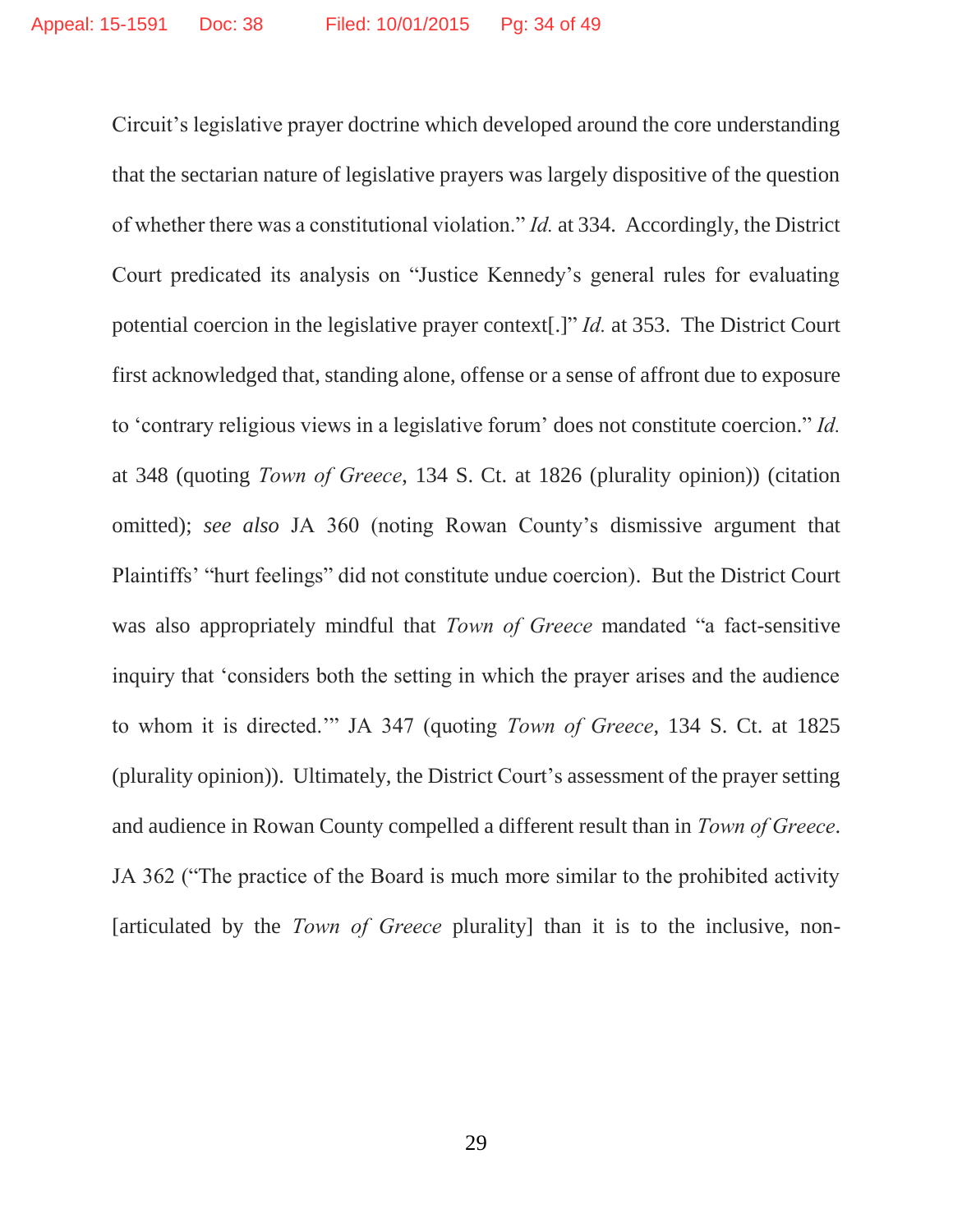$\overline{\phantom{a}}$ 

discriminatory, and non-coercive practice of the *Town of Greece* in inviting volunteers to deliver legislative prayers.").<sup>9</sup>

Nonetheless, Rowan County argues the Supreme Court's rulings in *Marsh* and *Town of Greece* have rendered the identity of the prayer-giver and composer, as well as the content of the prayers, irrelevant to the coercion inquiry. *Id.* at 16, 20.<sup>10</sup> But an examination of the reasoning set forth in *Town of Greece* shows this is simply not the case. First, the Court's analysis repeatedly references *who* led the prayers. *See* 134 S. Ct. at 1816, 1817, 1818, 1820, 1822, 1824 (noting repeatedly that prayers were led by guest ministers and prayer-givers); *see also id.* at 1826 (plurality

<sup>&</sup>lt;sup>9</sup> Defendant-Appellant argues the District Court does not give sufficient deference to the plurality's coercion analysis in *Town of Greece*. Br. of Def.-Appellant at 14 n.5, 28. But as discussed above, the plurality's coercion discussion was the foremost guide of the District Court's analysis, as the court made plain throughout its analysis and by returning to and focusing on the plurality opinion in its conclusion. *See* JA 362.

<sup>10</sup> Rowan County asserts that "[g]overnment speech is government speech; the identity of the speaker is only important if there is a claim, unlike in this case, that the speaker is engaging in private rather than public speech." Br. of Def.-Appellant at 16. Thus, according to Defendant-Appellant, prayers from a chaplain, a guest minister, and an elected official are indistinguishable since all constitute government speech. *Id.* The Supreme Court did not hold this in *Town of Greece*, however. Indeed, if taken to its logical conclusion, the County's proposed interpretation would permit North Carolina's elected judiciary to open court every day with sectarian prayers. *But see Constangy*, 947 F.2d at 1149 ("For a judge to engage in prayer in court entangles governmental and religious functions to a much greater degree than a chaplain praying before the legislature."). The potential for coercion from each of these prayer-givers is not the same. *See Town of Greece*, 134 S. Ct. at 1825-27 (plurality opinion) (noting coercion analysis turns, in part, on identity of prayergiver).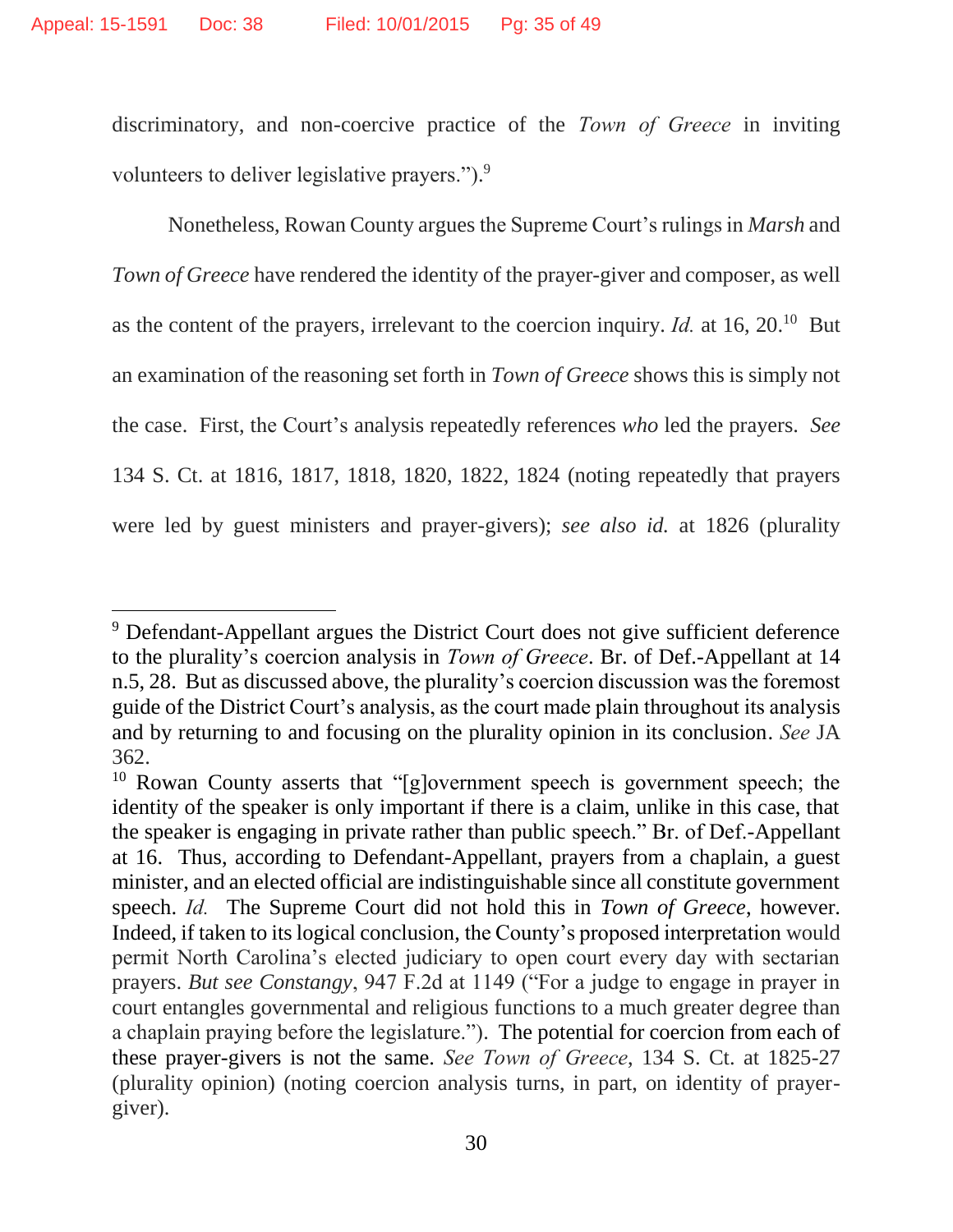opinion) ("Although board members themselves stood, bowed their heads, or made the sign of the cross during the prayer, they at no point solicited similar gestures by the public. Respondents point to several occasions where audience members were asked to rise for the prayer. These requests, however, came not from town leaders but from the guest ministers[.]"); *see also Hudson*, 2015 WL 3447776 at \*10 ("As the majority opinion in *Town of Greece* noted, such a request [for prayer participation] from the government [referring to elected officials] makes a difference."); *id. at* \*16 ("Like Justice Kennedy in *Town of Greece,* Judge Niemeyer's dissent in *Joyner* [*v. Forsyth County*, 653 F.3d 341 (4th Cir. 2011)] focuses on the lack of government [referring to elected official] control over the content of the prayer in Forsyth County and the inclusive nature of its prayer policy.").

Second, under *Town of Greece* "[c]ourts remain free to review the pattern of prayers over time to determine whether they comport with the tradition of solemn, respectful prayers approved in *Marsh*[.]" 134 S. Ct. at 1826-27 (plurality opinion)). Though not determinative in and of itself, *id.* at 1821, judicial review can include whether a prayer practice features sectarian references to the extent it tended to advance a particular faith. *Id.* at 1826 (noting potential relevance of whether prayers "attempted a lengthy disquisition on religious dogma"). The District Court's limited consideration of the overwhelmingly sectarian content of Rowan County's pattern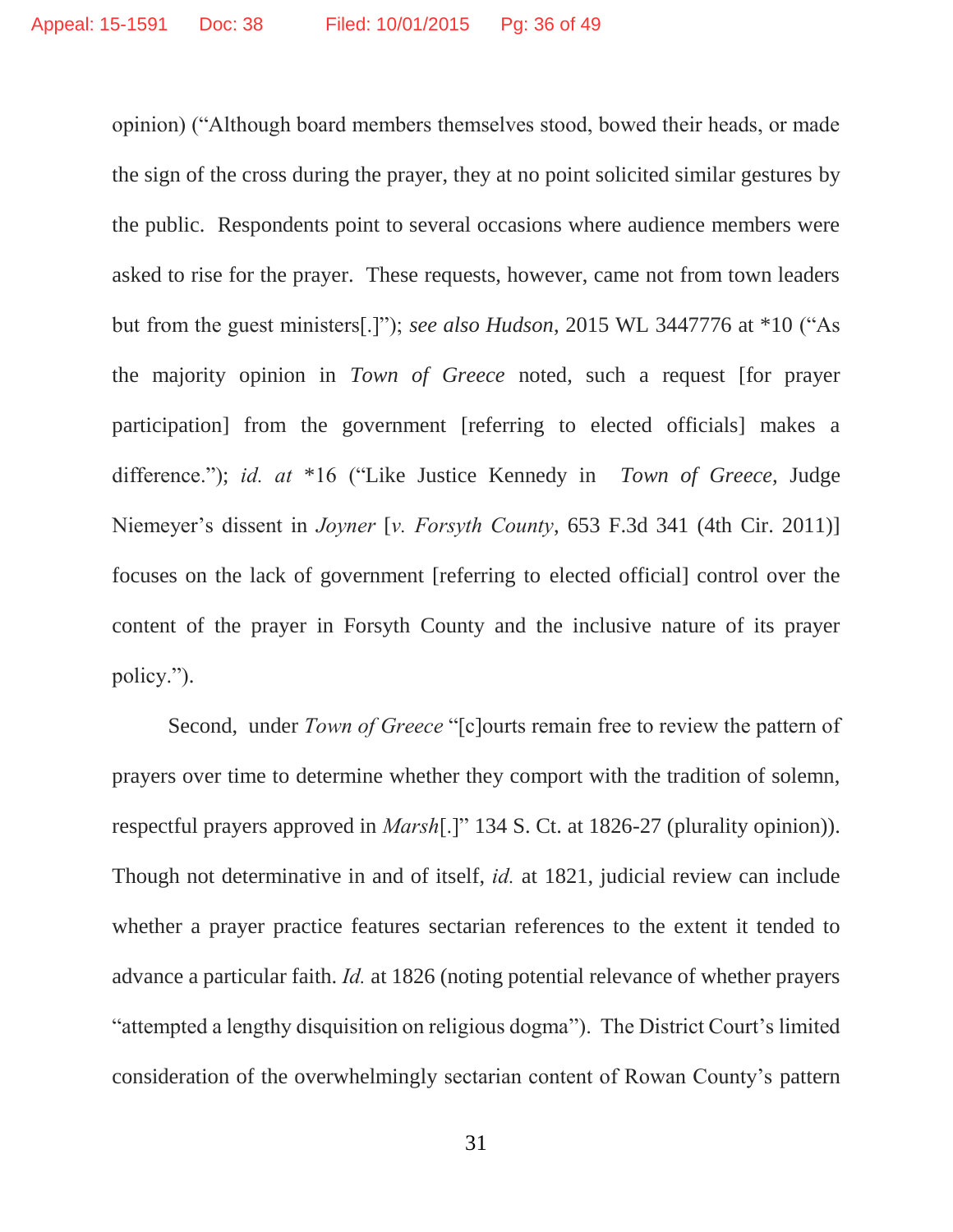$\overline{a}$ 

of prayers over time, JA 344-45, in concert with other evidence including "public statements . . . indicat [ing] that at least some of the Commissioners have a preference for Christianity," JA 352,<sup>11</sup> fit well within the boundaries set by *Town of Greece*.

# **B. The District Court Properly Interpreted** *Town of Greece* **in Light of Establishment Clause Case Law Elucidating What Constitutes Impermissible Coercion.**

Pointing to the District Court's discussion of *Lemon v. Kurtzman*, 403 U.S. 602 (1971), and case law involving coercion, Rowan County contends that the District Court improperly strayed from *Town of Greece* in its analysis. This argument mischaracterizes the inquiry undertaken by the court.

Although the District Court briefly discussed the historical importance of the Establishment Clause test articulated in *Lemon*, JA 344-46, it "limit[ed] its review to whether the [prayer] practice [in question was] unconstitutionally coercive." *Id.*  at 346. Contrary to the contention of Defendant-Appellant, Br. of Def.-Appellant at 38, the District Court did not base its ruling on the *Lemon* test. *See id.* at 14 (noting

<sup>&</sup>lt;sup>11</sup> The District Court's limited consideration of the overwhelmingly sectarian nature of Rowan County's pattern of prayers over time was in the broader context of other key elements of the prayer practice. *See, e.g.,* JA 339-40 n.4. Defendant-Appellant, however, claims "[t]he court went so far as to say that '[u]nder a different, inclusive *[i.e., nonsectarian]* prayer practice, Commissioners might be able to provide prayers." Br. of Def.-Appellant at 14 n.4 (misquoting JA 339-40 n.4) (emphasis added). This distorts the quotation in question. The District Court actually stated, "The prayer-givers' identities are significant here in relation to the surrounding circumstances. Under a different, inclusive prayer practice, Commissioners might be able to provide prayers, but that is not the case before the Court." JA 339-40 n.4.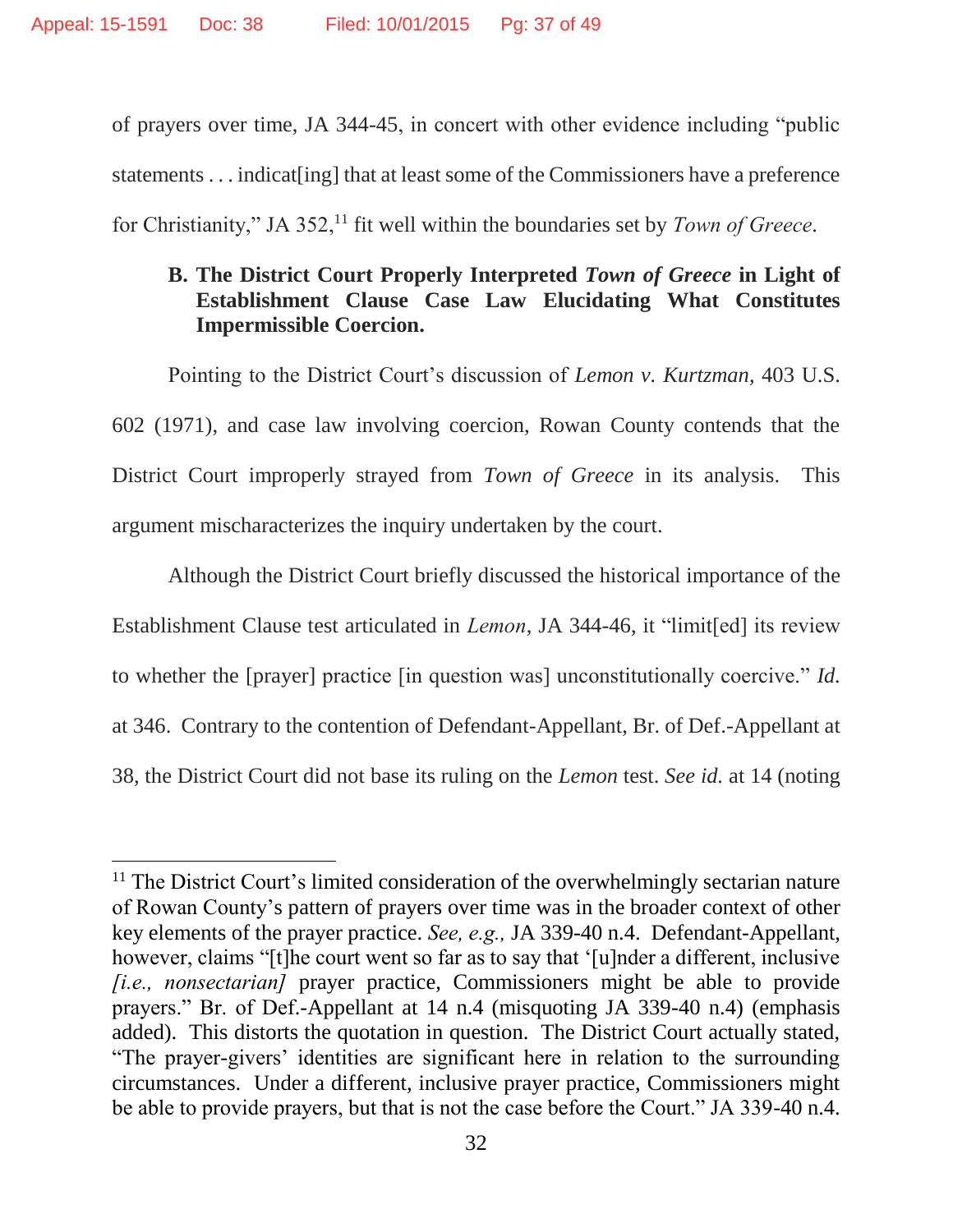the District Court "first applied *Marsh* and *Greece*" in its coercion analysis). For example, Rowan County argues that the District Court applied the *Lemon* test to conclude that the Board's prayer practice had the effect of "entangling the government with religion." *Id.* at 14. This claim is inaccurate. The Court's discussion of entanglement was based not on *Lemon*, but on the Supreme Court's opinion in *Town of Greece*. JA 341 ("*Town of Greece* reasoned that requiring prayers to be nonsectarian would 'force the legislatures that sponsor prayers . . . to act as supervisors and censors of religious speech, a rule that would involve government in religious matters to a far greater degree than is the case under the town's current practice of neither editing or approving prayers in advance nor criticizing their content after the fact.'") (quoting 134 S. Ct. at 1821); <sup>12</sup> *see also Coleman*, 2015 WL 1815617, at \*9 (post-*Greece* decision finding no Establishment Clause violation, in part, because "[t]he County does not involve itself in the content of the prayers offered").

In addition to its exhaustive consideration of *Town of Greece*'s view of coercion, JA 346-53, the District Court did survey other case law that discussed *Lemon* but only because those cases *also* analyzed the challenged practices under

 $\overline{\phantom{a}}$ 

<sup>&</sup>lt;sup>12</sup> The District Court also noted that, "[i]f Defendant's prayer practice unconstitutionally coerce[d] Plaintiffs into religious exercises, then the practice would almost certainly have the effect of advancing religion," but this was at most dicta and the *Lemon* test was not the basis for the court's findings. JA 346 n.8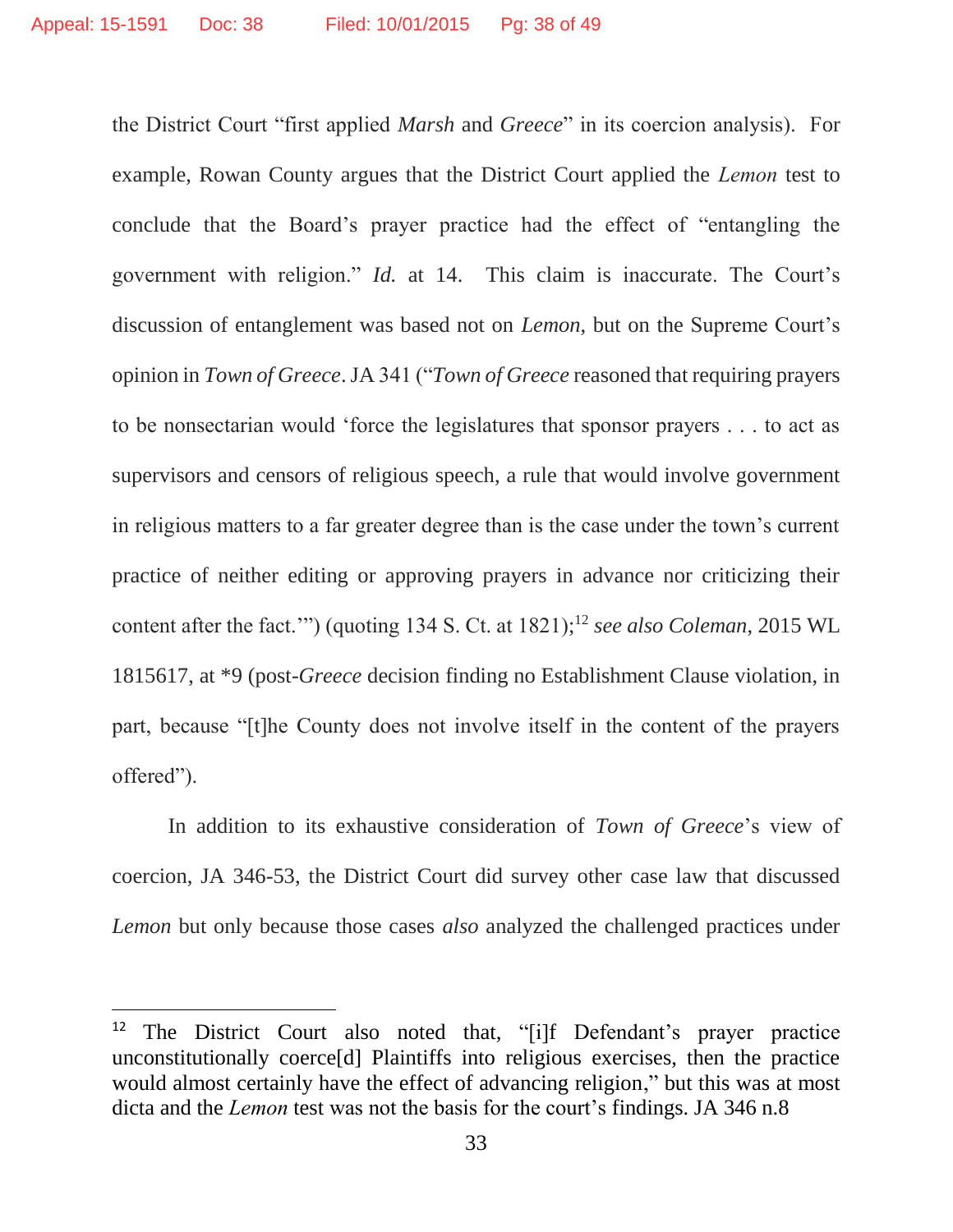the coercion test. JA 353-62. Moreover, noting that coercion case law "has developed largely in several cases involving school children," and that there are differences between the two contexts, as well as differences between the contexts in cases addressing coercion in the prison and military settings, the District Court did not present these cases as determinative of outcome in the current controversy. *Id.*  ("The bulk of the coercion cases—in the Fourth Circuit and beyond—demonstrate that context is key."); *see also Hudson*, 2015 WL 3447776 at \*11 (same). It did recognize, though, that this jurisprudence was persuasive and useful here to the extent it helped inform the Court's analysis under *Town of Greece* by identifying the means used by other courts to judge whether particular circumstances were impermissibly coercive. *See* JA 358 ("These tests are particularly useful given the *fact-specific nature* of Establishment Clause cases[.]") (emphasis added). Factors derived from this precedent included "the context in which the assertedly coerced activity occurs," "the character of the activity itself," *id.* (quoting *Child Evangelism Fellowship of Md., Inc. v. Montgomery Cty. Pub. Schs.*, 373 F.3d 589, 598 (4th Cir. 2004)), as well as, relatedly, "whether the state acted, whether the action was coercive, and whether the coercion was religious in nature." *Id.* (citing *Kerr v. Farrey*, 95 F.3d 472, 479 (7th Cir. 1996); *Jackson v. Nixon*, 747 F.3d 537, 542 (8th Cir. 2014); *Inouye v. Kemna*, 504 F.3d 705, 713 (9th Cir. 2007); *Marrero-Méndez v. Pesquera*, Civil No. 13-1203 (JAG), 2014 WL 4109518, at \*4 (D.P.R. Aug. 19,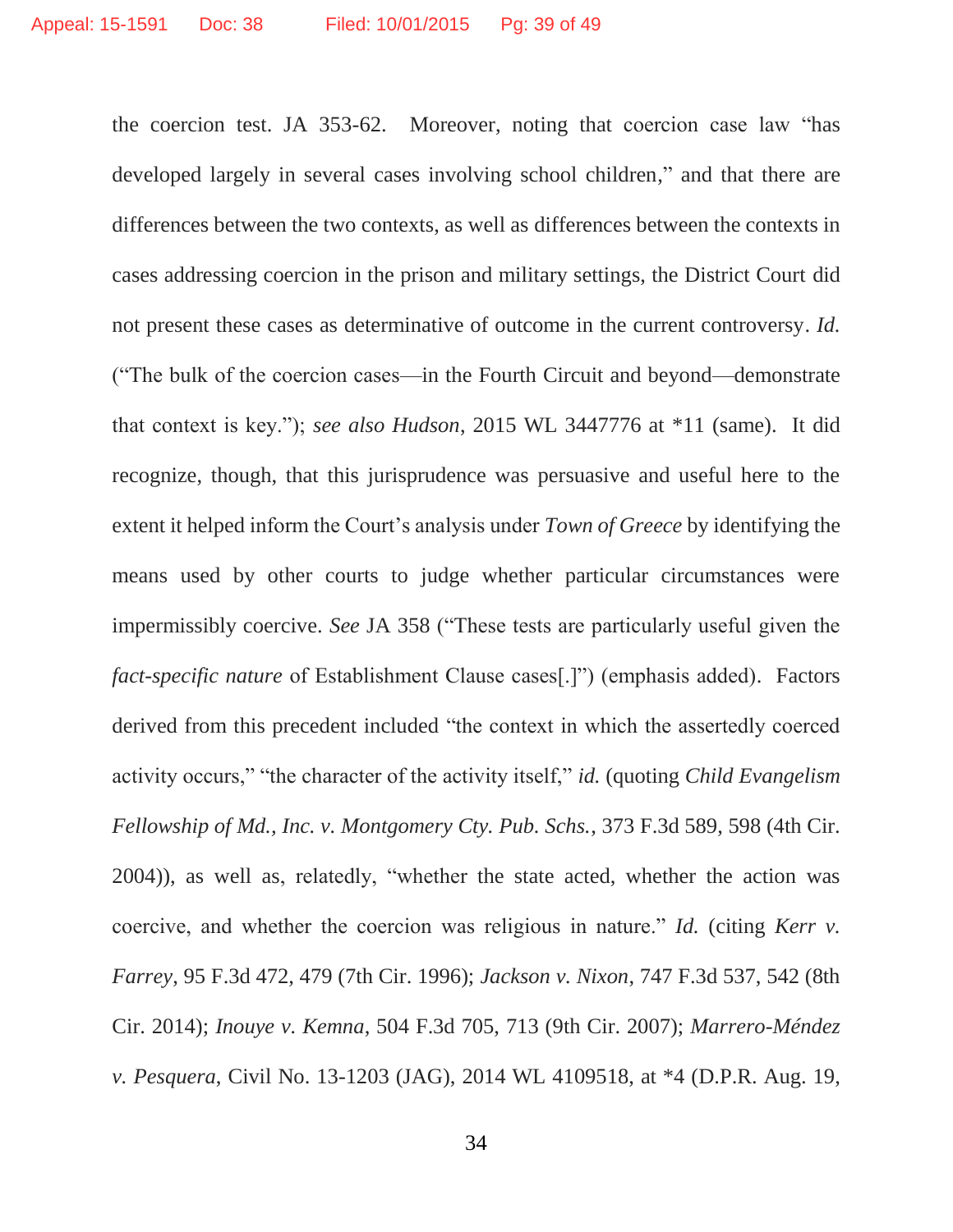2014)). These factors were echoed in the *Town of Greece* plurality, which "identif[ied] the [coercion] inquiry as fact-sensitive and focused on . . . 'both the setting in which the prayer arises and the audience to whom it is directed.'" JA 358 (quoting *Town of Greece*, 134 S. Ct. at 1825 (plurality opinion)). Ultimately, the District Court's thoroughness reinforced its reliance on the plurality opinion in *Town of Greece*.

#### **CONCLUSION**

For the reasons set forth above, Plaintiffs-Appellees respectfully request that this Court affirm the decision of the District Court.

## **REQUEST FOR ORAL ARGUMENT**

Plaintiffs-Appellees respectfully request an opportunity for oral argument in this case. Because this case involves a significant dispute regarding the interpretation of the First Amendment to the United States Constitution, Plaintiffs-Appellees believe that oral argument would be beneficial to the Court.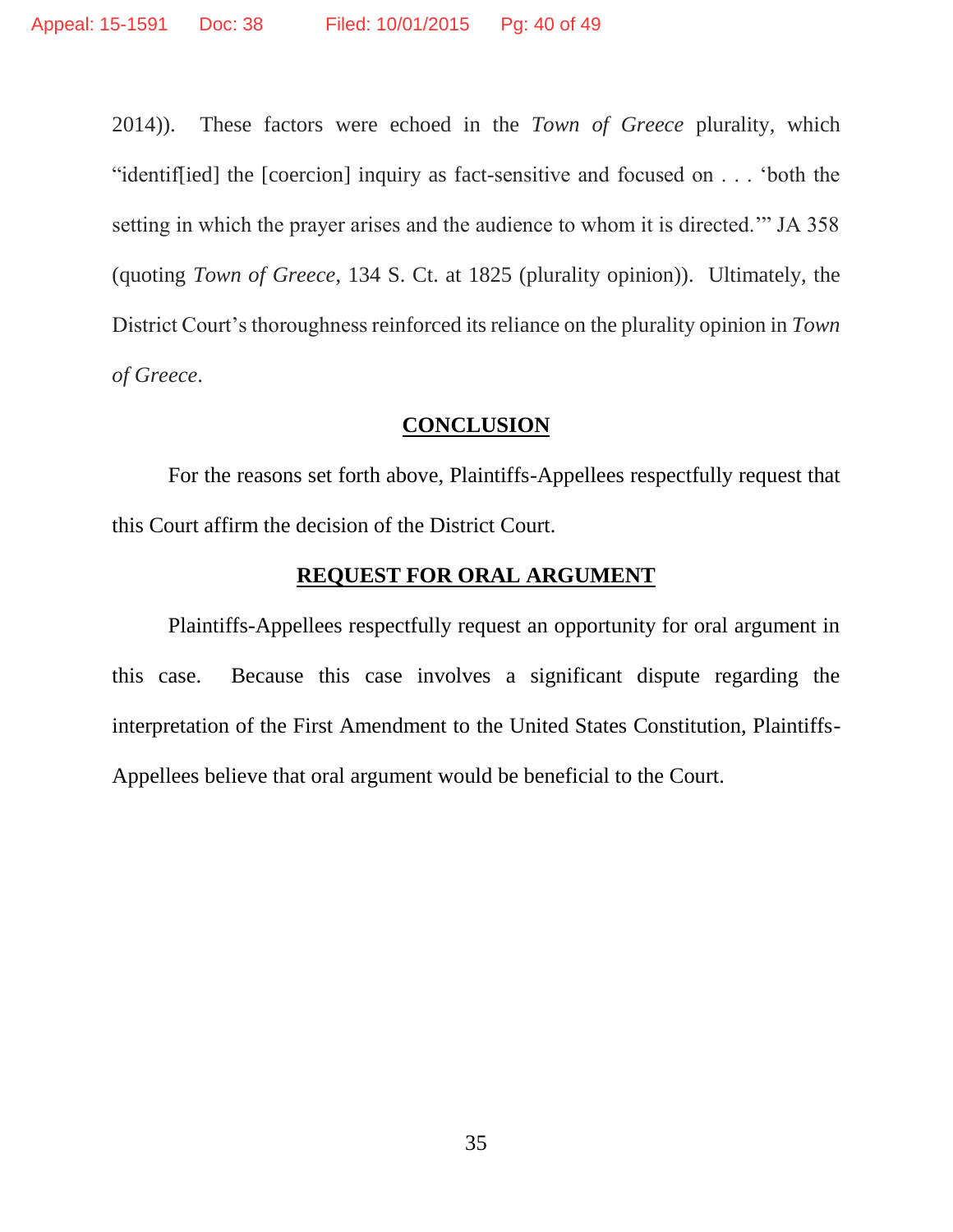Respectfully submitted,

/s/ Christopher A. Brook Christopher A. Brook AMERICAN CIVIL LIBERTIES UNION OF NORTH CAROLINA LEGAL FOUNDATION P.O. Box 28004 Raleigh, North Carolina 27611

Daniel Mach Heather L. Weaver AMERICAN CIVIL LIBERTIES UNION FOUNDATION 915 15th Street, N.W., Suite 600 Washington, DC 20005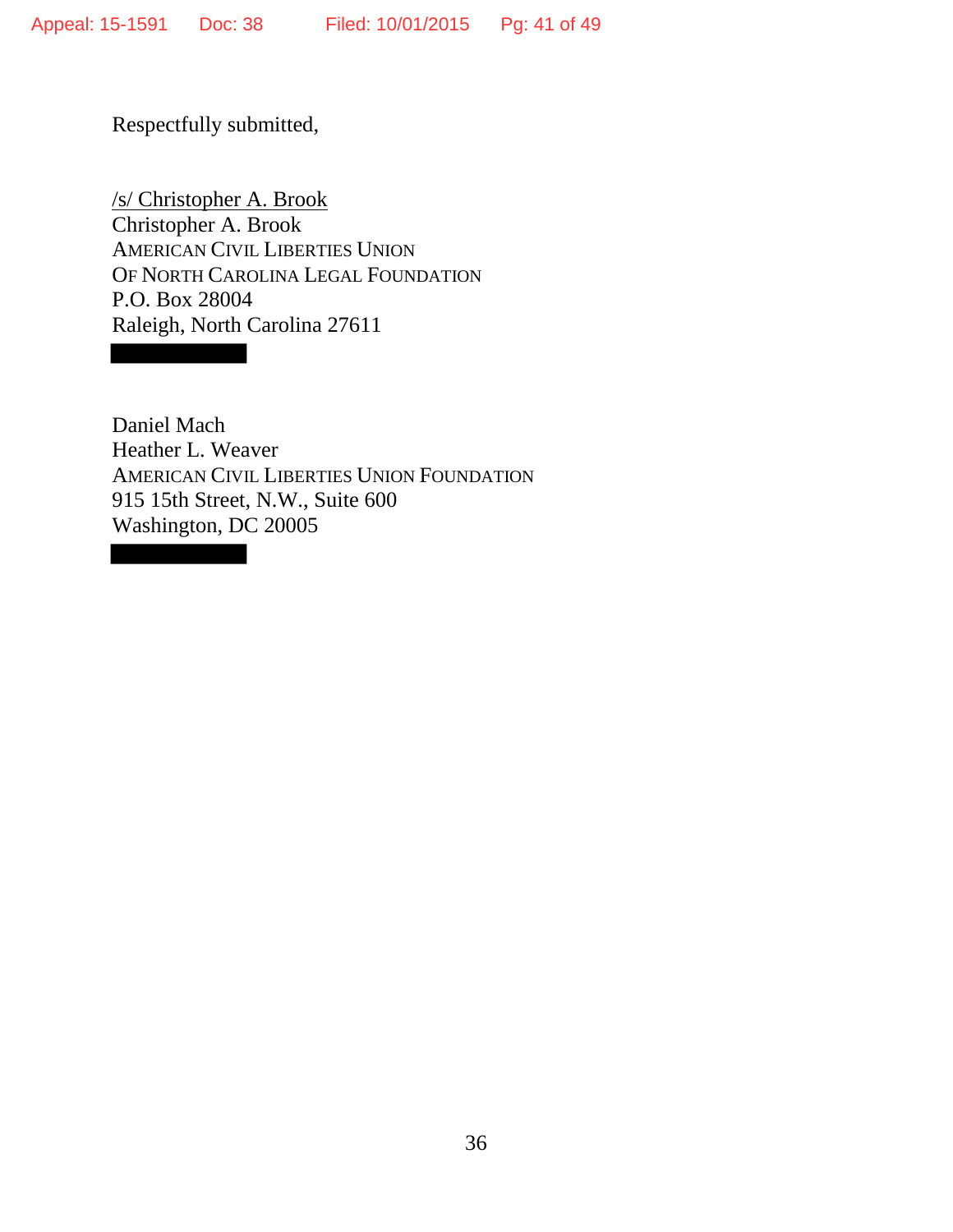# **CERTIFICATE OF COMPLIANCE**

1. This brief complies with the type-volume limitations of Fed. R. App. P  $21(a)(7)(B)$  because this brief contains 9,340 words, excluding the parts of the brief exempted by Fed. R. App. P.  $32(a)(7)(B)(iii)$ .

2. This brief complies with the typeface requirements of Fed. R. App. P.  $32(a)(5)$  and the type style requirements of Fed. R. App. P.  $32(a)(6)$  because this brief has been prepared in a proportionally spaced typeface using Microsoft Word 2013 in Times New Roman 14-point font.

> /s/ Christopher A. Brook Christopher A. Brook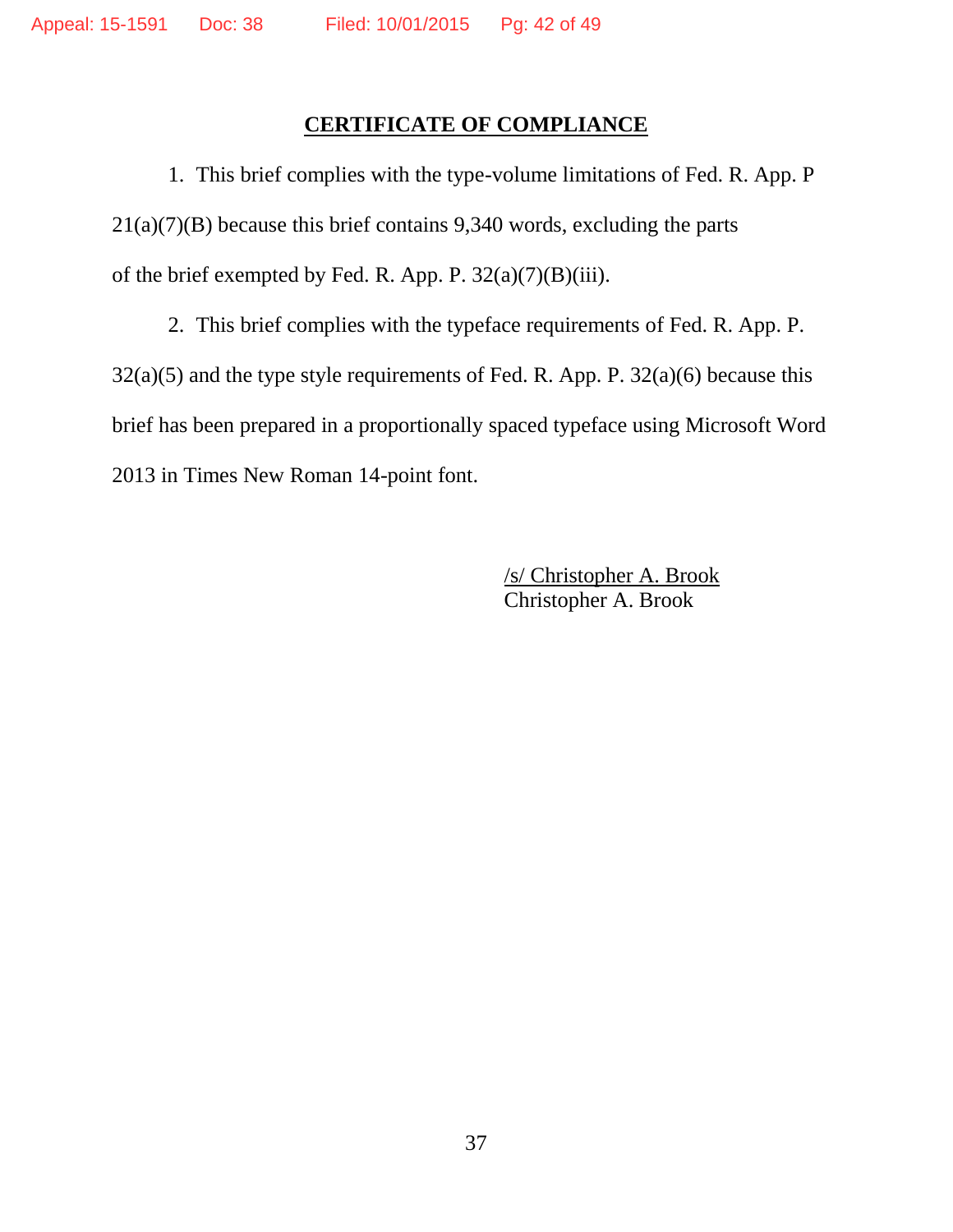## **CERTIFICATE OF SERVICE**

 I certify that on September 30, 2015, the foregoing document was served on all parties or their counsel of record through the CM/ECF system if they are registered users or, if they are not, by serving a true and correct copy at the address listed below:

N/A

/s/ Christopher A. Brook Christopher A. Brook ACLU of North Carolina Legal Foundation, Inc. PO Box 28004 Raleigh, NC 27611

Attorney for Plaintiffs-Appellees

 Unless otherwise noted, 8 paper copies have been filed with the Court on the Same date via Federal Express Mail.

> /s/ Christopher A. Brook Christopher A. Brook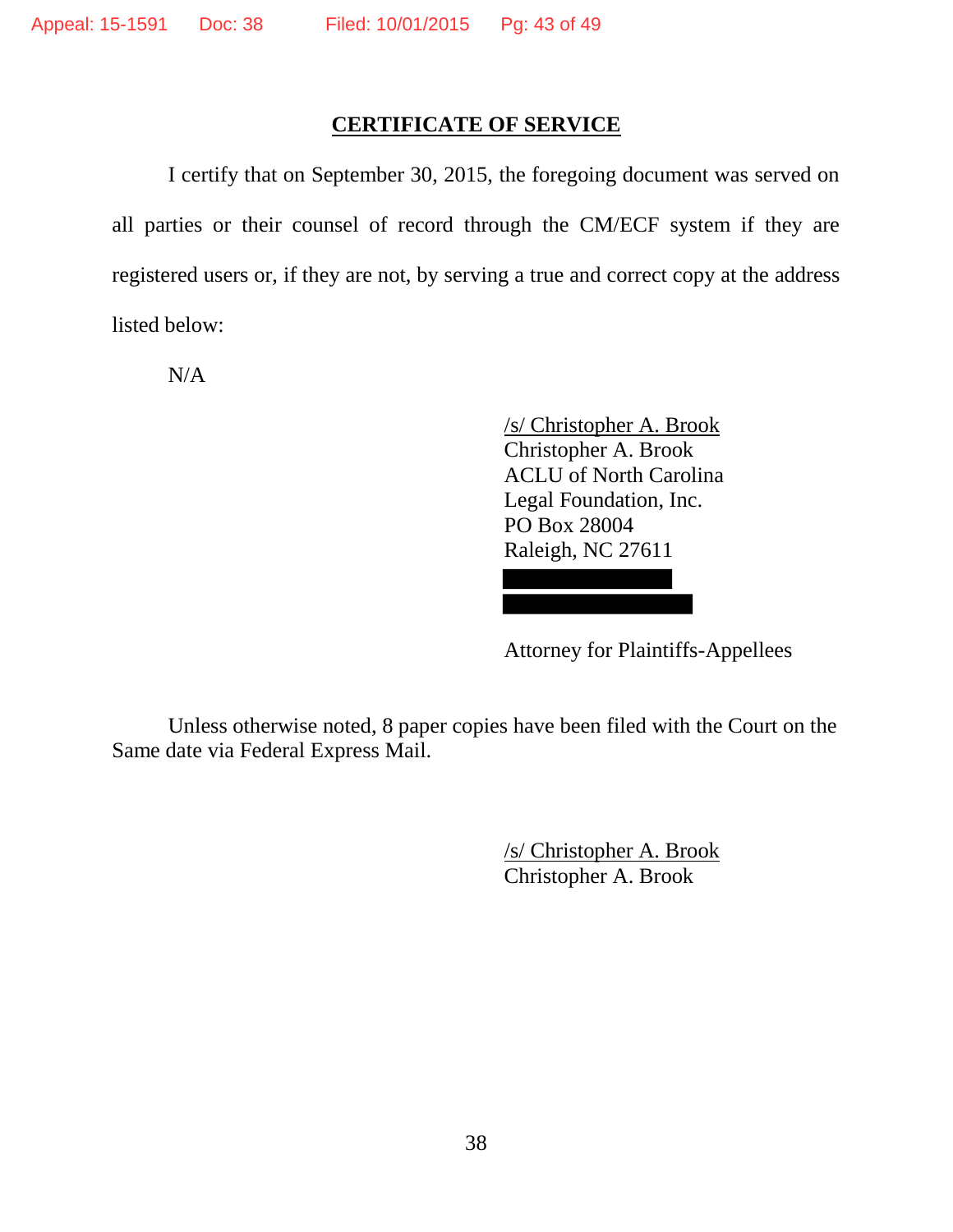#### UNITED STATES COURT OF APPEALS FOR THE FOURTH CIRCUIT DISCLOSURE OF CORPORATE AFFILIATIONS AND OTHER INTERESTS

Disclosures must be filed on behalf of all parties to a civil, agency, bankruptcy or mandamus case, except that a disclosure statement is **not** required from the United States, from an indigent party, or from a state or local government in a pro se case. In mandamus cases arising from a civil or banlauptcy action, all parties to the action in the district court are considered parties to the mandamus case.

Corporate defendants in a criminal or post-conviction case and corporate amici curiae are required to file disclosure statements.

If counsel is not a registered ECF filer and does not intend to file documents other than the required disclosure statement, counsel may file the disclosure statement in paper rather than electronic form. Counsel has a continuing duty to update this information.

 $N<sub>0</sub>$ , 15-1591 Caption: Nancy Lund, et al vs. Rowan County, North Carolina

Pursuant to FRAP 26.1 and Local Rule 26.1,

Nancy Lund

(name of party/amicus)

who is appellee , makes the following disclosure: (appellant/appellee/petitioner/respondent/amicus/intervenor)

- 1. Is party/amicus a publicly held corporation or other publicly held entity?  $\Box$  YES  $\Box$  NO
- 2. Does party/amicus have any parent corporations?  $\Box$  YES  $\nabla$  NO If yes, identify all parent corporations, including grandparent and great-grandparent corporations:
- 3. Is 10% or more of the stock of a party/amicus owned by a publicly held corporation or other publicly held entity?  $\Box$  YES  $\Box$  NO If yes, identify all such owners: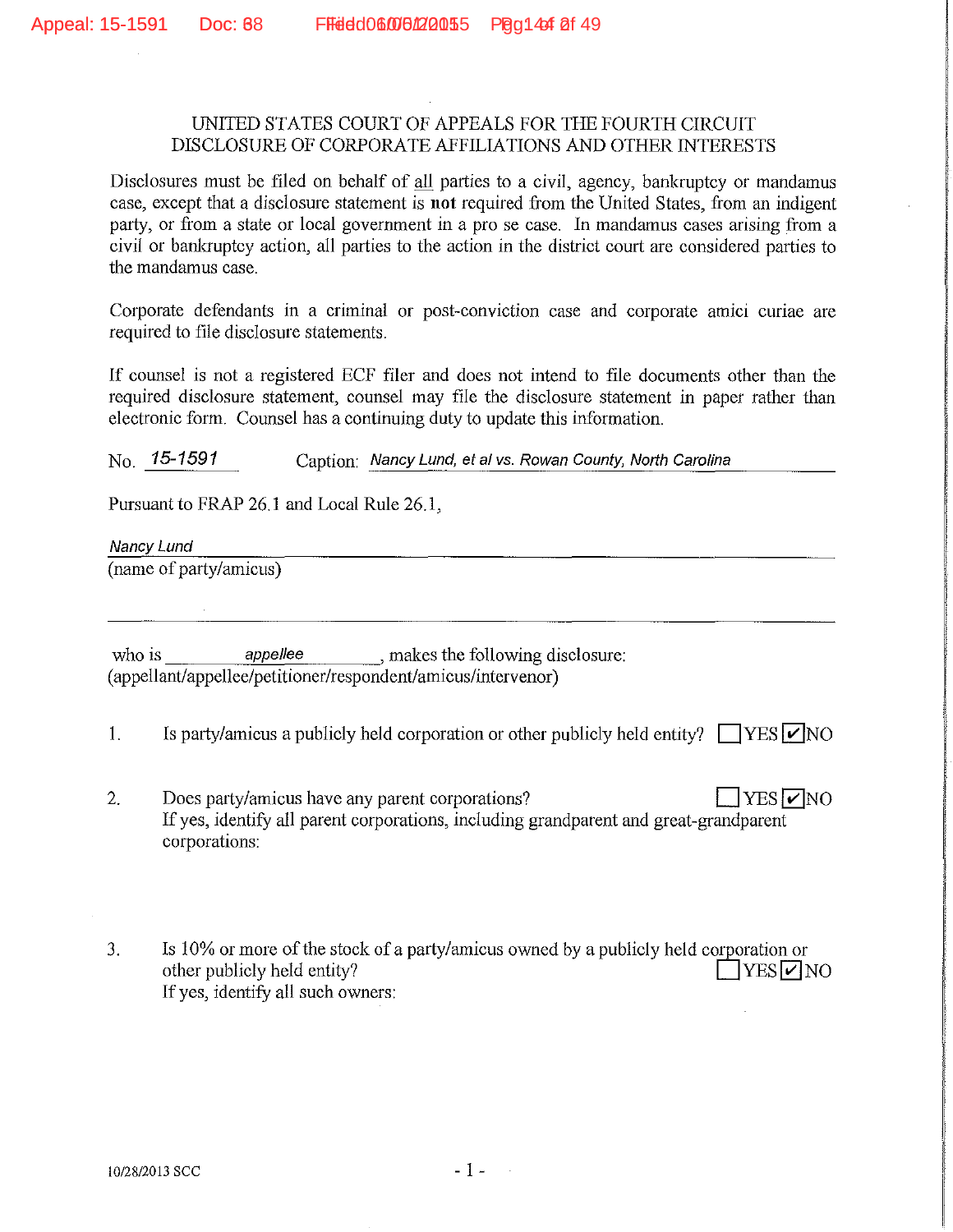- 4. Is there any other publicly held corporation or other publicly held entity that has a direct financial interest in the outcome of the litigation (Local Rule 26.1(b))?  $\Box$  YES  $\Box$  NO financial interest in the outcome of the litigation (Local Rule  $26.1(b)$ )? If yes, identify entity and nature of interest:
- 5. Is party a trade association? (amici curiae do not complete this question)  $\Box$  YES $\Box$ NO If yes, identify any publicly held member whose stock or equity value could be affected substantially by the outcome of the proceeding or whose claims the trade association is pursuing in a representative capacity, or state that there is no such member:
- 6. Does this case arise out of a bankruptcy proceeding?  $\Box$  YES  $\neg$  NO If yes, identify any trustee and the members of any creditors' committee:

Signature: /s/ Christopher *A. Brook* Date: *June 5, 2015* 

Counsel for: *Appellee* 

# **CERTIFICATE OF SERVICE**

\*\*\*\*\*\*\*\*\*\*\*\*\*\*\*\*\*\*\*\*\*\*\*\*

I certify that on June 5, 2015 the foregoing document was served on all parties or their counsel of record through the CM/ECF system if they are registered users or, if they are not, by serving a true and correct copy at the addresses listed below:

Isl Christopher *A.* Brook June 5, 2015 (signature) (date)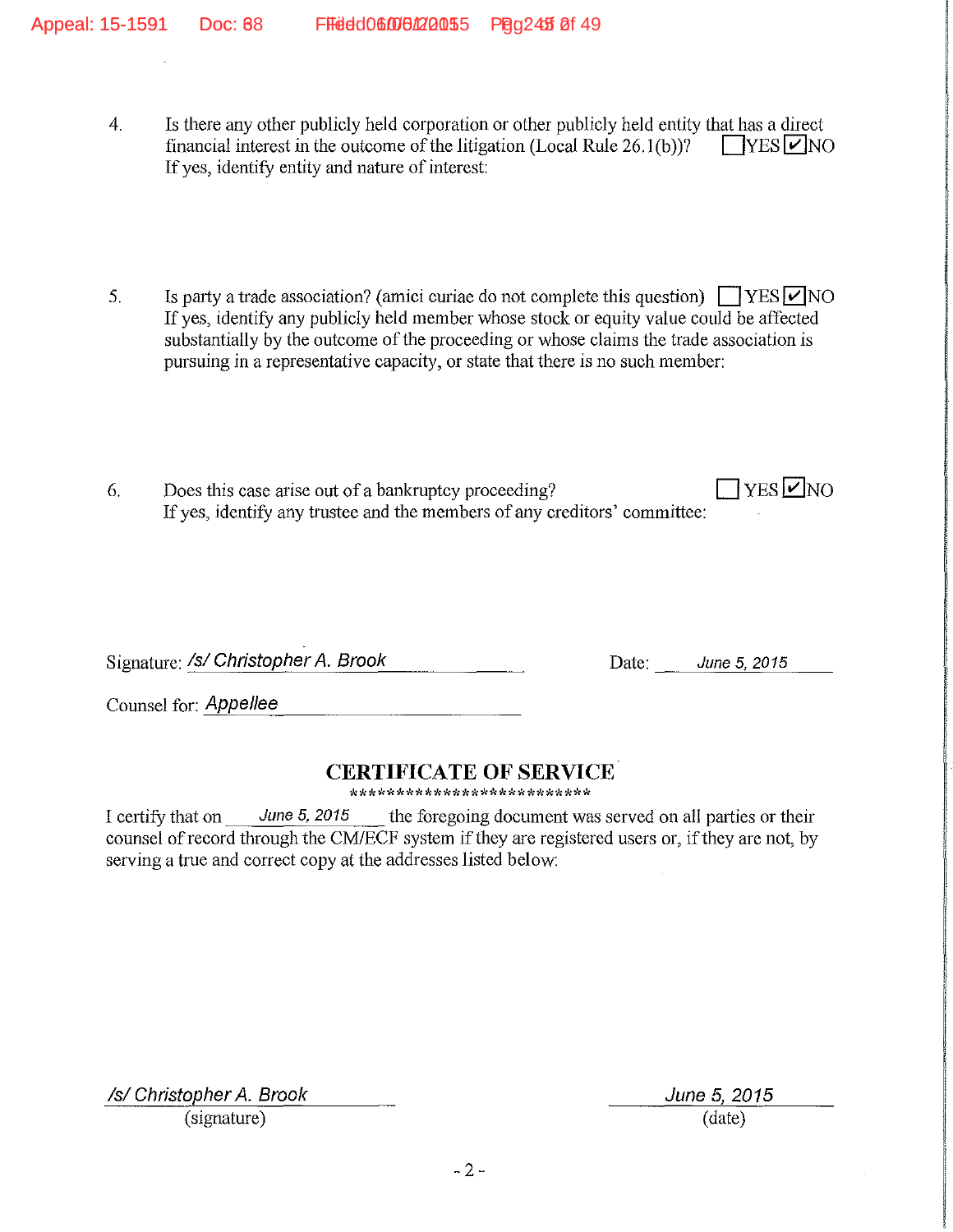#### UNITED STATES COURT OF APPEALS FOR THE FOURTH CIRCUIT DISCLOSURE OF CORPORATE AFFILIATIONS AND OTHER INTERESTS

Disclosures must be filed on behalf of all parties to a civil, agency, bankruptcy or mandamus case, except that a disclosure statement is **not** required from the United States, from an indigent party, or from a state or local government in a pro se case. In mandamus cases arising from a civil or bankruptcy action, all parties to the action in the district court are considered parties to the mandamus case.

Corporate defendants in a criminal or post-conviction case and corporate amici curiae are required to file disclosure statements.

If counsel is not a registered ECF filer and does not intend to file documents other than the required disclosure statement, counsel may file the disclosure statement in paper rather than electronic form. Counsel has a continuing duty to update this information.

No. 15-1591 Caption: Nancy Lund, et al vs. Rowan County, North Carolina

Pursuant to FRAP 26.1 and Local Rule 26.1,

Liesa Montag-Siegal

(name of party/amicus)

who is **appeller** , makes the following disclosure: ( appellant/appellee/petitioner/respondent/amicus/intervenor)

- 1. Is party/amicus a publicly held corporation or other publicly held entity?  $\Box$  YES  $\Box$  NO
- 2. Does party/amicus have any parent corporations?  $\Box$  YES  $\neg$  NO If yes, identify all parent corporations, including grandparent and great-grandparent corporations:
- 3. Is 10% or more of the stock of a party/amicus owned by a publicly held corporation or other publicly held entity?  $\Box$  YES  $\Box$  NO If yes, identify all such owners: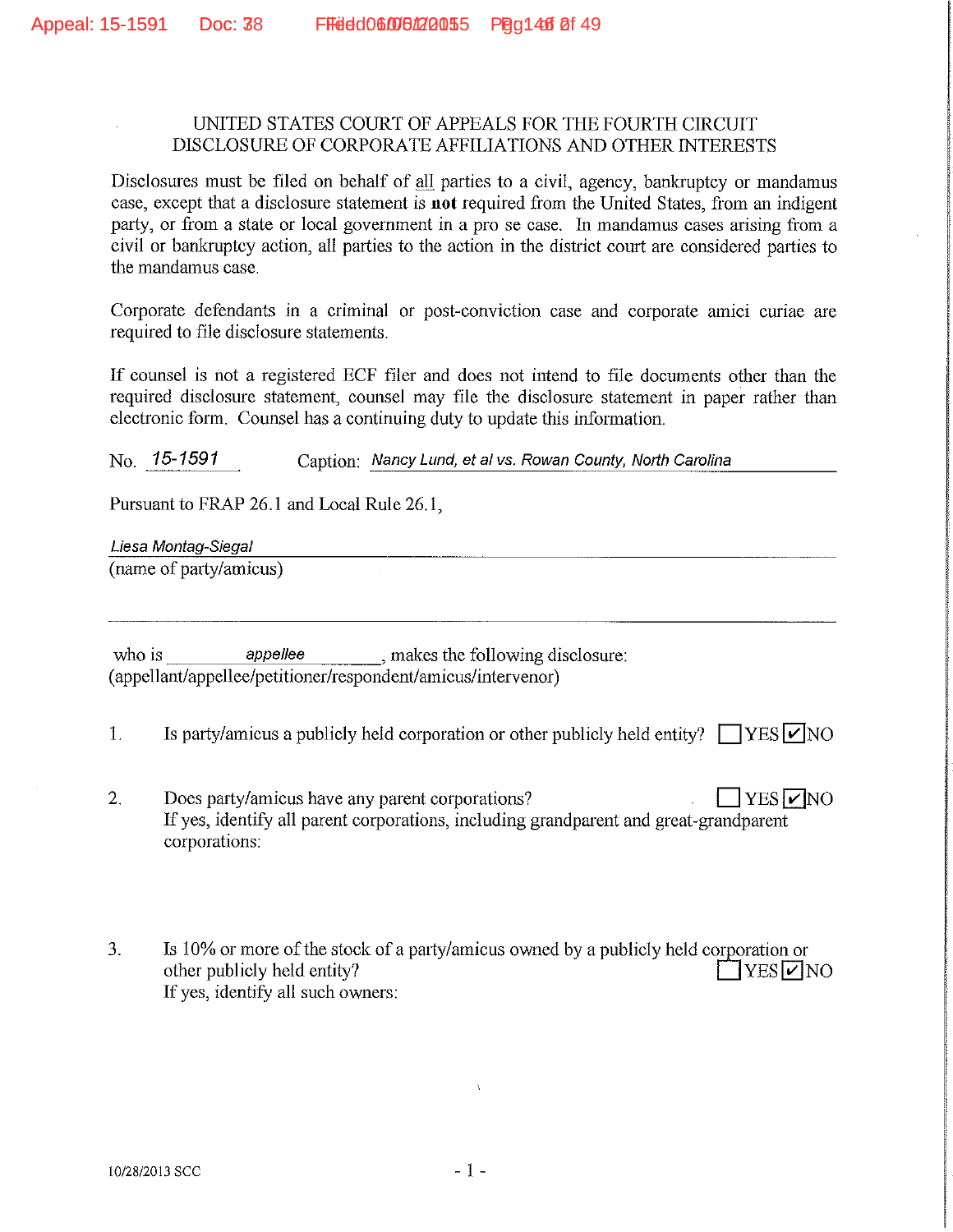- 4. Is there any other publicly held corporation or other publicly held entity that has a direct financial interest in the outcome of the litigation (Local Rule 26.1(b))?  $\Box$  YES  $\Box$  NO If yes, identify entity and nature of interest:
- 5. Is party a trade association? (amici curiae do not complete this question)  $\Box$  YES  $\Box$  NO If yes, identify any publicly held member whose stock or equity value could be affected substantially by the outcome of the proceeding or whose claims the trade association is pursuing in a representative capacity, or state that there is no such member:
- 6. Does this case arise out of a bankruptcy proceeding?  $\Box$  YES  $\Box$  NO If yes, identify any trustee and the members of any creditors' committee:

Signature: /s/ Christopher *A. Brook* Date: *June 5, 2015* 

Counsel for: *Appellee* 

## **CERTIFICATE OF SERVICE**

\*\*\*\*\*\*\*\*\*\*\*\*\*\*\*\*\*\*\*\*\*\*\*\*\*\*

I certify that on June 5, 2015 the foregoing document was served on all parties or their counsel of record through the CM/ECF system if they are registered users or, if they are not, by serving a true and correct copy at the addresses listed below:

Isl Christopher *A.* Brook June 5, *2015*  (signature) (date)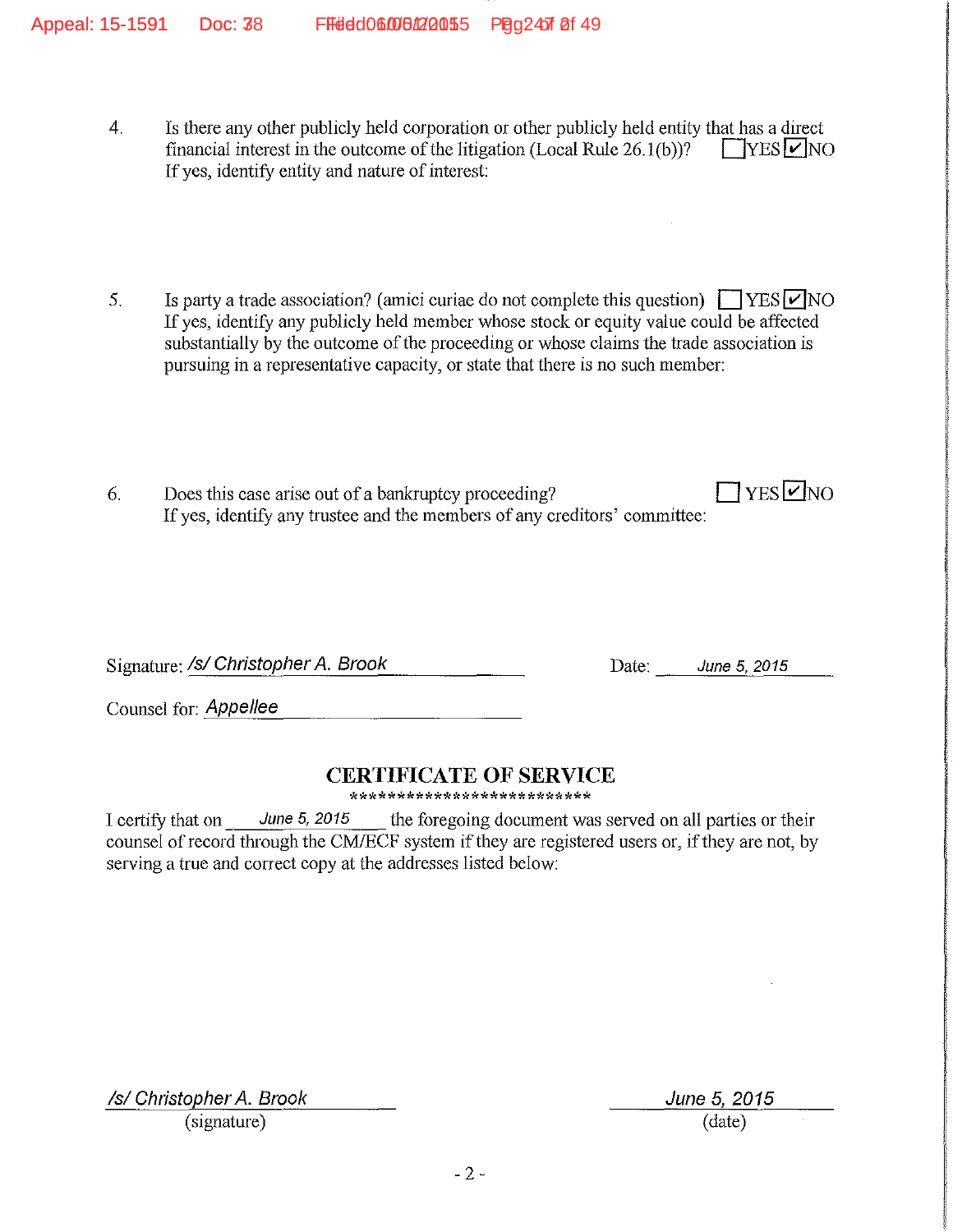#### UNITED STATES COURT OF APPEALS FOR THE FOURTH CIRCUIT DISCLOSURE OF CORPORATE AFFILIATIONS AND OTHER INTERESTS

Disclosures must be filed on behalf of all parties to a civil, agency, bankruptcy or mandamus case, except that a disclosure statement is **not** required from the United States, from an indigent party, or from a state or local government in a pro se case. In mandamus cases arising from a civil or bankruptcy action, all parties to the action in the district court are considered parties to the mandamus case.

Corporate defendants in a criminal or post-conviction case and corporate amici curiae are required to file disclosure statements.

If counsel is not a registered ECF filer and does not intend to file documents other than the required disclosure statement, counsel may file the disclosure statement in paper rather than electronic form. Counsel has a continuing duty to update this information.

No. 15-1591 Caption: Nancy Lund, et al vs. Rowan County, North Carolina

Pursuant to FRAP 26.1 and Local Rule 26.1,

Robert Voelker

(name of party/amicus)

who is *appellee* appelled *appellee* makes the following disclosure: (appellant/appellee/petitioner/respondent/amicus/intervenor)

- 1. Is party/amicus a publicly held corporation or other publicly held entity?  $\Box$  YES  $\nu$  NO
- 2. Does party/amicus have any parent corporations?  $\Box$  YES  $\neg$  NO If yes, identify all parent corporations, including grandparent and great-grandparent corporations:
- 3. Is  $10\%$  or more of the stock of a party/amicus owned by a publicly held corporation or other publicly held entity?  $\Box$  YES  $\Box$  NO If yes, identify all such owners: